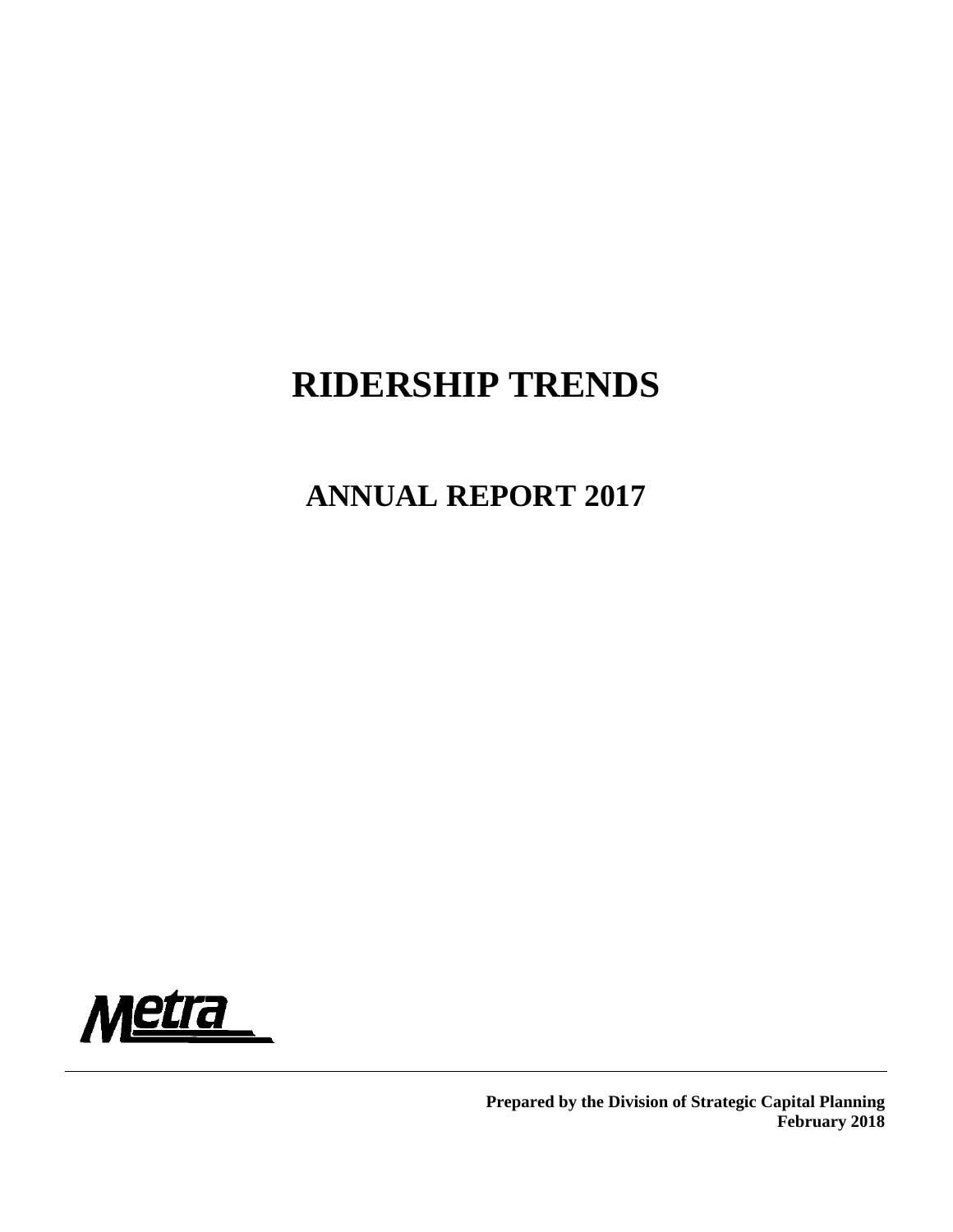## **I. OVERVIEW**

This report details the trends that influenced Metra system ridership in 2017; a year with lower employment levels in the region and a continuation of historically low gas prices. Metra is the Commuter Rail Division of the Regional Transportation Authority and provides commuter rail passenger service on eleven service lines throughout metropolitan Chicago (see Figure 1). The ridership statistics used throughout this report are for Metra services only; as such, they do not include Amtrak or NICTD South Shore (SS) passenger statistics. Ridership is estimated on a monthly basis based on the number and types of tickets sold. These tickets are assumed to be used during the month of purchase or for the valid month in the case of monthly passes.

Metra provided about 78.6 million passenger trips in 2017, which is 1.7% unfavorable to the budgeted forecast of 80.0 million passenger trips. When compared to 2016, ridership decreased 2.2 percent. This decrease is greater than the budgeted 0.5 percent decrease. The 78.6 million passenger trips reported in 2017 is comparable to ridership in 2001.

**Figure 1: 2017 Passenger Trips by Line (Millions of Trips)**





#### **Figure 2: Metra System Annual Ridership**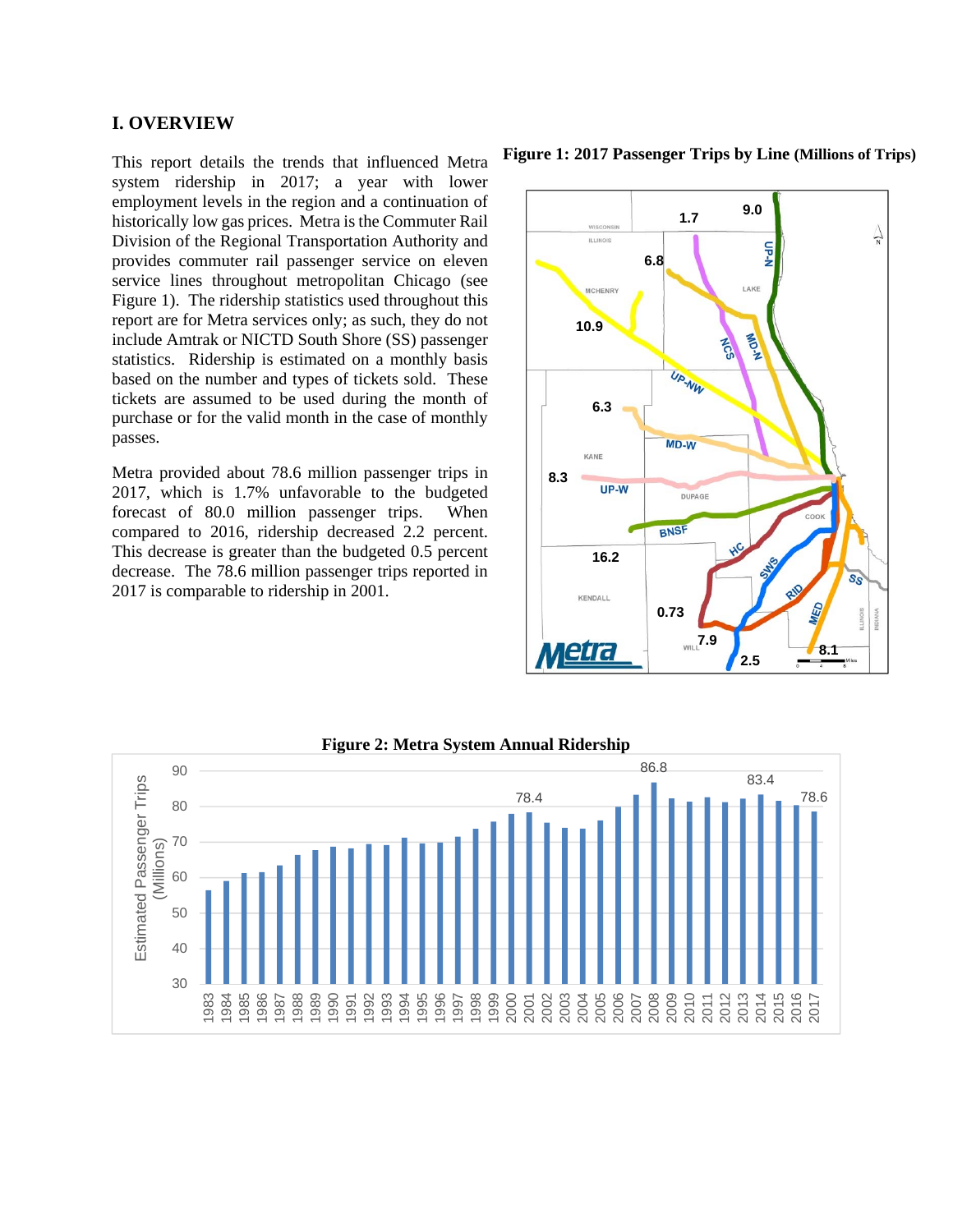## **II. 2017 RIDERSHIP TRENDS**

In 2017 estimated passenger trips were 78,610,262, a decrease of 1,792,057 (2.2 percent) and 1.7 percent unfavorable to budget.

| Month               | 2016 Actual | 2017 Budget | 2017 Actual | o<br>Variance |
|---------------------|-------------|-------------|-------------|---------------|
| Jan                 | 6,512,955   | 6,553,116   | 6,761,739   | 3.2%          |
| Feb                 | 6,309,556   | 6,251,224   | 5,984,900   | -4.3%         |
| Mar                 | 6,666,044   | 6,604,416   | 6,473,720   | $-2.0%$       |
| Apr                 | 6,497,034   | 6,436,969   | 6,305,319   | $-2.0%$       |
| May                 | 6,680,580   | 6,618,817   | 6,607,944   | $-0.2%$       |
| Jun                 | 7,066,372   | 7,001,043   | 6,941,185   | $-0.9%$       |
| Jul                 | 7,109,786   | 7,044,056   | 6,758,614   | $-4.1%$       |
| Aug                 | 6,866,069   | 6,713,757   | 7,055,462   | 5.1%          |
| Sep                 | 6,765,991   | 6,874,127   | 6,530,423   | $-5.0%$       |
| Oct                 | 6,831,818   | 6,927,398   | 6,740,029   | $-2.7%$       |
| Nov                 | 6,943,251   | 6,584,877   | 6,474,539   | $-1.7%$       |
| Dec                 | 6,152,866   | 6,364,517   | 5,976,391   | $-6.1%$       |
| <b>Annual Total</b> | 80,402,319  | 79,974,318  | 78,610,262  | $-1.7%$       |

**Table 1: Estimated Passenger Trips Actual Compared to Budget** 

# **Ridership by Quarter**

Estimated passenger trips decreased during all four quarters of 2017. Table 2 shows the changes in ridership between 2016 and 2017.

| $\sim$ where $\sim$ |            |            |         |  |  |  |  |
|---------------------|------------|------------|---------|--|--|--|--|
| Quarter             | 2016       | 2017       | Change  |  |  |  |  |
| 1st                 | 19,488,555 | 19,220,359 | $-1.4%$ |  |  |  |  |
| 2 <sub>nd</sub>     | 20,243,986 | 19,854,447 | $-1.9%$ |  |  |  |  |
| 3rd                 | 20,741,845 | 20,344,498 | $-1.9%$ |  |  |  |  |
| 4th                 | 19,927,934 | 19,190,959 | $-3.7%$ |  |  |  |  |
| <b>Annual Total</b> | 80,402,319 | 78,610,262 | $-2.2%$ |  |  |  |  |

**Table 2: Estimated Passenger Trips by Quarter**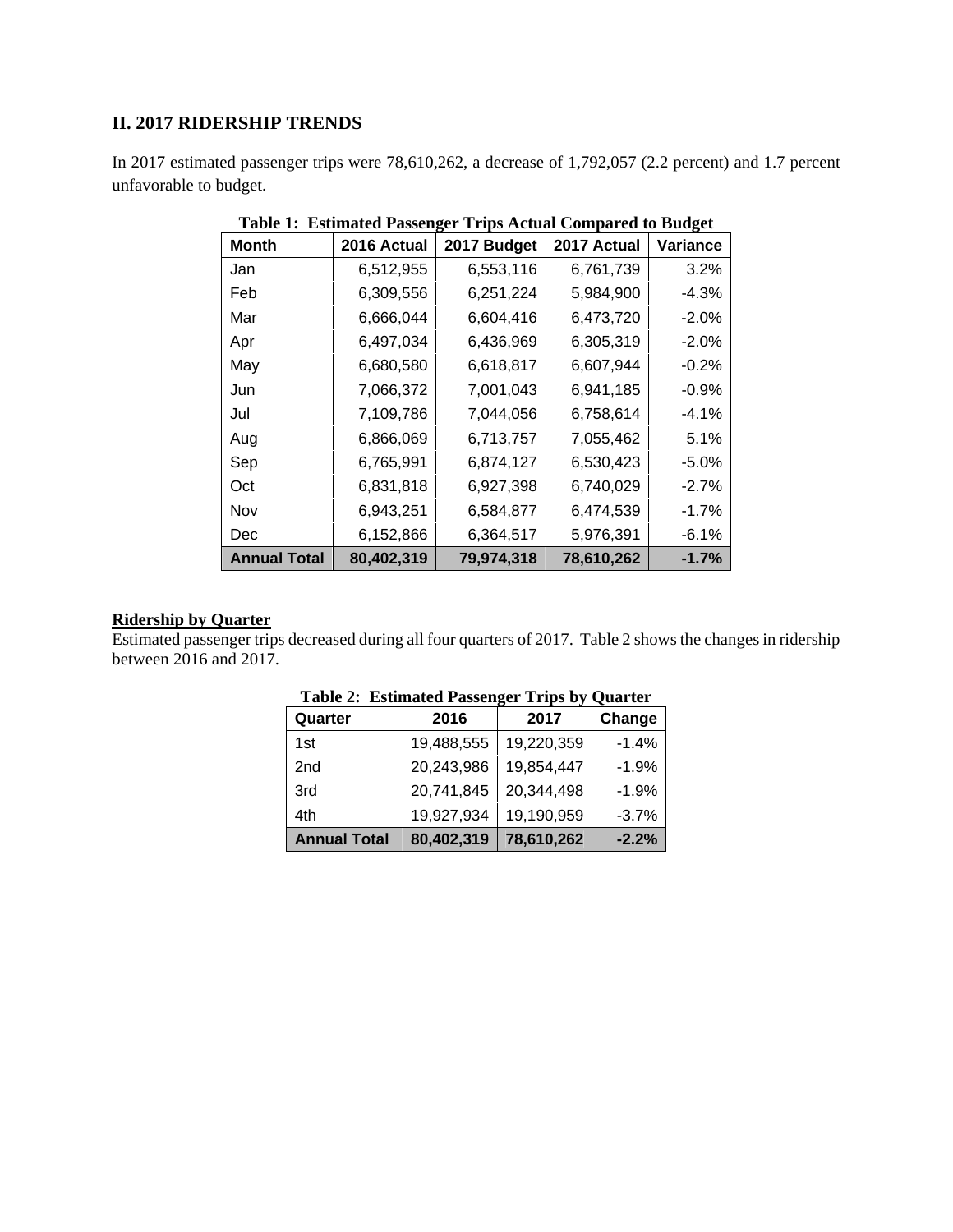## **Ridership by Month**

Apart from January and August, monthly ridership was consistently lower in 2017 than 2016. The trend of ridership peaking in the summer and falling in the winter remained consistent. 10-ride ticket sales increased 21.7 percent in January 2017 compared to January 2016, suggesting significant amounts of ticket stockpiling occurred prior to the February 1 fare increase. This ticket stockpiling likely depressed 10-Ride sales through April. In 2016, the Cubs won the World Series and a parade and rally was held on November 4th. This one event accounts for approximately 200,000 fewer trips in November 2017 compared to 2016.



#### **Figure 3: Estimated Passenger Trips by Month**

#### **Ridership by Line**

Ten of the eleven rail lines experienced decreases in ridership in 2017 compared to 2016. Ridership on the Heritage Corridor Line (HC) increased 1.3 percent. The Metra Electric Line (ME) had the largest decrease (5.7 percent). Table 3 shows estimated passenger trips by line for the last five years.

| Line                | 2013       | 2014       | 2015       | 2016       | 2017       | Change<br>'13-'17 | Change<br>'16-'17 |
|---------------------|------------|------------|------------|------------|------------|-------------------|-------------------|
| <b>BNSF</b>         | 16,553,518 | 16,658,357 | 16,400,290 | 16,325,320 | 16,227,453 | -2.0%             | $-0.6%$           |
| <b>ME</b>           | 9,556,211  | 9,415,916  | 9,054,649  | 8,642,365  | 8,149,693  | $-14.7%$          | $-5.7%$           |
| HC                  | 703,870    | 729,139    | 723,803    | 718,015    | 727,202    | 3.3%              | 1.3%              |
| MD-N                | 7,040,846  | 7,237,913  | 7,094,564  | 6,934,684  | 6,818,808  | $-3.2%$           | $-1.7%$           |
| MD-W                | 6,830,682  | 6,946,268  | 6,771,637  | 6,621,104  | 6,349,815  | $-7.0%$           | $-4.1%$           |
| <b>NCS</b>          | 1,684,586  | 1,817,335  | 1,758,118  | 1,730,494  | 1,684,357  | $0.0\%$           | $-2.7%$           |
| RI                  | 8,589,524  | 8,544,753  | 8,305,273  | 8,112,784  | 7,923,588  | $-7.8%$           | $-2.3%$           |
| <b>SWS</b>          | 2,605,839  | 2,659,040  | 2,604,292  | 2,538,273  | 2,457,418  | $-5.7%$           | $-3.2%$           |
| UP-N                | 9,270,220  | 9,328,441  | 9,248,834  | 9,220,477  | 9,028,965  | $-2.6%$           | $-2.1%$           |
| UP-NW               | 11,180,435 | 11,609,358 | 11,301,755 | 11,183,739 | 10,910,483 | $-2.4%$           | $-2.4%$           |
| UP-W                | 8,251,587  | 8,423,188  | 8,367,264  | 8,375,067  | 8,332,483  | 1.0%              | $-0.5%$           |
| <b>Annual Total</b> | 82,267,316 | 83,369,706 | 81,630,476 | 80,402,319 | 78,610,262 | $-4.4%$           | $-2.2%$           |

**Table 3: Estimated Passenger Trips by Rail Line** 

Figure 4 shows the ridership by rail line since 1983.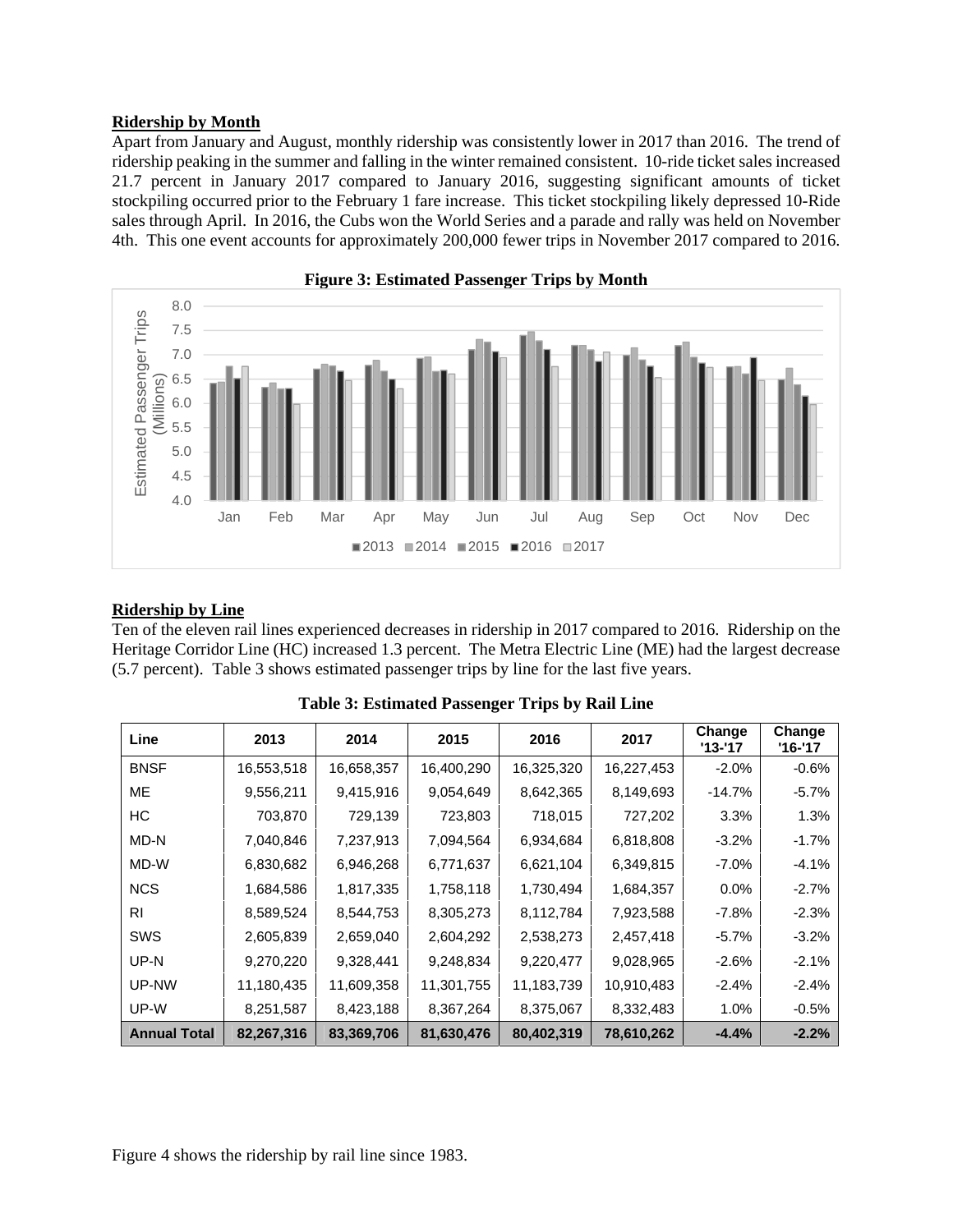

**Figure 4: Annual Estimated Passenger Trips by Rail Line**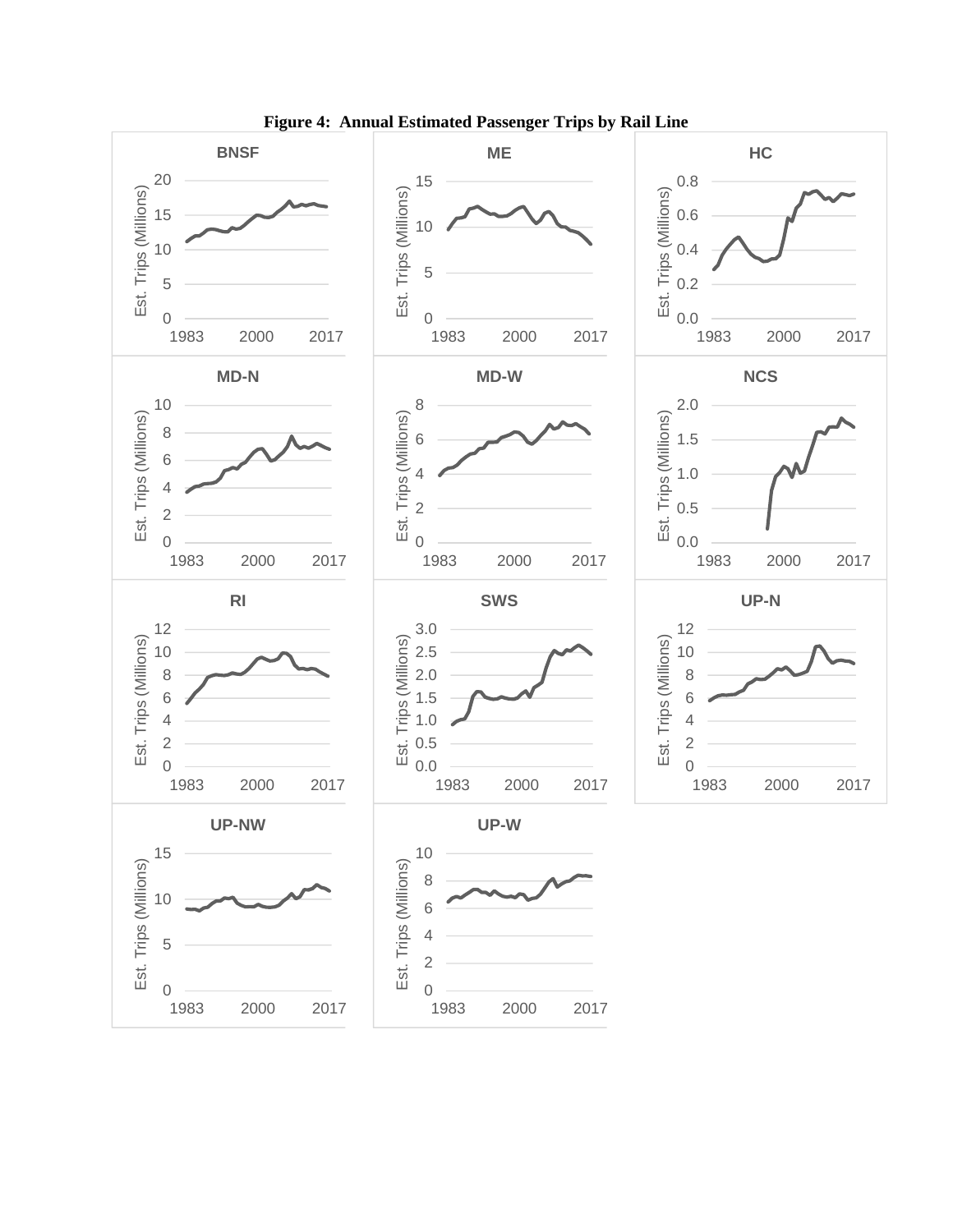#### **Ridership by Fare Zone**

The share of system ridership by fare zone remained mostly unchanged when compared to 2012 and 2017. Slight increases were experienced in Zones C, D, E, and F, while the remaining zones experienced slight decreases or no change in share of ridership.



**Figure 5: Share of Estimated Passenger Trips to and from Zone A by Fare Zone** 

\*Intermediate trips do not begin or end in Zone A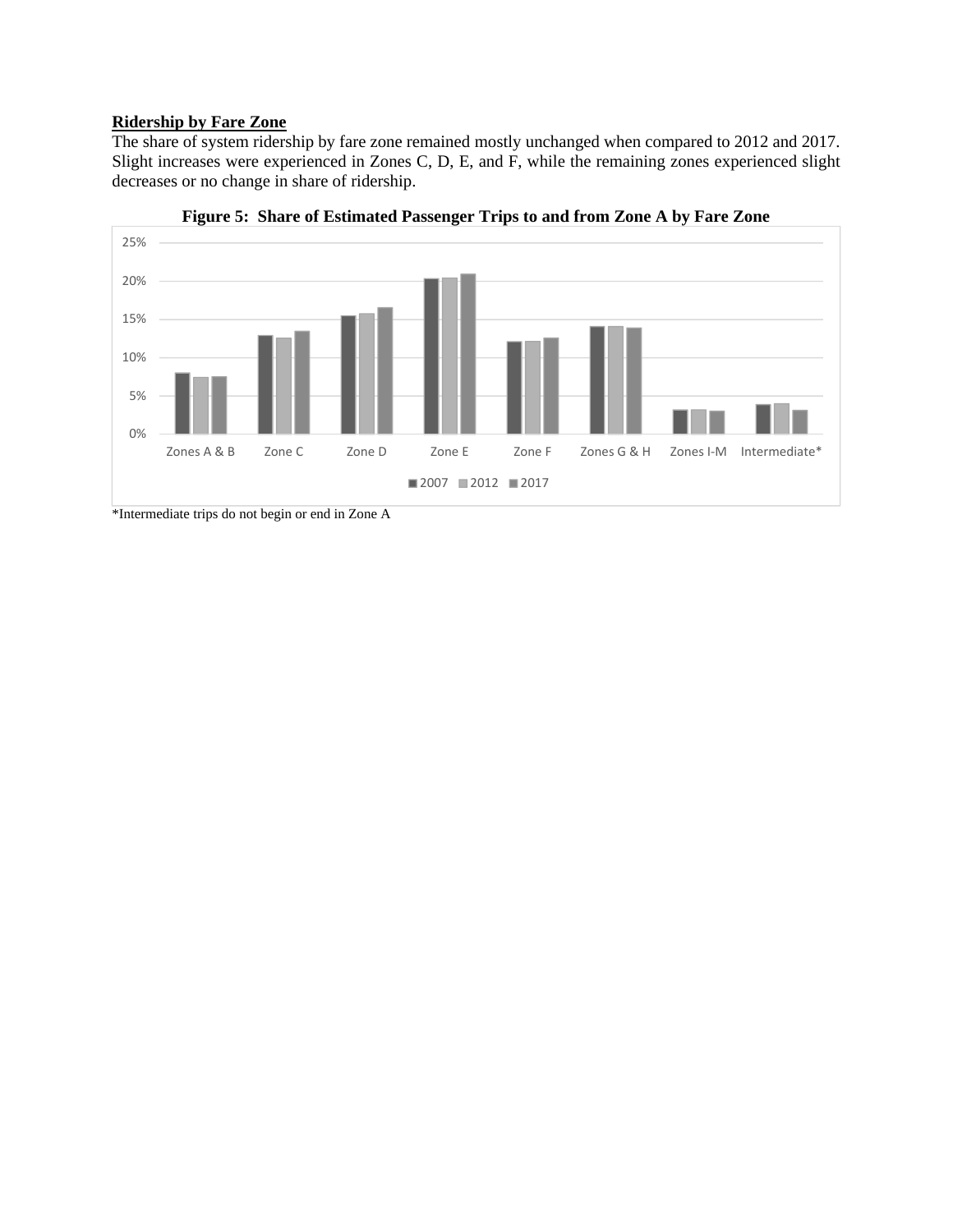

**Figure 6: Estimated Passenger Trips to and From Zone A by Fare Zone**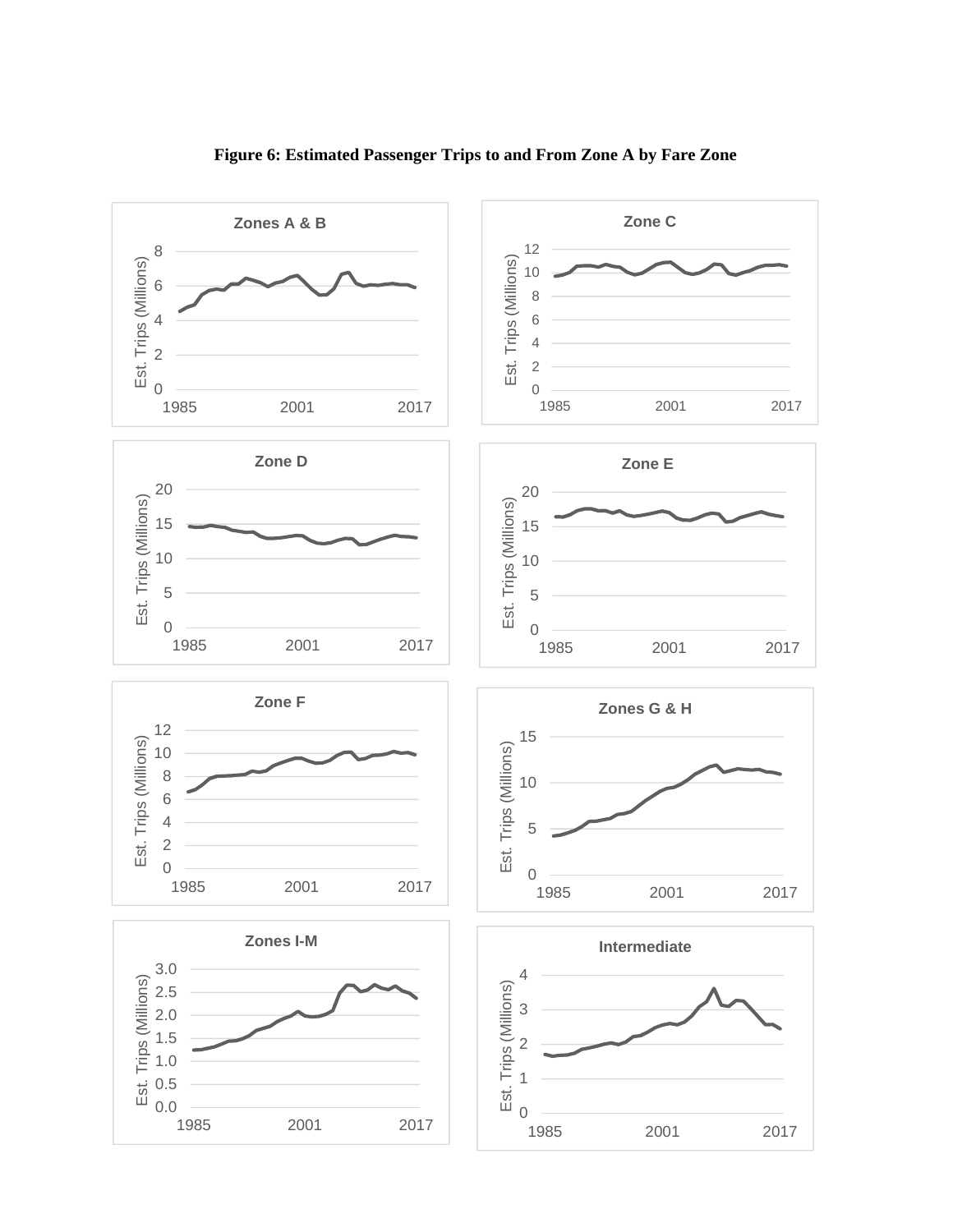## **Passenger Miles**

Each year, Metra calculates the number of passenger miles traveled and the average trip length by line. The total number of passenger miles decreased by 2.3 percent in 2017 when compared to 2016. Average trip length changed less than 0.01 mile in 2017 compared to 2016, remaining at 22.4.



**Figure 7: Passenger Miles and Average Trip Length\*** 

\*Free RTA Ride Free Permit rides are not included.

## **Passenger Loads by Service Period**

The average daily passenger loads for each service period in 2017 indicate that Metra provided about 1.5 million passenger trips per week. The peak-period/peak-direction remained Metra's largest market, accounting for about 72 percent of all trips. Figure 8 shows the share of the average weekly passenger loads for the last five years. Peak period/peak direction passenger loads were roughly unchanged while weekday off-peak, Saturday, and Sunday loads were lower than 2017.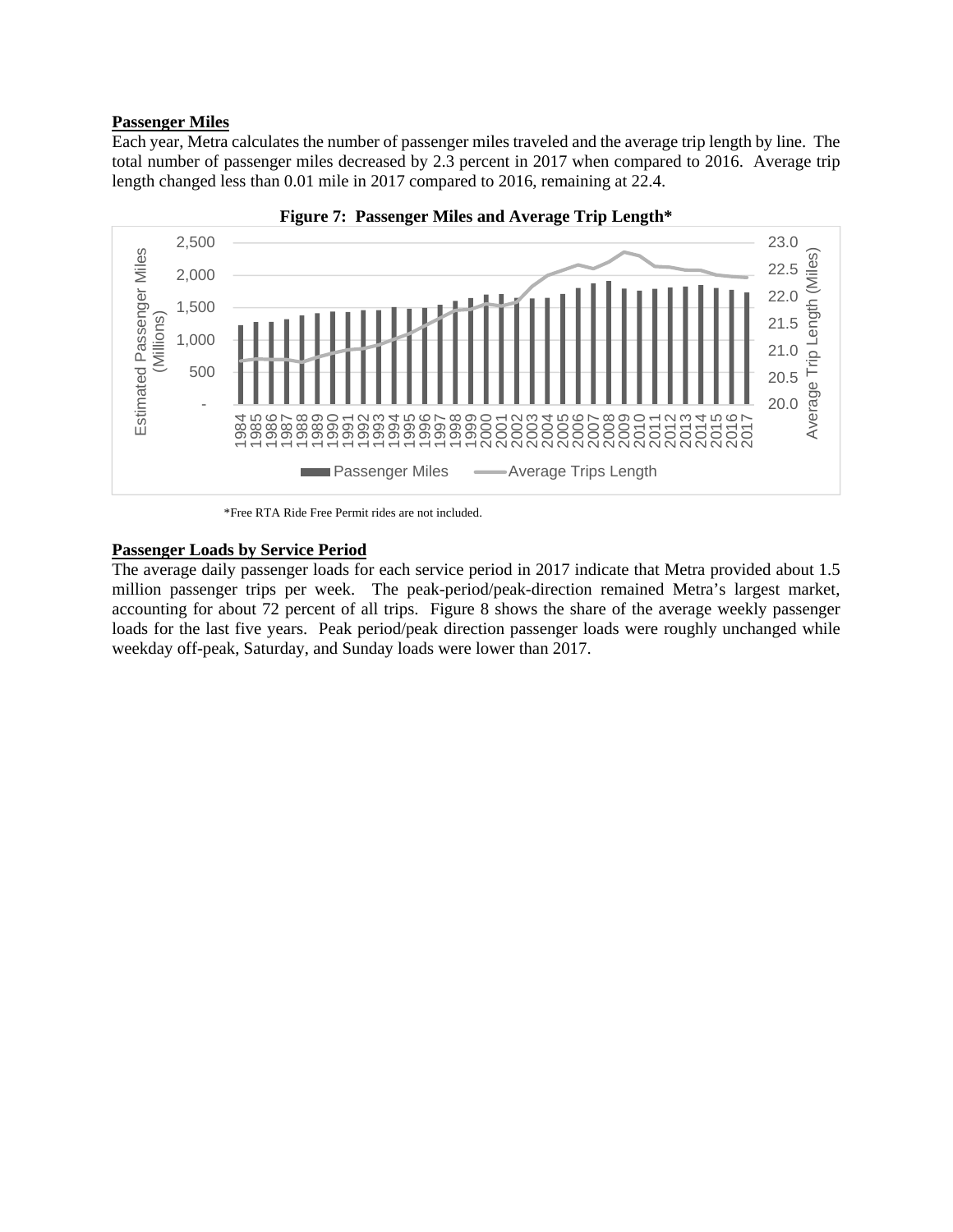

**Figure 8: Average Weekly Passenger Loads by Period**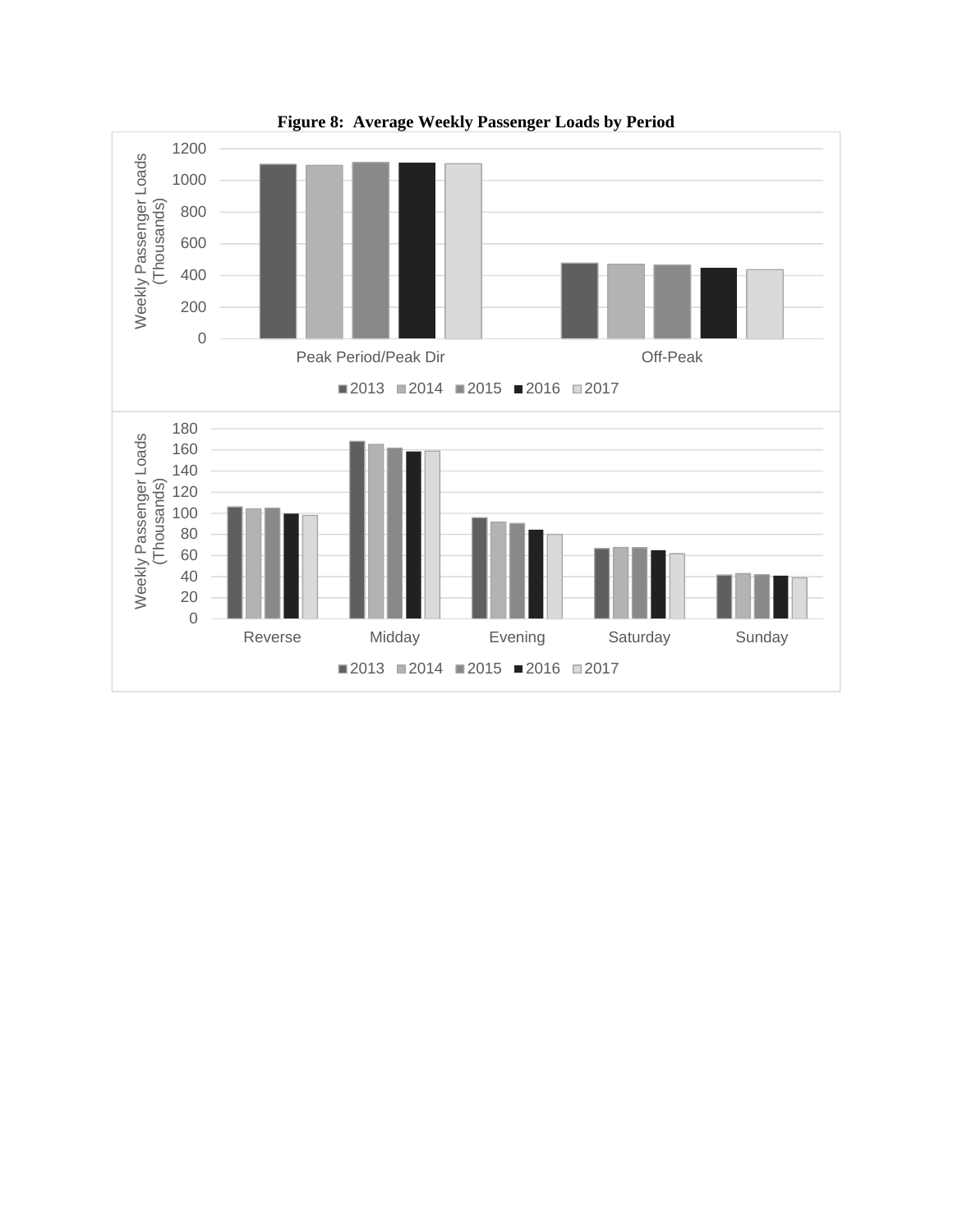Figure 9 shows a rolling three month average of daily passenger loads by service period since 1984.



**Figure 9: Passenger Loads by Service Period (3 Month Rolling Average)**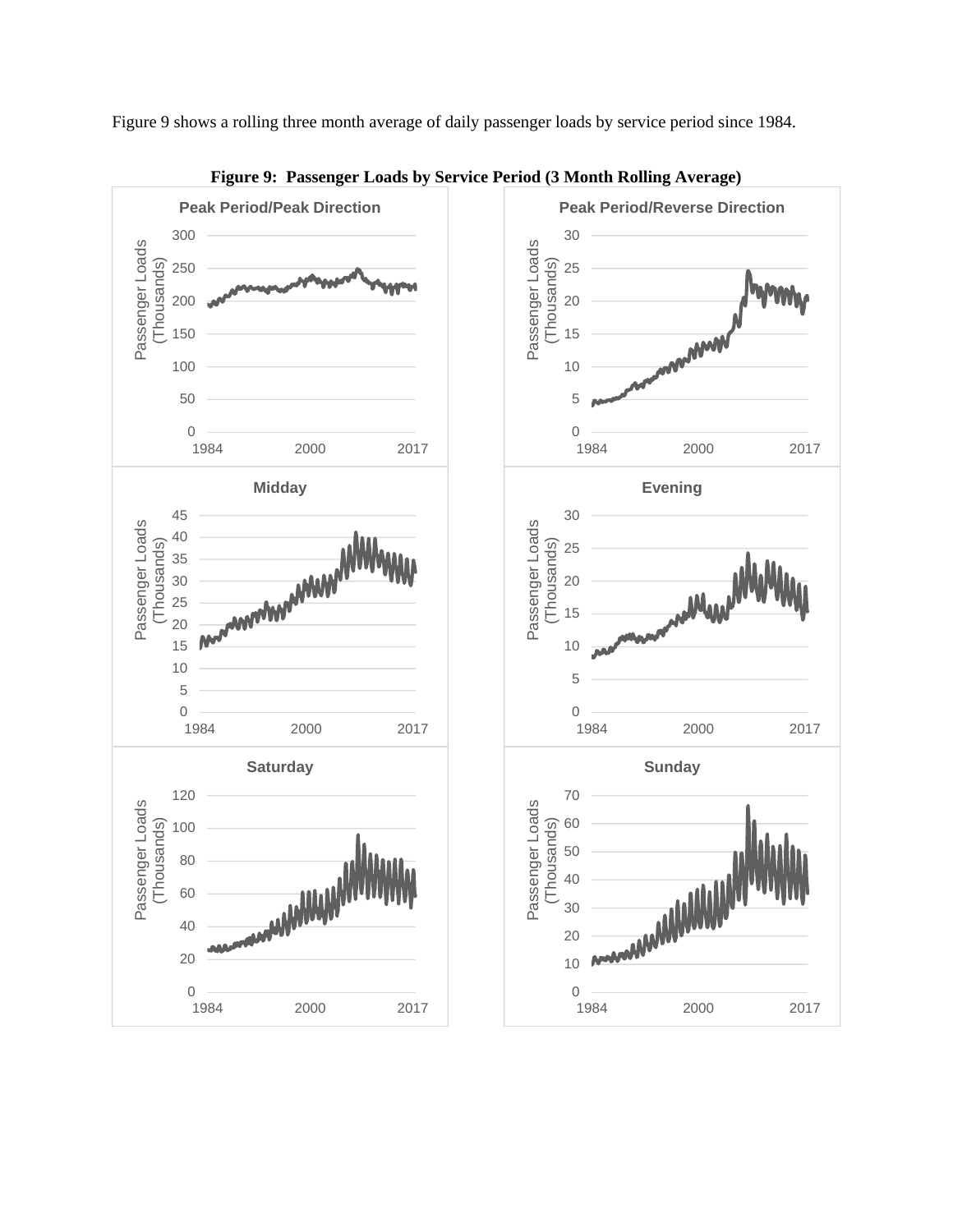## **RTA Ride Free Program**

Senate Bill 1920 was signed into law in September 2008 granting free trips to riders with an issued Circuit Permit as part of the new People with Disabilities Ride Free Program. The legislation required free trips on fixed-route and regularly scheduled transit in the RTA's service region be made available to any Illinois resident who enrolled as a person with a disability in the Illinois Circuit Breaker Program. The People with Disabilities Ride Free Program officially began on October 24, 2008. As of September 6, 2011, the number of Circuit-Permit trips also included the low-income seniors who qualified for the program. Effective January 1, 2013, the state changed the name of the Circuit Breaker Program to the Benefit Access Program. The RTA now refers to this program as the RTA Ride Free Program. This program grew rapidly from 2,431 trips in 2008 to over 1 million passenger trips in 2013. In 2014, the rate of growth slowed; and in 2017 the number of free trips provided under this program was 4.8 percent lower than 2016.

| <b>Month</b> | 2008  | 2009    | 2010    | 2011    | 2012    | 2013      | 2014      | 2015      | 2016    | 2017    |
|--------------|-------|---------|---------|---------|---------|-----------|-----------|-----------|---------|---------|
| Jan          |       | 1,280   | 25,617  | 40,109  | 69,123  | 76,802    | 73,543    | 81,935    | 76,784  | 72,726  |
| Feb          |       | 1,228   | 27,086  | 38,444  | 70.491  | 73,179    | 73,647    | 75,558    | 77,078  | 73,158  |
| Mar          |       | 4,645   | 30,888  | 52,742  | 78,307  | 78,710    | 84,896    | 90,857    | 85,954  | 80,628  |
| Apr          |       | 10,594  | 38,244  | 50,594  | 76.694  | 84,089    | 90,296    | 87,468    | 81,123  | 75,719  |
| May          |       | 13,755  | 39,701  | 54,803  | 78,507  | 88,367    | 92,746    | 88,753    | 85,310  | 84,406  |
| Jun          |       | 19,380  | 45,689  | 54,159  | 81,498  | 90,828    | 94,934    | 94,928    | 89,288  | 84,381  |
| Jul          |       | 22.444  | 48.446  | 56.404  | 79,551  | 96,166    | 99,638    | 97,624    | 86,783  | 81,781  |
| Aug          |       | 25,718  | 49,861  | 67,873  | 86,543  | 95,616    | 97,153    | 92,221    | 89,663  | 89,173  |
| Sep          |       | 27,273  | 48,334  | 86,219  | 83,034  | 90,054    | 97,329    | 86,895    | 83,539  | 78,708  |
| Oct          | 88    | 30,387  | 51,927  | 86,297  | 90,053  | 94.499    | 105,618   | 95,121    | 83,510  | 82,745  |
| Nov          | 474   | 28,796  | 46,085  | 73,961  | 81,871  | 85,149    | 84,953    | 83,191    | 79,896  | 73,628  |
| Dec          | 1,869 | 27,800  | 41,654  | 73,917  | 74,816  | 80,425    | 90,641    | 81,141    | 74,675  | 69,206  |
| <b>Total</b> | 2,431 | 213,300 | 493,532 | 735,522 | 950,488 | 1,033,884 | 1,085,394 | 1,055,692 | 993,603 | 946,259 |

**Table 4: RTA Ride Free Permit Trips (2008-2017)**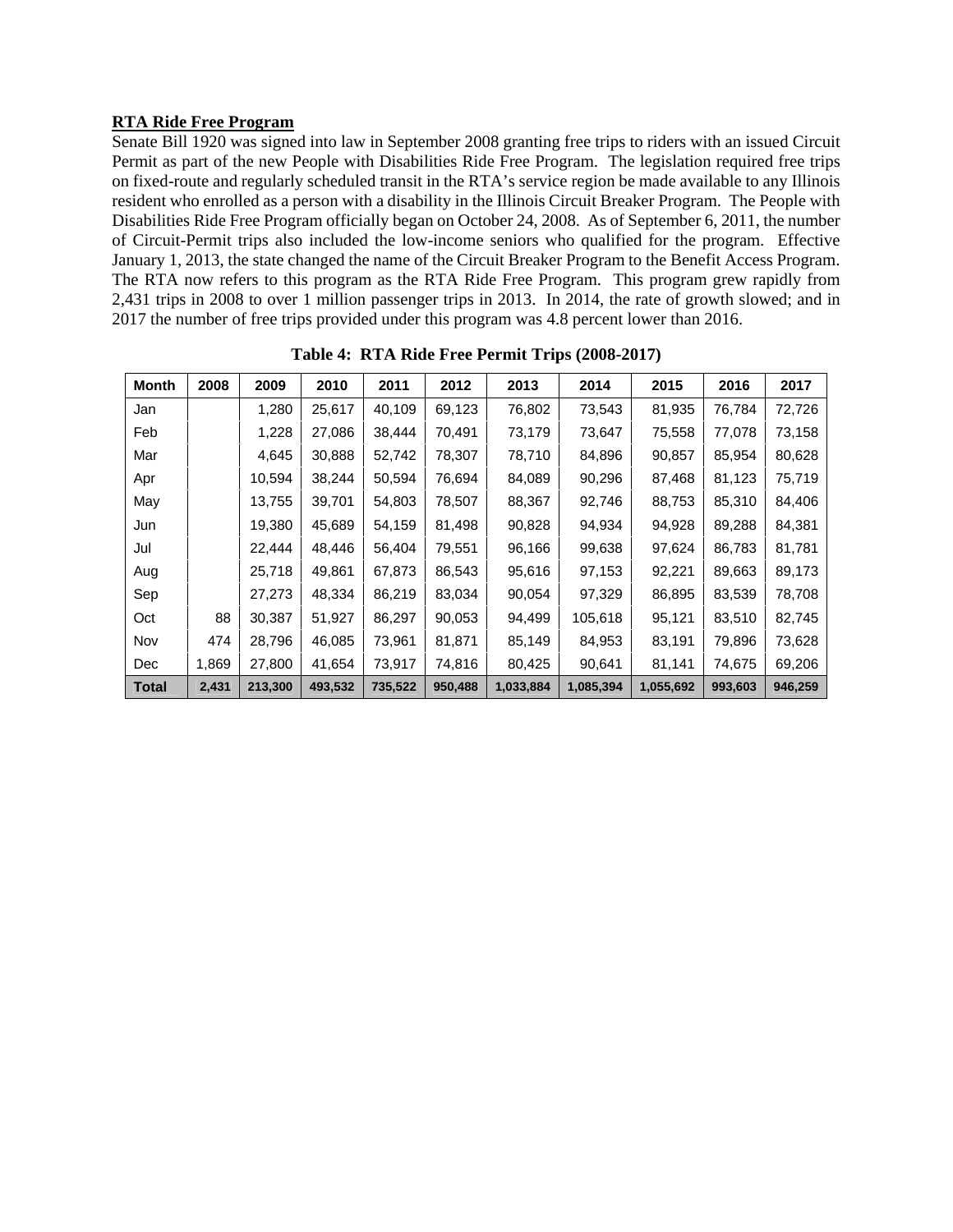## **Police Officer and Firefighter Free Rides**

Chicago-area uniformed police officers from any municipality, including sheriff's deputies, bailiffs, corrections officers, and Chicago firefighters are allowed free transportation on Metra. These free trips are not reimbursed by the State of Illinois. Conductors began recording the number of free trips taken by these uniformed police officers and firefighters as of April 2012. The number has declined in recent years from 65,814 in 2013 to 52,553 in 2017.

|      |                       | Jan   | Feb   | Mar   | Apr   | May   | Jun   | Jul   | Aug   | Sep   | Oct   | Nov   | <b>Dec</b> |
|------|-----------------------|-------|-------|-------|-------|-------|-------|-------|-------|-------|-------|-------|------------|
| 2016 |                       |       |       |       |       |       |       |       |       |       |       |       |            |
|      | Avg Wkday             | 194   | 186   | 211   | 220   | 216   | 212   | 218   | 209   | 211   | 214   | 186   | 191        |
|      | Avg Sat               | 10    | 9     | 18    | 16    | 7     | 21    | 35    | 43    | 25    | 24    | 12    | 17         |
|      | Avg Sun/Hol           | 6     | 8     | 11    | 9     | 9     | 15    | 20    | 14    | 22    | 17    | 13    | 13         |
|      | <b>Typical week</b>   | 985   | 948   | 1,082 | 1,125 | 1,094 | 1,095 | 1,146 | 1,103 | 1,103 | 1,113 | 957   | 983        |
|      | <b>Total Reported</b> | 3,961 | 3,977 | 4,960 | 4,738 | 4,609 | 4,804 | 4,659 | 5,040 | 4,645 | 4,705 | 4,029 | 4,152      |
| 2017 |                       |       |       |       |       |       |       |       |       |       |       |       |            |
|      | Avg Wkday             | 199   | 202   | 209   | 202   | 182   | 202   | 212   | 204   | 209   | 211   | 191   | 161        |
|      | Avg Sat               | 11    | 20    | 26    | 20    | 20    | 32    | 20    | 35    | 22    | 19    | 13    | 15         |
|      | Avg Sun/Hol           | 12    | 19    | 14    | 11    | 11    | 40    | 23    | 23    | 14    | 18    | 3     | 10         |
|      | <b>Typical week</b>   | 1,018 | 1,049 | 1,087 | 1,041 | 943   | 1,083 | 1,104 | 1,078 | 1,080 | 1.091 | 973   | 829        |
|      | <b>Total Reported</b> | 4,296 | 4,197 | 4,977 | 4,193 | 4,148 | 4,736 | 4,484 | 4,923 | 4,357 | 4,804 | 4,088 | 3,350      |

**Table 5: Average and Total Police Officers and Firefighters in Uniform Riding Free** 

## **Reduced Fare Trips**

In collaboration with the Regional Transportation Authority's Reduced Fare Permit Program, Metra allows qualified users to ride Metra at a reduced rate. The following types of users are eligible to receive a reducedfare permit through the RTA's Reduced Fare Permit Program. Metra is eligible for reimbursement of the lost revenue by the Illinois Department of Transportation.

- $\bullet$  All senior citizens who are within three weeks of their 65<sup>th</sup> birthday or older
- Medicare card recipients receiving Social Security benefits
- People with disabilities who receive Social Security benefits
- Veterans with disabilities who receive Service-connected disability benefits
- People with disabilities whose doctors validate their disability
- Full-time students enrolled in an accredited grade school or high school with a valid letter of certification from their school (on school stationery) or a valid school I.D. bearing the student's name, school name and authorized signature.

Metra also offers reduced-fare tickets to children ages 7 to 11 (saves 50 percent over one-way fares) and to U.S. military personnel (may purchase one-way or ten-ride tickets at a reduced fare provided they present proper military identification indicating they are on active duty). Prior to the fare change effective February 1, 2012, young adults (ages 12-17) were eligible for reduced fares on weekends and holidays. Table 6 shows all reduced-fare passenger trips (eligible and ineligible for reimbursement) by year for 2007 through 2017. In 2008, state legislation required Metra to provide free rides to seniors under the Seniors Ride Free Program. This caused a -39.9 percent drop in the number of reduced fare passenger trips in that year. This decision was reversed in September 2011 and the use of the reduced fare tickets surged 50.2 percent.

There were an estimated 3.84 million reduced fare passenger trips in 2017, a 0.7 percent increase compared to 2016.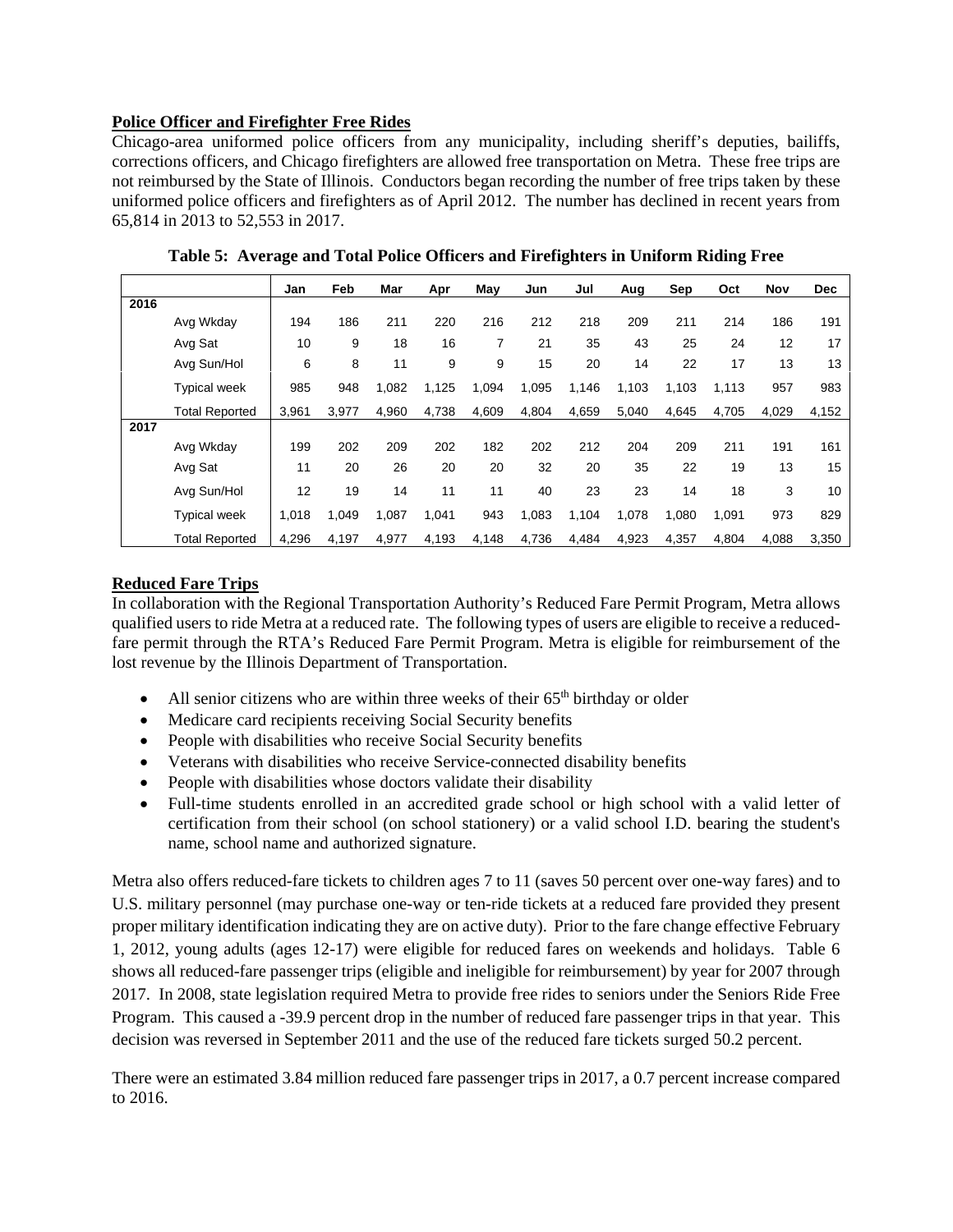| Year | Estimated<br>Passenger<br><b>Trips</b> | Change   |
|------|----------------------------------------|----------|
| 2007 | 3,033,277                              |          |
| 2008 | 1,822,246                              | $-39.9%$ |
| 2009 | 1,423,241                              | $-21.9%$ |
| 2010 | 1,565,633                              | 10.0%    |
| 2011 | 2,352,122                              | 50.2%    |
| 2012 | 3,736,638                              | 58.9%    |
| 2013 | 3,677,516                              | $-1.6%$  |
| 2014 | 3,591,620                              | $-2.3%$  |
| 2015 | 3,649,846                              | 1.6%     |
| 2016 | 3,809,102                              | $4.4\%$  |
| 2017 | 3,835,018                              | $0.7\%$  |

**Table 6: Reduced Fare Passenger Trips by Year\*** 

\*Includes all eligible and ineligible reduced-fare rides for reimbursement and does not include conductor or group sales

Table 7 shows total free trips and all reduced-fare passenger trips by month.

|              |             | 2016      | $\frac{1}{2}$ | 2017        |                |           |  |  |
|--------------|-------------|-----------|---------------|-------------|----------------|-----------|--|--|
|              | <b>Free</b> | Reduced   | Total         | <b>Free</b> | <b>Reduced</b> | Total     |  |  |
| Jan          | 76,784      | 305,111   | 381,895       | 72,726      | 339,566        | 412,292   |  |  |
| Feb          | 77,078      | 279,767   | 356,845       | 73,158      | 271,442        | 344,600   |  |  |
| Mar          | 85,954      | 322,206   | 408,160       | 80,628      | 318,150        | 398,778   |  |  |
| Apr          | 81,123      | 306,224   | 387,347       | 75,719      | 297,365        | 373,084   |  |  |
| May          | 85,310      | 315,143   | 400,453       | 84,406      | 321,573        | 405,979   |  |  |
| Jun          | 89,288      | 343,182   | 432,470       | 84,381      | 343,964        | 428,345   |  |  |
| Jul          | 86,783      | 340,683   | 427,466       | 81,781      | 328,902        | 410,683   |  |  |
| Aug          | 89,663      | 317,676   | 407,339       | 89,173      | 337,301        | 426,474   |  |  |
| Sep          | 83,539      | 320,996   | 404,535       | 78,708      | 316,243        | 394,951   |  |  |
| Oct          | 83,510      | 330,290   | 413,800       | 82,745      | 341,602        | 424,347   |  |  |
| Nov          | 79,896      | 329,089   | 408,985       | 73,628      | 327,327        | 400,955   |  |  |
| <b>Dec</b>   | 74,675      | 298,735   | 373,410       | 69,206      | 291,583        | 360,789   |  |  |
| <b>Total</b> | 993,603     | 3,809,102 | 4,802,705     | 946,259     | 3,835,018      | 4,781,277 |  |  |

#### **Table 7: Estimated Reduced Fare Passenger Trips by Month**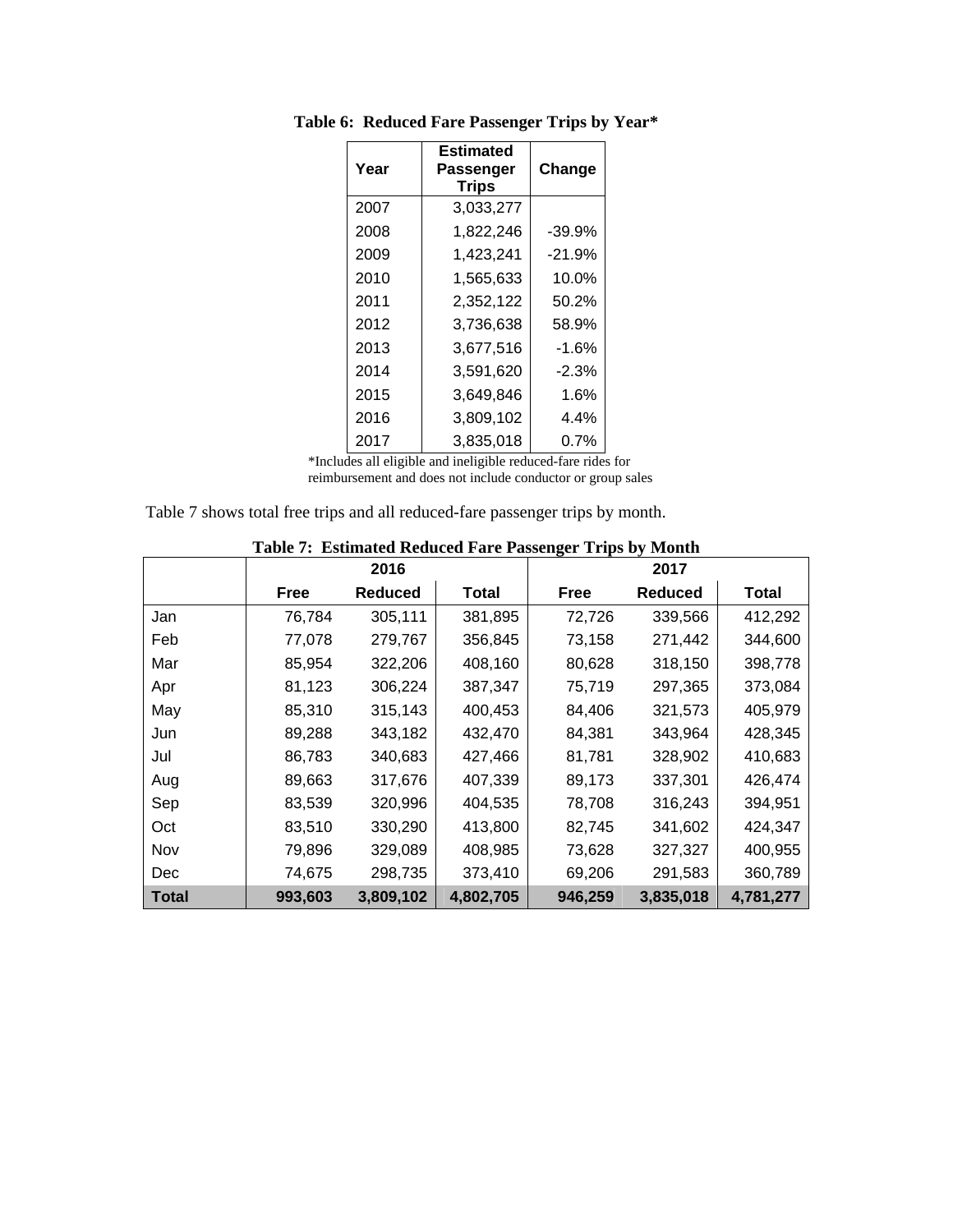## **Accessible Equipment Usage**

Metra's trains became fully accessible in April 1998, providing at least one accessible car per train consistent with the Americans with Disabilities Act (ADA equipment). On a typical weekday, over 95 percent of boardings occur at fully accessible or partially accessible stations. In 2017, Metra provided over 33,000 passenger trips that utilized ADA equipment, the second highest number recorded. Figure 10 shows the annual number of passenger trips utilizing the accessible equipment since 1999.





#### **Bikes on Trains Program**

Beginning in June 2005, Metra implemented the Bikes-on-Trains program, permitting a limited number of bicycles in each passenger car during weekday off-peak and weekend service periods. Since October 2014, bicycles have also been permitted on weekday inbound trains that arrive downtown before 6:30 a.m. and during special events at the discretion of the conductors. In 2016, Metra conductors reported 221,198 bicycles brought onto Metra trains (see Figure 11).

Divvy bikeshare stations were first installed in downtown in June 2013. Since then, their use has continued to climb and docking stations were installed in Evanston and Oak Park in 2016. The valet docking service provided by Divvy at Union Station and Ogilvie Transportation Center suggests the growing demand for bicycles on Metra has been partially met by bikeshare.



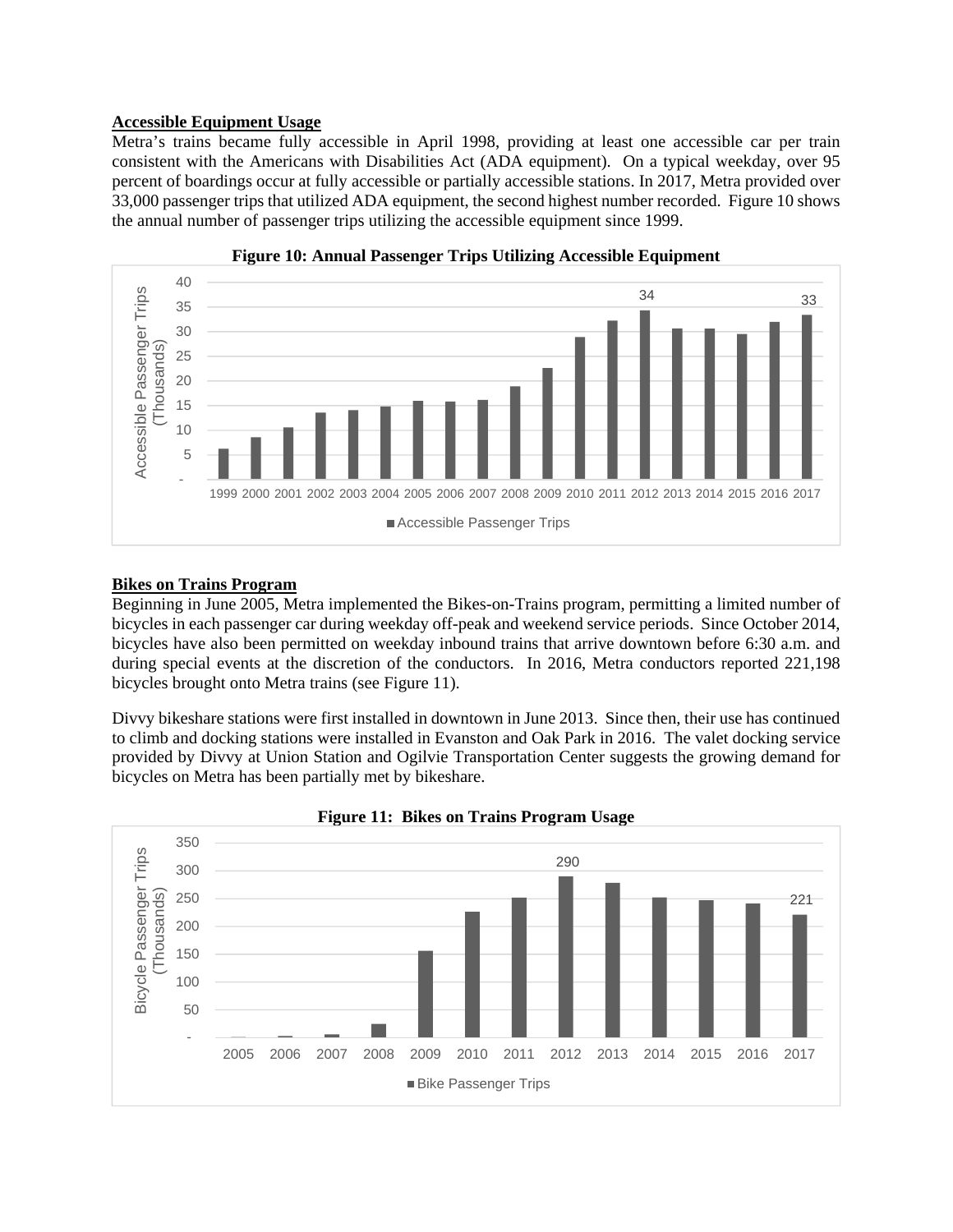## **III. 2016 RIDERSHIP INFLUENCES**

Metra provided about 78.6 million passenger trips in 2017, a 2.2 percent decrease when compared to 2016. Many factors contribute to year-over-year ridership changes. Some of these factors are under Metra's control (fare and service changes) while others are not (changes in employment and fuel prices).

In 2017, weather, on-time performance, employment, and gas prices were the influencing factors that changed the most from last year. Population and parking were stable. Additionally, riders purchased a higher percentage of ten-ride tickets and a lower percentage of monthly tickets in a continuation of previous years' trend.

## **Winter Weather**

Metra ridership is generally impacted during times of severe winter weather as commuters choose whether or not to ride Metra depending on driving conditions and/or school closures. The 2016-2017 winter season was somewhat milder than the 2015-2016 season. Compared to the last five years, the winter of 2016-2017 had low snow accumulations (26.1 inches total) and a low number of frigid days (4 days  $\lt 0$  deg. Fahrenheit).

| <b>Season</b>      | <b>Nov</b> | <b>Dec</b> | Jan  | Feb  | Mar  | Nov-Mar | <b>Difference from</b><br>30-year Average |
|--------------------|------------|------------|------|------|------|---------|-------------------------------------------|
| 2013-14            | 0.9        | 14.2       | 33.7 | 19.5 | 12.3 | 80.6    | 43.0                                      |
| 2014-15            | 2.8        | 0.0        | 13.9 | 26.8 | 7.1  | 50.6    | 13.0                                      |
| 2015-16            | 11.2       | 4.5        | 6.3  | 5.5  | 2.6  | 30.1    | $-7.5$                                    |
| 2016-17            | 0.0        | 17.7       | 0.6  | 0.0  | 7.8  | 26.1    | $-11.5$                                   |
| 2017-18            | 0.1        | 5.3        |      |      |      |         |                                           |
| 30-year<br>Average | 1.6        | 8.4        | 11.4 | 10.3 | 5.9  | 37.6    |                                           |

**Table 8: Chicago Snowfall (inches)** 

Figure 12, shows that high snow accumulations and cold temperatures contributed to lower ridership in February 2015, December 2016, and December 2017.



**Figure 12: Monthly Ridership, Inches of Snow, and Days <0 Deg. Fahrenheit**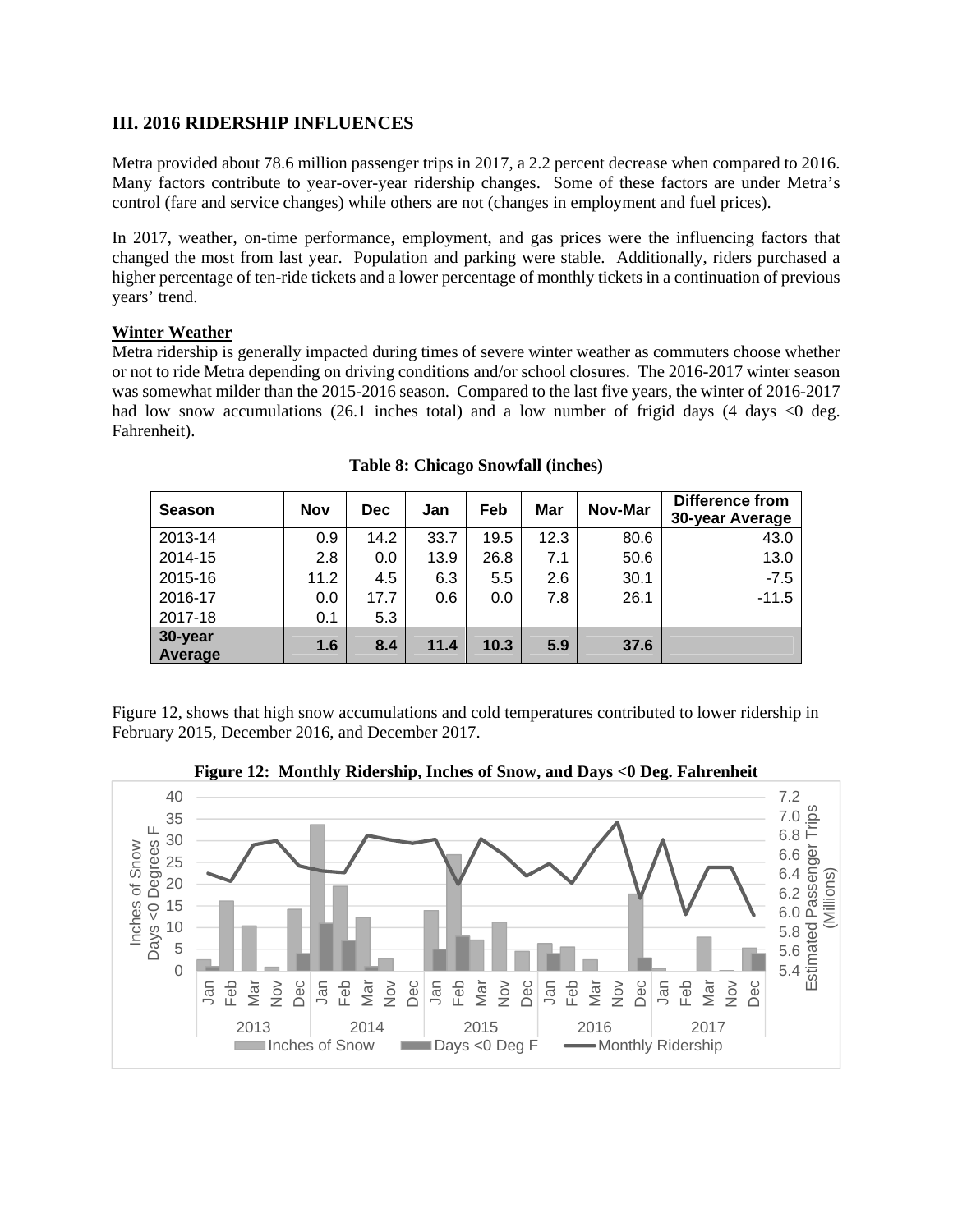#### **On-Time Performance**

The on-time performance of the system is the percentage of scheduled trains that arrived on-time each month. Metra considers a train late if it arrives six minutes or more after its scheduled arrival at its last stop. Metra system reliability over the past several years has tracked at a very high level, usually exceeding 95 percent on-time performance in any given month. Figure 13 shows the effects of heavy snowfall and frigid temperatures in 2013-2017.



In 2017, on-time performance averaged 95.8 percent, which is the lowest annual average since 2014. In Figure 14, 2011 and 2014 are highlighted to indicate the impact of the Groundhog Day Blizzard and Polar Vortex, respectively.

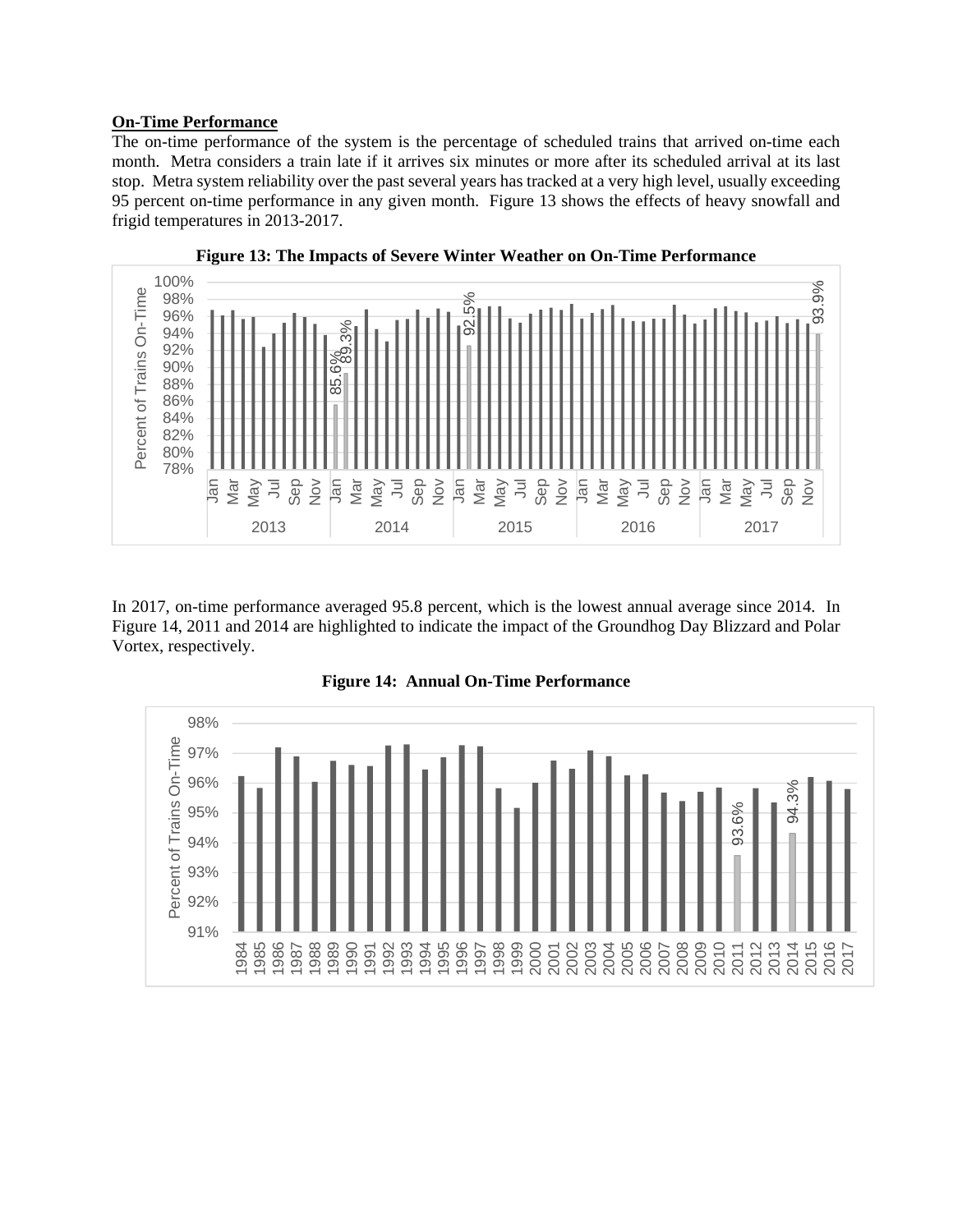Metra on-time performance in 2017 was adversely affected by increases in human error delays (10.5% of delays in 2017 compared to 7.9% in 2016), freight interference delays (11.8% of delays in 2017 compared to 10.5% in 2016), and lift deployment delays (2.9% of delays in 2017 compared to 1.8% in 2016). These increases were partially offset by decreases in signal and switch failure delays (14.3% of delays in 2017 compared to 17.3% in 2016), track work delays (11.1% of delays in 2017 compared to 12.4% in 2016), and mechanical failure delays (11.9% of delays in 2017 compared to 13.1% in 2016). Metra exceeded its ontime performance goal of 95.0% in every month in 2017, except December. Except for April and September through December, system monthly on-time performance in 2017 exceeded the average on-time performance for each month of the previous five years, even for July and August. Major outdoor events during these months, including the Taste of Chicago in July and Lollapalooza in July/August, negatively affected on-time performance due to heavy passenger loads.

#### **Employment**

Since approximately 90% of passenger trips taken on Metra are for work, the health of the regional economy, especially in terms of employment levels, greatly influences Metra ridership (see Figure 15). Regional employment has generally grown since 1990. The economic downturn following the September 11<sup>th</sup> attacks and the 2007 to 2009 economic recession (affecting 2008 through 2010 employment averages) are the exceptions. Average regional employment for 2017 was 0.7% lower compared to 2016. Employment remains below pre-recession levels. In 2017, approximately 4.09 million persons were employed in the Chicago region. This is comparable to 2000, 2006, and 2015.





Source: Illinois Department of Economic Security. Includes employees covered under the State's Unemployment Insurance Act. Includes employment figures for Cook, DuPage, Kane, Lake, McHenry and Will County. Government workers are not included in these estimates.

Figure 16 shows regional employment by month for 2013 through 2017. In 2017, regional employment was down in nine months compared to 2016. This reverses a positive trend of year-over-year gains in regional employment that began in mid-2012.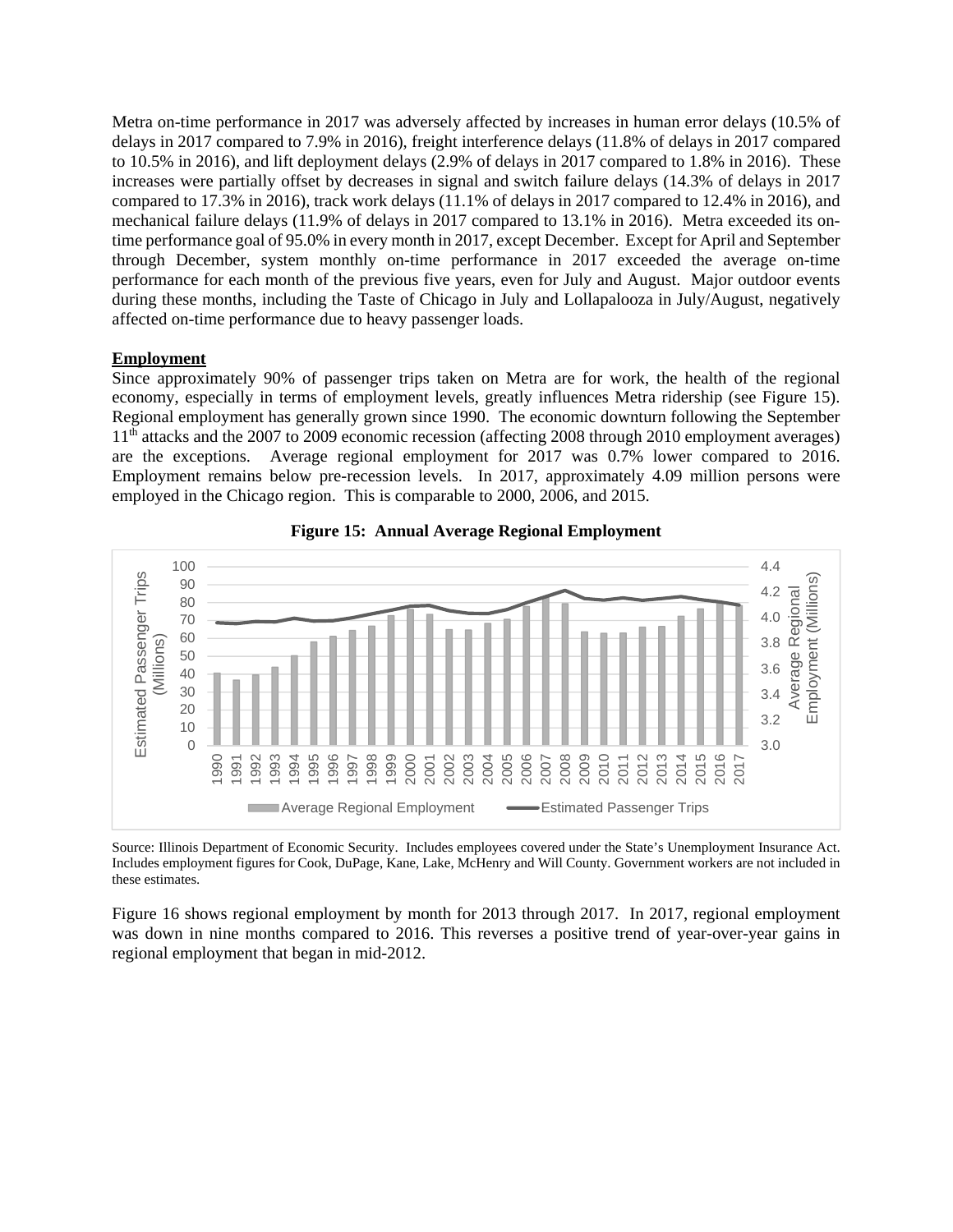

**Figure 16: Regional Employment by Month** 

Source: Illinois Department of Economic Security. Includes employees covered under the State's Unemployment Insurance Act. Government workers are not included.

#### **Employment in Downtown Chicago**

As all of Metra's terminals are located in downtown Chicago, changes in downtown employment influence ridership more than regional trends. The Illinois Department of Economic Security publishes employment statistics by ZIP code in the Chicago region each year for the month of March. In March of 2015, nongovernment employment in the ZIP codes that make up downtown was 593,665, up 3.4% from 574,216 in 2016. For the fourth consecutive year, this is the highest amount recorded since these statistics have been calculated.

The ZIP codes for the Loop, West Loop, North Michigan/River North, Far West/South Loop areas are shown in Figure 17. The Loop & West Loop is bordered Halsted Street in the west, Lake Michigan in the east, Van Buren Street in the south, and the Chicago River in the north. The Far West/South Loop is from Ashland Avenue in the west to Halsted Street and then Lake Michigan between 16<sup>th</sup> Street and Van Buren Street. North Michigan/River North is from Halsted Street in the west to Lake Michigan in the east between the Chicago River and Kinzie Street in the south and North Avenue in the north.



**Figure 17: Downtown Chicago Employment Zones by ZIP Code** 

Employment was higher in 2017 than 2016 in all downtown employment zones (See Figure 18). Downtown had over 19,550 more jobs in 2017 than 2016. The Loop & West Loop gained 5,630 jobs, the North Michigan/River North area gained 9,470 jobs, and the Far West/South Loop gained 4,350.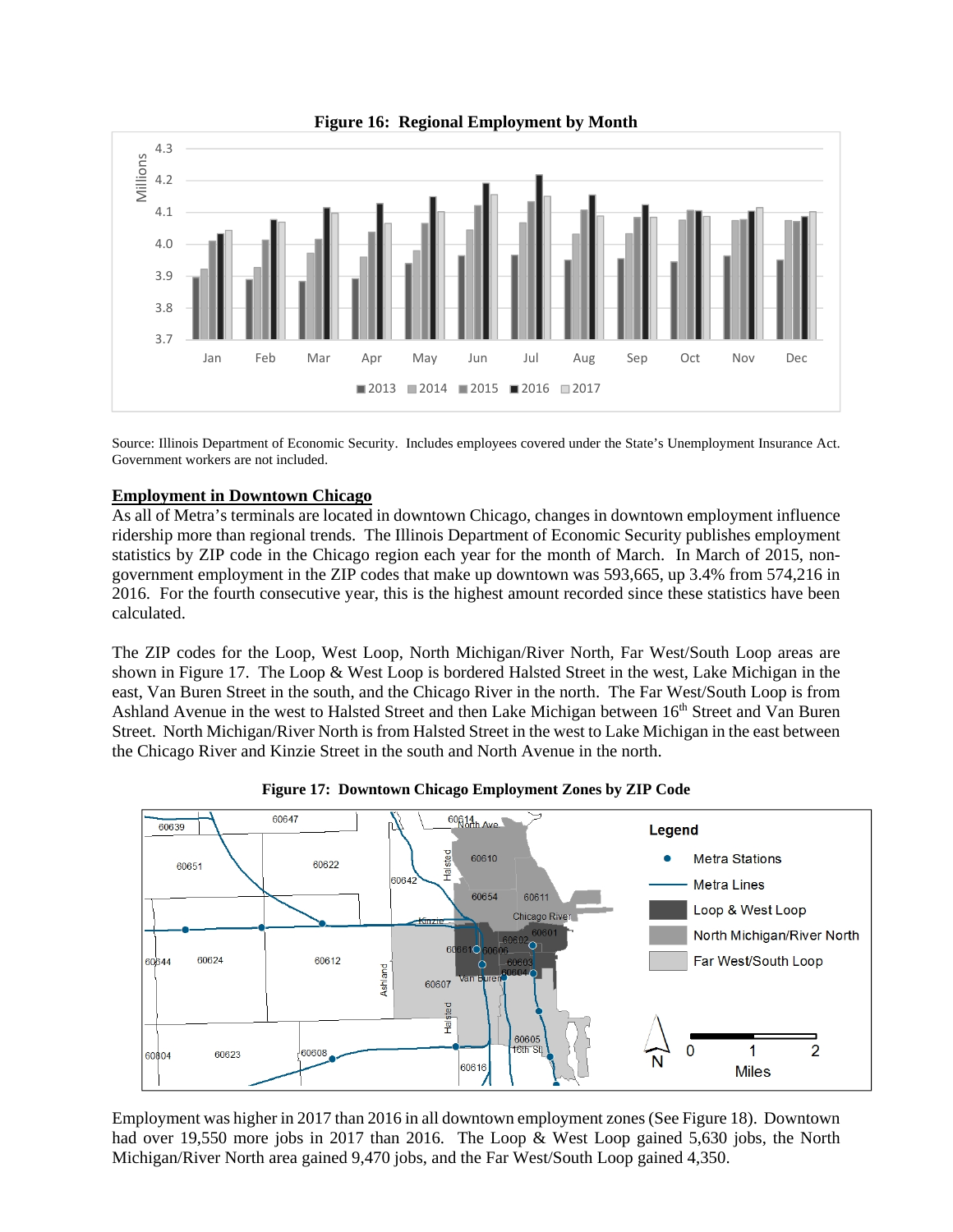

**Figure 18: Downtown Chicago Employment by Downtown Employment Zone** 

Source: Illinois Department of Economic Security. Includes employees covered under the State's Unemployment Insurance Act. Government workers are not included**.**

The percentage of regional jobs located in downtown has grown from a low of 14.5% in 2005 to 16.7% in 2017. This is highest percentage recorded since 1991 (16.5%) continuing a trend that began in 2011 (see Figure 19).



**Figure 19: Downtown Share of Regional Employment**

Approximately 90% of Metra's morning passenger trips are destined for the five stations located downtown (Union Station, Ogilvie Transportation Center, LaSalle Street, Van Buren, and Millennium). Metra's peakperiod/peak-direction (AM Peak inbound trains and PM Peak outbound trains) average weekday ridership has historically followed trends in non-government employment downtown. As employment downtown rose in the 1990s and dropped between 2008 and 2010, passenger loads followed suit (see Figure 20). In the last few years, steady increases in the number of downtown jobs have occurred while ridership remains flat.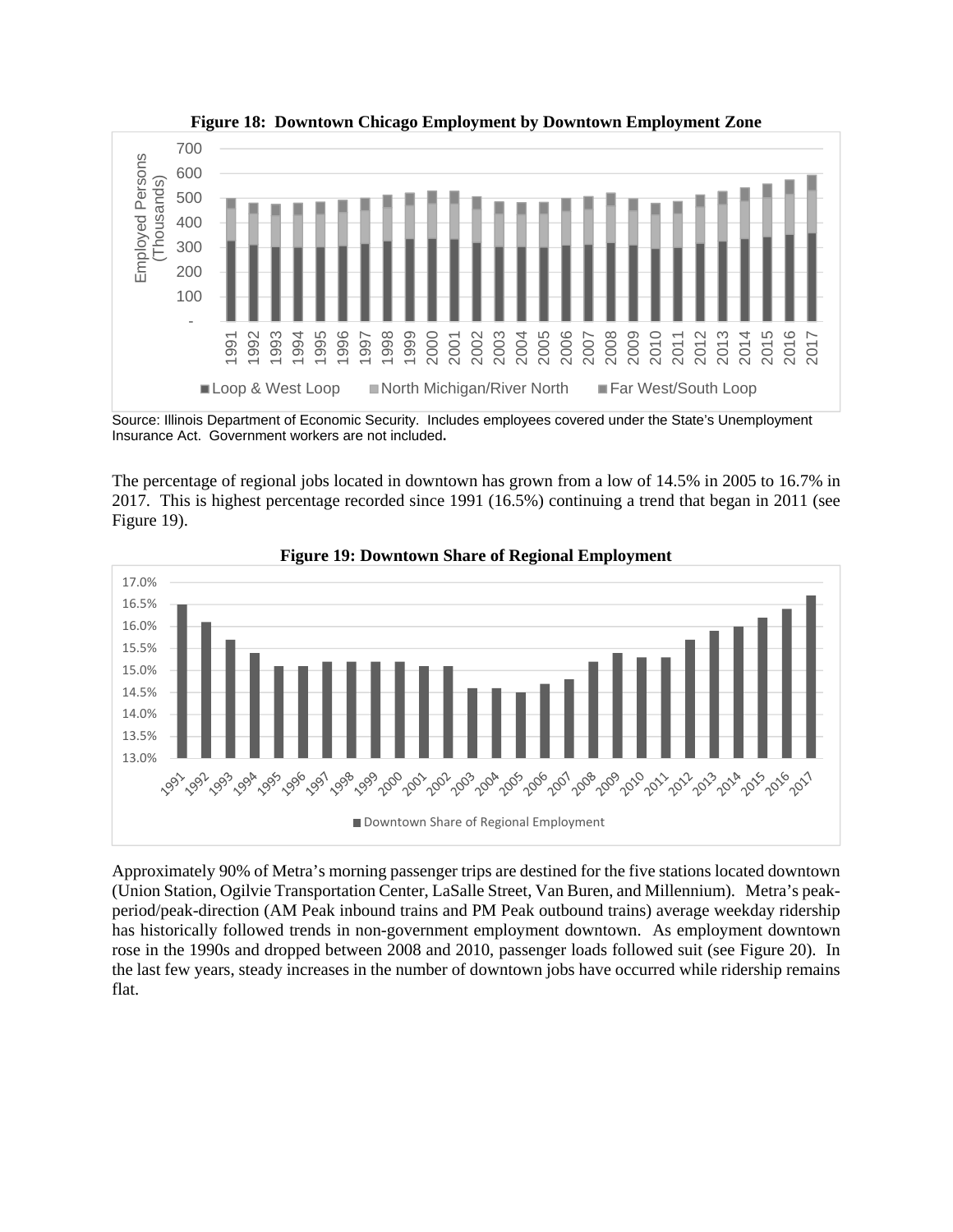

**Figure 20: Average Peak Hour and Peak Direction Weekday Passenger Loads in March & Downtown Chicago Employment** 

Despite several budgetary challenges in 2017, Metra continued its efforts to increase awareness of and ridership on its commuter rail services.

In spring 2017, Pulsar, Metra's Marketing Agency, planned an employer outreach campaign aimed at increasing ridership through direct outreach and employer engagement. Market research shows that when an employer promotes or supports transit, use can increase by as much as 300 percent.

A direct mail effort was targeted to Chicago Central Business District (CBD) and select reverse commute locations. Letters were sent to relevant companies and targeted to senior levels staff members, such as, Chief Human Resources Officers. The initiative encouraged employers to help their staff strike a healthy work/life balance by utilizing Metra as a way for employees to get to the office "rested and ready."

The campaign offered a free Metra information kit, consisting of brochures, posters, digital banner for intranet sites, and other educational pieces focused on the benefits of riding Metra. Follow up phone calls were also made and contacts were made with companies including AbbVie (200 employees), Horizon Pharm, Inc. (250 employees), Shure (80) and SC Johnson (200 employees). The most notable contact was with the McDonalds Corporation who is relocating its corporate headquarters (1,000 employees) to Chicago's West Loop neighborhood in spring 2018. In October 2017, Metra participated in a three day "lunch and learn" transit event held at McDonalds' headquarters, currently located in Oak Brook, where more than 1,000 employees had an opportunity to learn more about their new commute.

The trend of companies moving back into the CBD, while diminishing somewhat from prior years, continues into 2017/2018. In 2018, Wilson (150) is relocating downtown from Rosemont, and Peapod (250) is moving from Skokie.

The shift in the share of total employment towards downtown Chicago is evident in office occupancy rates (see Figure 21). Downtown Chicago office occupancy rates remained constant near 85.1% between the First Quarter of 2012 through the first half of 2013. Beginning in the Third Quarter of 2013, the occupancy rate began to climb. By the Fourth Quarter of 2016, the rate had gone up to 89%. Occupancy rates dropped slightly to 87.8% by the Fourth Quarter of 2017. Office occupancy rates outside of downtown were relatively unchanged in 2017 compared to 2016. The Fourth Quarter of 2016 was 81.3% and the Fourth Quarter of 2017 was 81.4%. The difference between downtown and outside-of-downtown occupancy has been steady since the Second Quarter of 2008 (see Figure 21).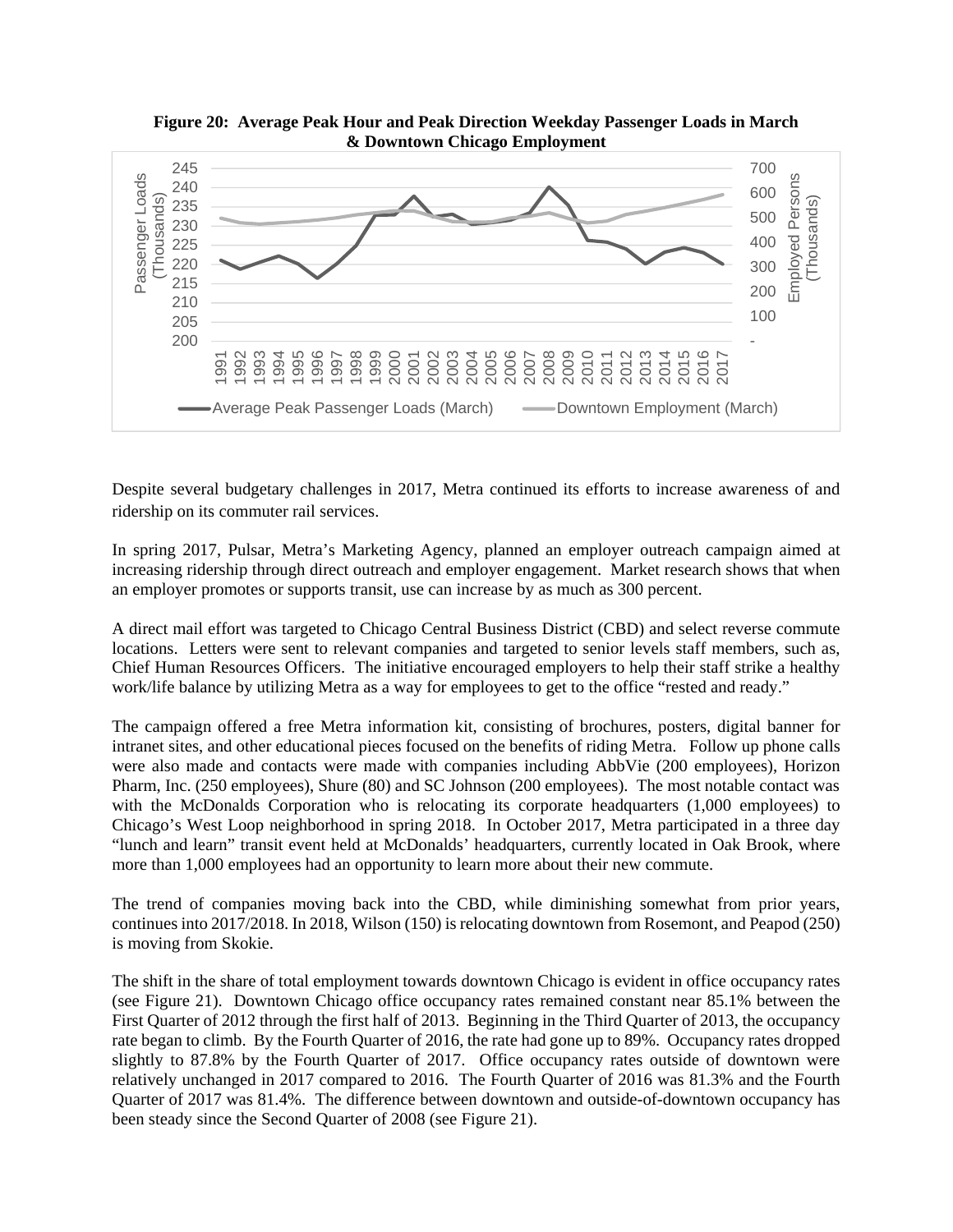

**Figure 21: Quarterly Percent of Available Office Space Occupied** 

Source: CB Richard Ellis

#### **Regional Population**

Total demand for transportation services can be broadly measured by population. Northeastern Illinois' regional population increased by 2.8% between 2000 and 2010, with Cook County decreasing in population and the collar counties steadily growing, as shown in Table 9. In the last five years, Kane County has seen the highest percentage growth.

|                           | 2000      | 2010      | 2016 Est. | $00 \text{ vs. } 10$ | 10 vs. 16 | 2040<br><b>Projections</b> | % Change<br>(2010-2040) |
|---------------------------|-----------|-----------|-----------|----------------------|-----------|----------------------------|-------------------------|
| Cook County               | 5,376,741 | 5,194,675 | 5,203,499 | $-3.4%$              | 0.2%      | 5,960,242                  | 15%                     |
| City of Chicago           | 2,896,016 | 2,695,598 | 2,704,958 | $-6.9%$              | 0.9%      | 3,054,654                  | 13%                     |
| Other                     | 2,480,725 | 2,499,077 | 2,498,541 | 0.7%                 | 0.7%      | 2,905,588                  | 16%                     |
| DuPage County             | 904,161   | 916,924   | 929,368   | 1.4%                 | 1.4%      | 1,104,089                  | <b>20%</b>              |
| <b>Kane County</b>        | 404,119   | 515.269   | 531,715   | 27.5%                | $3.2\%$   | 789,295                    | 53%                     |
| Lake County               | 644,356   | 703,462   | 703,047   | 9.2%                 | $-0.1%$   | 896,341                    | 27%                     |
| <b>McHenry County</b>     | 260,077   | 308,760   | 307,004   | 18.7%                | $-0.6%$   | 508,918                    | 65%                     |
| <b>Will County</b>        | 502,266   | 677,560   | 687,263   | 34.9%                | 1.8%      | 1,175,218                  | 73%                     |
| <b>NE Illinois Region</b> | 8,091,720 | 8,316,650 | 8,361,896 | 2.8%                 | 1.0%      | 10,434,103                 | 25%                     |
| <b>City Share</b>         | 35.8%     | 32.4%     | 32.3%     |                      |           | 29.3%                      |                         |
| <b>Suburban Share</b>     | 64.2%     | 67.6%     | 67.7%     |                      |           | 70.7%                      |                         |

**Table 9: Northeastern Illinois Regional Population Growth** 

Source: U.S. Census Bureau; Projections from the Chicago Metropolitan Agency for Planning October 2014 Updates.

## **Automobile Operation Costs**

Congestion, highway tolls, parking rates, and the cost of automobile ownership and operation are factors that people consider as they choose to travel throughout the Chicago region. The price of gasoline is the biggest factor driving the costs of operating a vehicle. Metra ridership has trended along with the average gasoline price as reported by the Bureau of Labor Statistics for Regular Gasoline sold in the greater Chicago-Gary-Kenosha region (see Figure 22). The average annual gas price in 2017 (\$2.48 per gallon) was \$0.28 higher than in 2016 (\$2.20 per gallon).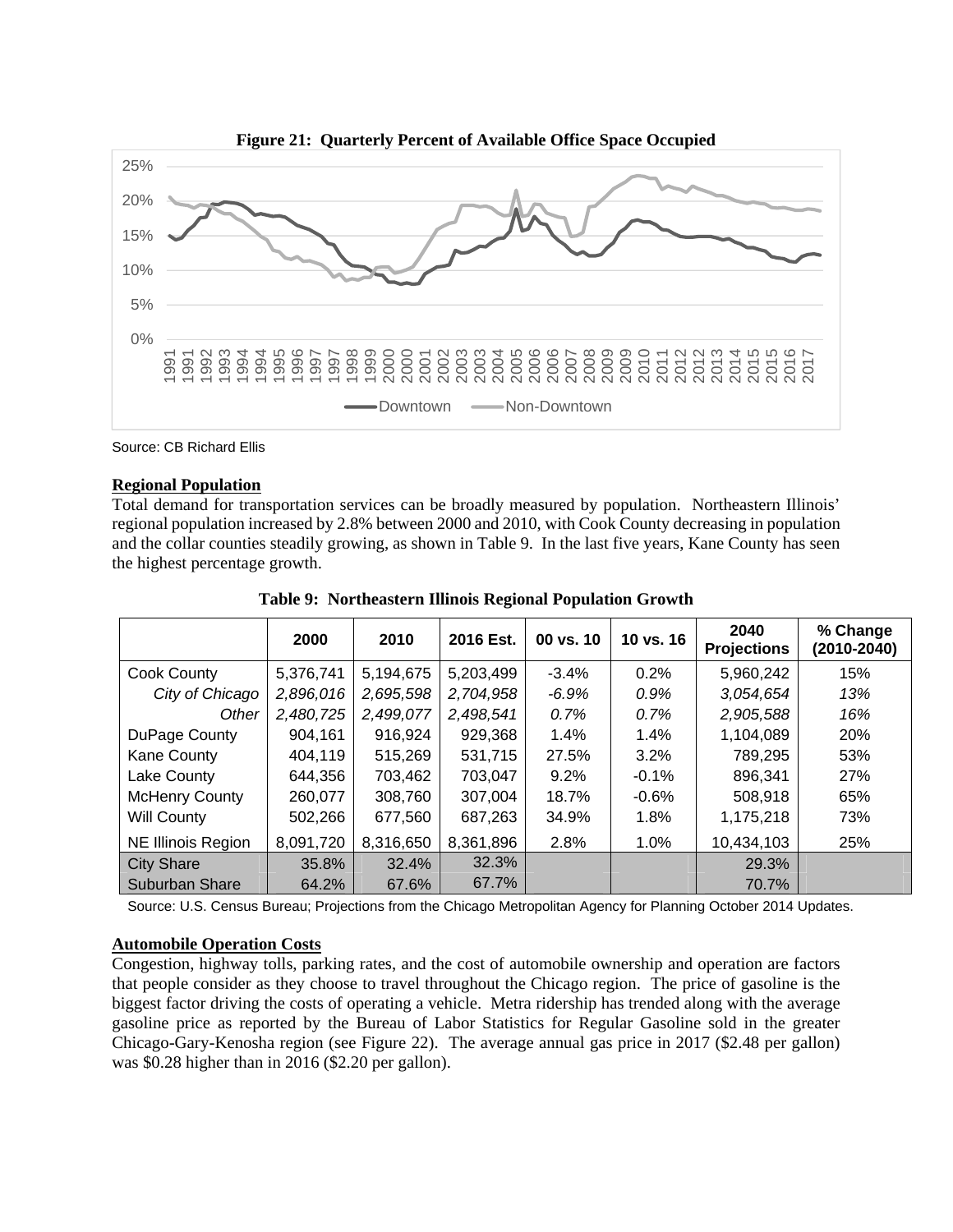

At the beginning of the decade, gas prices fluctuated between \$3.50 and \$4.00 per gallon (see Figure 23). In 2014, a dramatic drop in gas prices at the end of the year did not lead to a corresponding drop in Metra ridership. In 2015, 2016, and 2017, the lower ridership appears to correlate with the sustained lower gas prices. This effect is most noticeable on discretionary ridership, infrequent trips that occur during less congested periods. Off-peak passenger loads were down in 2017 while peak-period passenger loads remained roughly the same.



**Figure 23: Average Monthly Gas Price**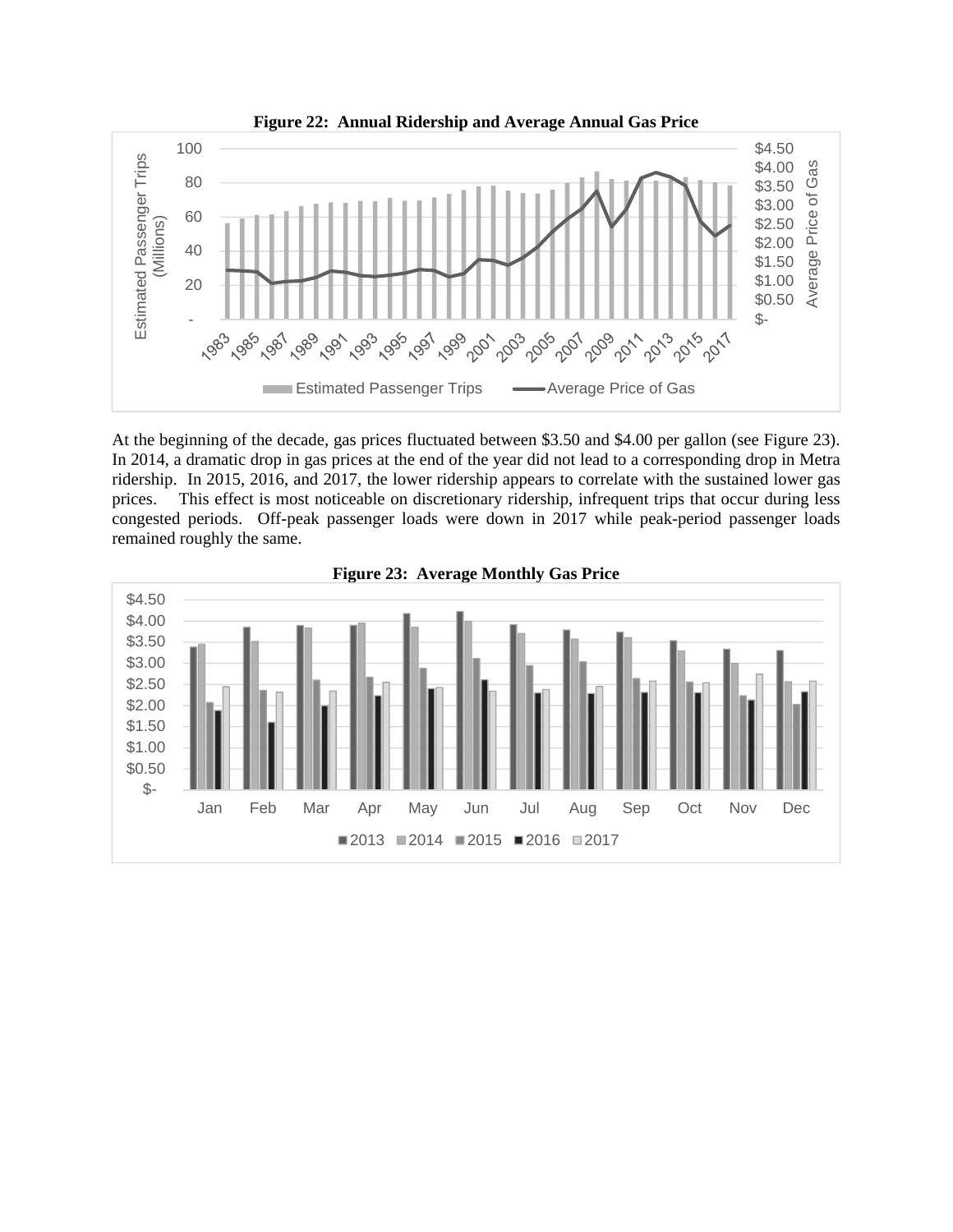## **Major Construction Projects**

Metra provides a reliable option for many of its riders, enabling them to avoid chronically congested roadways and to ride transit when other services are disrupted. When Metra's transportation partners undertake construction on any of the region's major transportation facilities, Metra service can play an important role in mitigating construction disruptions. Many who use Metra during construction revert back to their previous travel patterns after construction. As such, the timing of major construction projects can significantly influence Metra's annual ridership estimates one way or the other.

Table 10 lists all major construction projects that have occurred since 2000. The shaded projects likely influenced ridership in 2017.

| <b>Major Roadway</b>     | <b>Affected Lines</b>                                                     | Years                |
|--------------------------|---------------------------------------------------------------------------|----------------------|
| Congress Pkwy            | Milw-W, UP-W, BNSF                                                        | 2010-2012            |
| Dan Ryan                 | Elec, RI, So. Shore                                                       | 1988-1989, 2003-2007 |
| Edens                    | UP-N, Milw-N                                                              | 1979, 2007-2008      |
| <b>Edens Spur</b>        | UP-N, Milw-N                                                              | 2010                 |
| Eisenhower               | Milw-W, UP-W, BNSF                                                        | 1984-1985, 2010      |
| Hillside Strangler       | BNSF, Milw-W, UP-W                                                        | 2000-2001            |
| $1-355$                  | Milw-W, UP-W, BNSF                                                        | 2010                 |
| I-57 Rehab               | Elec, RI                                                                  | 2002-2003            |
| I-90 Jane Addams Tollway | Milw-W, UP-NW                                                             | 2013-2016            |
| IL Route 59              | <b>BNSF</b>                                                               | 2013-2015            |
| Jane Byrne Interchange   | Elec., RI, BNSF, Heritage, SWS, Milw-N,<br>Milw-W, NCS, UP-N, UP-NW, UP-W | 2015-2017            |
| Kennedy                  | UP-N, Milw-N, UP-NW                                                       | 1992-1994            |
| Lake Shore Drive         | Elec                                                                      | 1996                 |
| Stevenson                | <b>BNSF, Heritage, SWS</b>                                                | 1998-2000            |
| South Lake Shore Drive   | Elec                                                                      | 2001-2004            |
| <b>Wacker Drive</b>      | BNSF, Heritage, SWS, Milw-N, Milw-W,<br>NCS, UP-N, UP-NW, UP-W            | 2010-2012            |

**Table 10: Major Roadway Construction Projects** 

**Jane Byrne Interchange Reconfiguration** – In March 2015, work began on a major reconfiguration of the Jane Byrne Interchange. During the first phase of the construction, the number of lanes was reduced on several ramps and the inbound Dan Ryan Expressway, and access to Congress Parkway from the Dan Ryan was via a detour. In December 2016, a new flyover linking the inbound Dan Ryan Expressway to the outbound Eisenhower Expressway was completed. Work completed in 2017 enabled improvements to be made on the section that connects to Interstate 290 in 2018. The project will continue through 2021.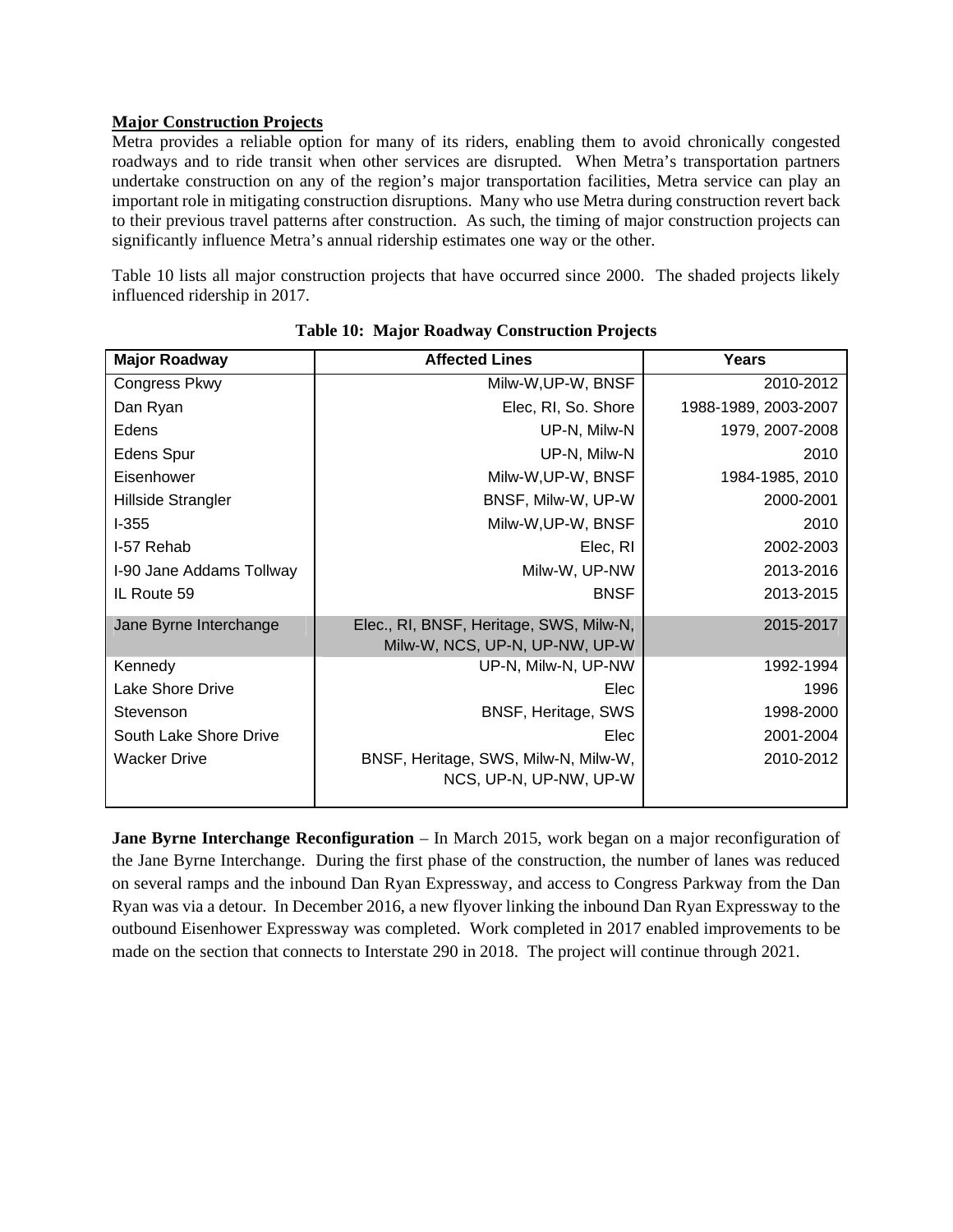## **Marketing**

Metra markets its services to a wide variety of audiences. Its customer base includes traditional commuters and reverse commuters as well as recreational customers, weekend riders and occasional users, all of which represent important market segments for future ridership growth. Metra uses a proactive, customer-driven marketing approach to build on successful programs to meet passenger travel needs. While some of the marketing is tailored to specific market segments, other efforts are geared toward the general population to reinforce brand identity throughout the region while sending a call to action that resonates with all potential customers.

In 2017, Metra deployed single-execution promotional programs to support transit benefits, auto show and weekend travel initiatives (Taste of Chicago, Flower Show, St. Patrick's Parade, etc.) via email blasts, posters, the website (metrarail.com) and social channels. Targeted campaigns also promoted new schedules on the Metra Electric and Rock Island and lines.

During the summer, Metra's continued to promote its weekend pass to recreational riders through a mix of radio, print, billboard and multiple digital tactics. Creative introduced a "larger-than-life" themed travel experience aboard Metra. The summer campaign maintained the same theme to support Metra's seasonal recreational travel program, including the expansion of Family Fares to weekdays during the summer months. The program also offered Metra customers a travel tool kit containing information about online discounts and deals offered by promotional partners as well as a calendar of popular events and a downtown connections guide.

In order to maintain presence in the market, Metra implemented a campaign focused on Metra's 10-Ride Ticket in September. This continued the "larger-than-life" theme utilized in the summer and reinforced the message that the 10-Ride Ticket is ideal for commuters and recreational travelers. The campaign was promoted via billboard, digital and radio advertising.

Special event tickets were promoted through social media channels and website to support large ridership events such as Lollapalooza and Ravinia.

Metra's new resident campaign was expanded in 2017. The program, which debuted in 2016, offers up to four complimentary one-way tickets to new home owners in the region. The goal was to entice new homeowners to try Metra for their commute and potentially generate a new group of regular customers. The campaign was distributed through Welcome Wagon, email and direct mail to multiple list sources.

During the holiday season, promotional opportunities included the Magnificent Mile Lights Festival, holiday Weekend Pass campaign and the extension of weekend Family Fares to coincide with the school holiday break. A New Year's Eve promotion holding the last train to provide early morning service and was publicized through digital, radio, print, website and social channels.

## **Business Development**

Working with a range of civic and business partners, Metra continuously strives to cultivate new riders across all market segments. One-to-one outreach efforts are directed to human resources managers, trade groups such as the Transportation Management Association (TMA) of Lake-Cook, chambers of commerce and others. Promoting Metra as a preferred option for both traditional and reverse commuters, Metra works with these civic groups, commercial property managers, and employers throughout the region to identify needs for connecting services. Metra then worked with Pace and/or an assortment of other providers, including Transportation Network Companies (TNCs), TMAs, local chambers and municipalities, to support both public transportation and innovative connecting services.

Metra continued to be directly involved in the support of a network of 11 Pace shuttles serving the Lake-Cook Corridor, and helped promote ridership on a number of other shuttle projects, including Conway Park businesses in Lake Forest, Esplanade office complex in Downers Grove, HSBC in Rolling Meadows, and more.

Throughout Metra's system, Metra has promoted (and continues to promote) transit benefits as a means for commuters to save on their transportation costs. In so doing, Metra champions all product offerings, while stressing the value of the RTA's program, which is offered at the lowest cost of any provider in the region.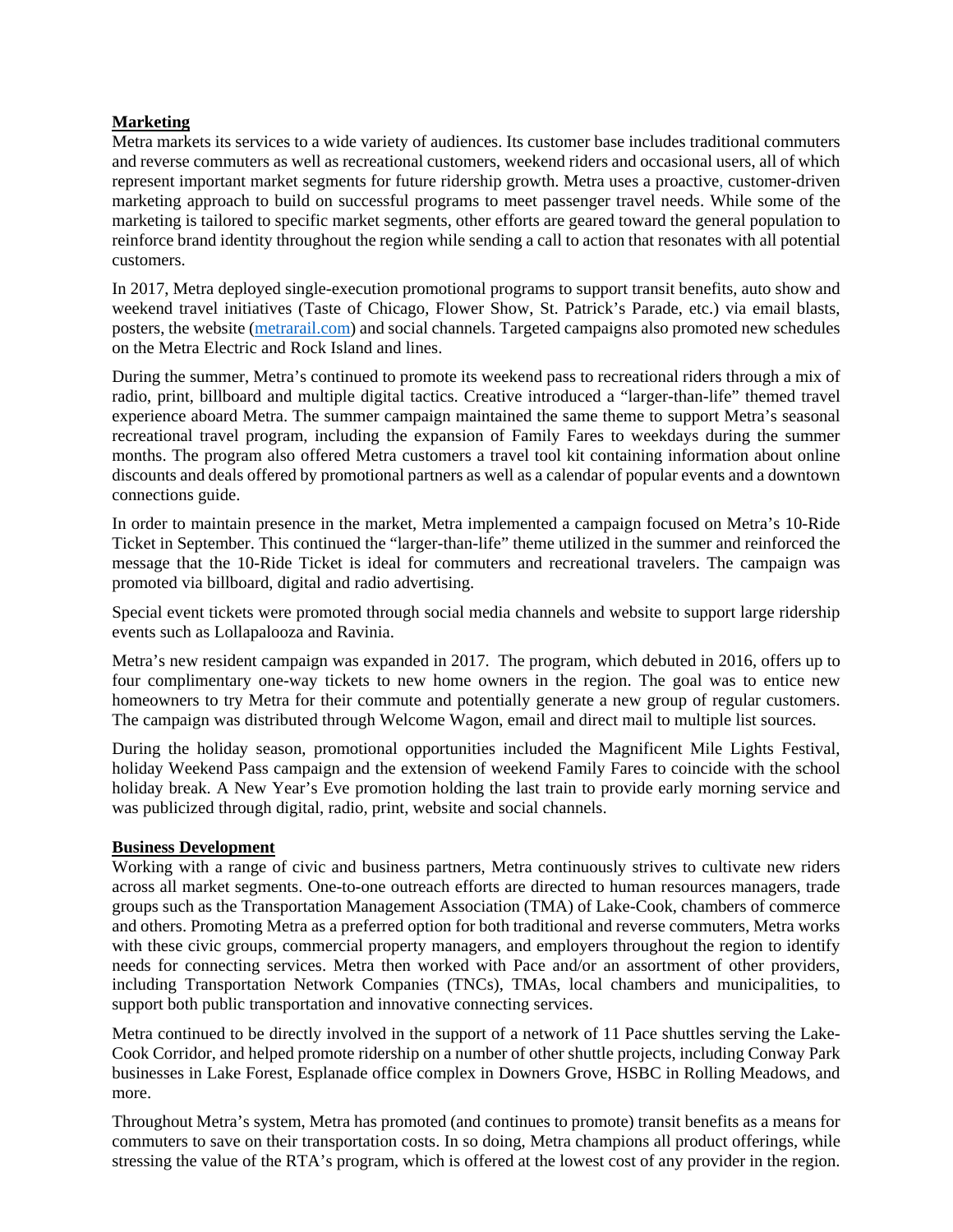In support of this IRS-approved benefit, Metra maintains a transit benefit info page on metrarail.com and periodically e-blasts info to chambers and others. Beyond the commute markets, Metra works with meeting planners, convention staff, residential and hotel property managers, as well as concierges and other tourism related entities to promote Metra as a preferred mode for accessing cultural, recreational, sporting, entertainment and conference/convention venues.

## **Cultural Attractions**

Metra provides direct access to many of the region's top cultural attractions. The downtown area is home to internationally renowned museums, world-class theaters and music venues, award winning restaurants, and is one of the premier shopping destinations in North America. Chicago-area residents and many travelers from outside the region use Metra as it provides direct access to these attractions without the need to navigate the region's congested highways, and without the need to locate and pay for parking.

Beyond the immediate downtown area, several of Metra's outlying stations are close to a number of popular attractions such as the Ravinia Festival, Chicago Botanic Garden, Brookfield Zoo, Museum of Science and Industry, Arlington Park Race Track, Schaumburg Boomers Stadium, Joliet Slammers Silver Cross Field, and U.S. Cellular Field to name a few.

Metra's direct access to many of Chicago's cultural attractions causes Metra's weekend train loads to be heavy at times. Average weekend passenger loads climbed from approximately 80,000 per weekend to 120,000 per weekend between 2004 and 2008 (see Figure 24). This volume dropped since 2009. In 2017, weekend loads averaged 101,000 which is comparable to 2006.



**Figure 24: Annual Average Weekend Passenger Loads by Day and Direction**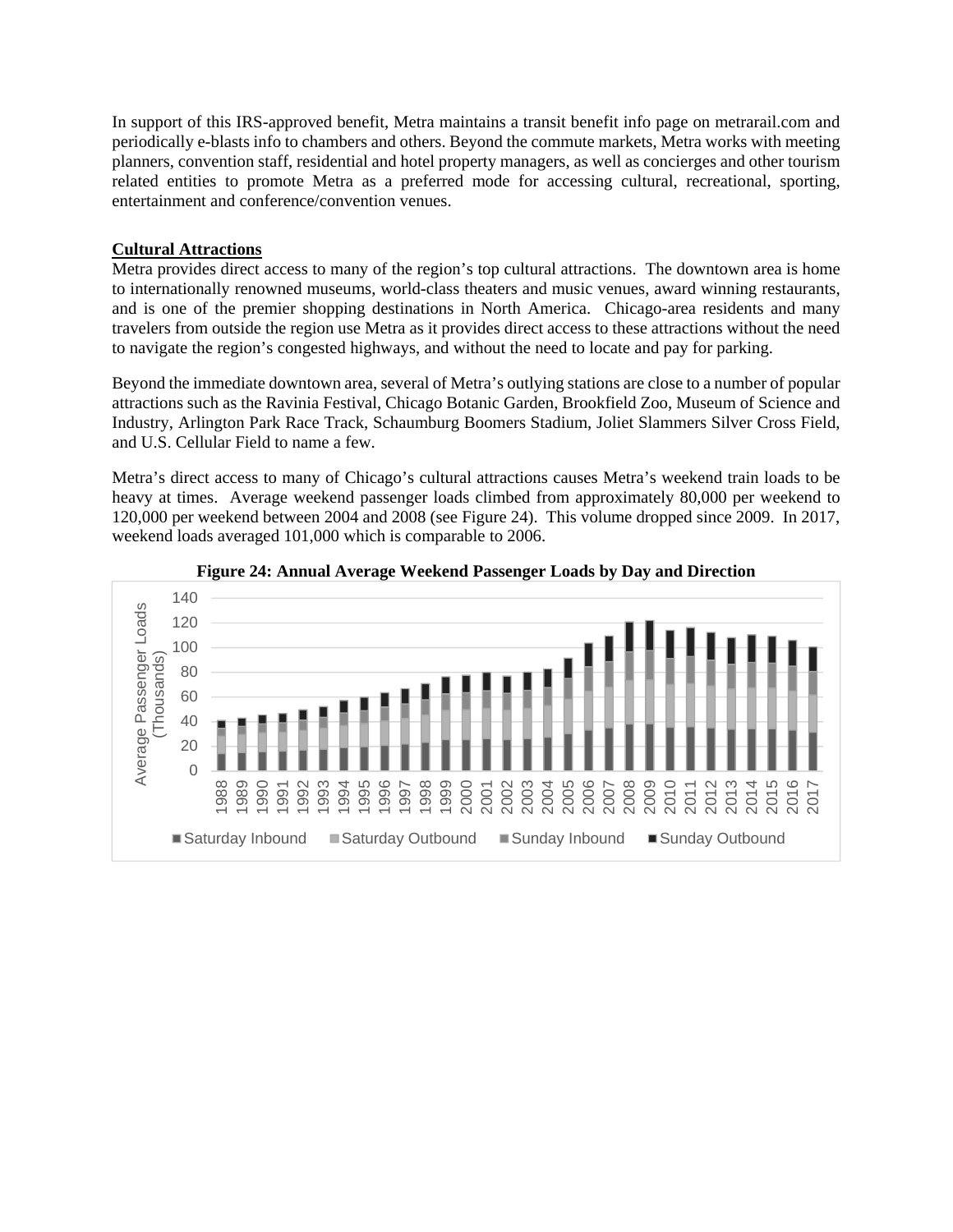## **Special Events**

Special events often bring large crowds into Chicago during off-peak hours. Metra provided additional service or added capacity for the following events in 2017:

- President Obama's Farewell Address at McCormick Place (January 10)
- Women's March on Chicago (January 21)
- St. Patrick's Day Parade (March 11)
- South Side Irish Parade (March 12)
- Blues Fest and Spring Awakening (June 9-10)
- Chicago Pride Parade (June 25)
- Taste of Chicago (July 5-9)
- Lollapalooza August 3-6)
- Arlington Million (August 12)
- Chicago Air and Water Show (August 19-20)
- BMW Championship (September 12-17)
- Chicago Half Marathon (September 20)
- Bank of America Chicago Marathon (October 8)
- Magnificent Mile Lights Festival (November 18)

## **Fares**

December 2012, the Metra Board of Directors approved a fare policy change to the ten-ride ticket, increasing the price from 9 to 10 equivalent one-way fares to be effective February 2013. In February 2015, this policy was reversed along with a 10.8% average fare increase. The price of weekend tickets increased from \$7 to \$8. On February 1, 2016, Metra increased one-way fares by \$0.25, full-fare ten-ride fares by \$1.75, full-fare monthly fares by \$2.50, reduced ten-ride by \$0.75, and reduced monthly by \$1.25. The onboard penalty fee increase adopted in 2015 was implemented in 2016 increasing the penalty from \$3.00 to \$5.00. On February 1, 2017, Metra increased the one-way by \$0.25, full-fare ten-ride by \$2.75, full-fare monthly by \$11.75, reduced one-way by \$0.25, reduced ten-ride by \$1.50, and reduced monthly by \$7.50.

Effective February 1, 2017, Metra implemented a fare increase for the third consecutive year.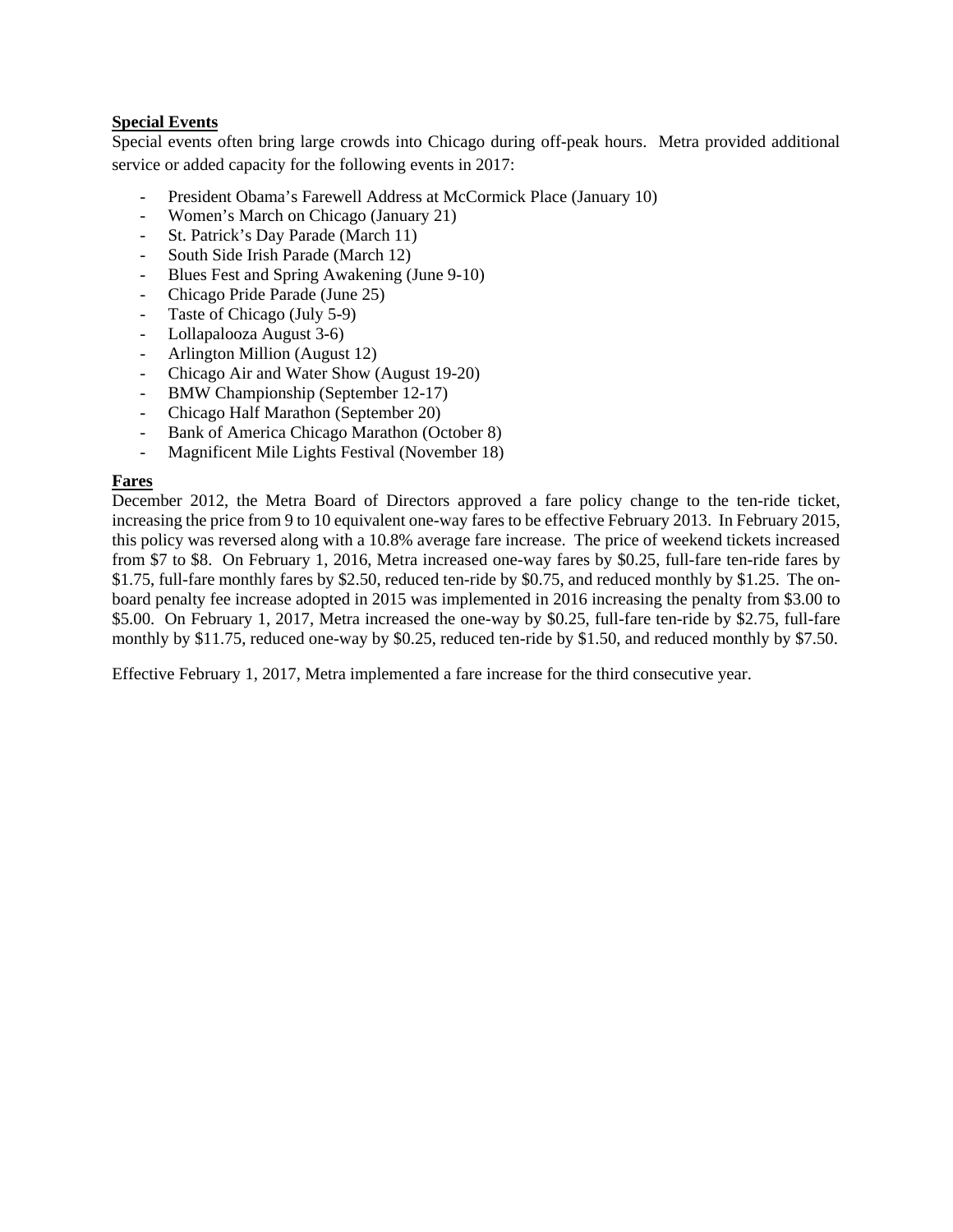Table 11 lists the effective changes to commuter rail fares since 1981.

| Date          | Action                                                                                                                                                                                                                                                                                                                                                                                                                                                                                                     |
|---------------|------------------------------------------------------------------------------------------------------------------------------------------------------------------------------------------------------------------------------------------------------------------------------------------------------------------------------------------------------------------------------------------------------------------------------------------------------------------------------------------------------------|
| <b>Jan-81</b> | across-the-board 33% increase                                                                                                                                                                                                                                                                                                                                                                                                                                                                              |
| <b>Jul-81</b> | across-the-board 12.5% increase plus 40% surcharge                                                                                                                                                                                                                                                                                                                                                                                                                                                         |
| Oct-81        | surcharge reduced to 33% (average -5%)                                                                                                                                                                                                                                                                                                                                                                                                                                                                     |
| Feb-84        | across-the-board 10% reduction (by Interim RTA Board)                                                                                                                                                                                                                                                                                                                                                                                                                                                      |
| Aug-85        | discount ten-ride tickets by 15%; reduce Zone B fares by 18%; Family Fares                                                                                                                                                                                                                                                                                                                                                                                                                                 |
| Feb-86        | across-the-board 5% increase                                                                                                                                                                                                                                                                                                                                                                                                                                                                               |
| Feb-89        | across-the-board 5% increase (Capital Farebox Financing program)                                                                                                                                                                                                                                                                                                                                                                                                                                           |
| Apr-90        | raise on-train cash fare penalty from 50¢ to \$1.00                                                                                                                                                                                                                                                                                                                                                                                                                                                        |
| May-91        | introduce Weekend \$5 Ticket                                                                                                                                                                                                                                                                                                                                                                                                                                                                               |
| Feb-96        | across-the-board increase, 20¢ per zone, +5½% overall                                                                                                                                                                                                                                                                                                                                                                                                                                                      |
| <b>Jun-02</b> | across-the-board 5% increase; raise on-train cash fare penalty from \$1.00 to \$2.00                                                                                                                                                                                                                                                                                                                                                                                                                       |
| Feb-06        | across-the-board 5% increase                                                                                                                                                                                                                                                                                                                                                                                                                                                                               |
| Feb-08        | across-the-board 10% increase                                                                                                                                                                                                                                                                                                                                                                                                                                                                              |
| Feb-10        | increase one-way tickets by 6%, quarter-rounded; raise on-train cash fare penalty from<br>\$2.00 to \$3.00; raise Weekend Ticket from \$5.00 to \$7.00                                                                                                                                                                                                                                                                                                                                                     |
| $Feb-12$      | 25.1% average fare increase (15.7% one-way; 30% ten-ride; 29.4% monthly); one-way<br>tickets valid for 14 days from date of purchase and not eligible for refunds; monthly tickets<br>valid only for the month issued and refunds subject to a \$5 handling fee                                                                                                                                                                                                                                            |
| Feb-13        | increase price of full-fare ten-ride ticket from 9.0 to 10.0 equivalent one-way fares (11.1%<br>increase)                                                                                                                                                                                                                                                                                                                                                                                                  |
| Feb-15        | 10.8% average fare increase; discount for full- and reduced-fare ten-ride tickets (priced at<br>9.0 equivalent one-way fares); weekend ticket increase from \$7 to \$8; on-train cash fare<br>penalty increase from \$3 to \$5 (implemented in 2016); various fare policy changes including<br>extension of one-way valid period from 14 to 90 days, extension of monthly valid period to<br>noon on 1st business day following valid month, and elimination of all refunds except by<br>discretion of CEO |
| Feb-16        | Increase One-Way Fares by \$0.25; Increase Full-Fare Ten-Ride by \$1.75, Full-Fare Monthly<br>Fares by \$2.50, Reduced Ten-Ride by \$0.75, and Reduced Monthly by \$1.25, on-train cash<br>fare penalty increase from \$3 to \$5 (adopted in 2015) was implemented.                                                                                                                                                                                                                                        |
| Feb-17        | Increase One-Way Fares by \$0.25, Full-Fare Ten-Ride by \$2.75, Full-Fare Monthly Fares by<br>\$11.75, Reduced One-Way by \$0.25, Reduced Ten-Ride by \$1.50, and Reduced Monthly by<br>\$7.50                                                                                                                                                                                                                                                                                                             |

#### **Table 11: Fare Changes over Time**

#### **February 2013 and February 2015 Ten-Ride Fare Policy Change - Impact on Other Ticket Types**

The change in the ten-ride ticket policy had an effect on the share of ticket sales, passenger trips, and fare revenue by ticket type. Figure 25 shows the share of ticket sales, passenger trips, and fare revenue by ticket type for 2012 through 2016. Because Metra estimates ridership based on ticket sales, small shifts in the share of the type of ticket sold can result in larger shifts in the share of passenger trips attributable to each ticket type. When the price of the ten-ride ticket was increased to equal the price of ten one-way tickets in February 2013, the share of trips attributable to monthly ticket holders increased while the share of ten-ride trips decreased. In 2015, when the price of a ten-ride ticket was reduced to the price of a nine one-way tickets, the share of passenger trips attributable to monthly tickets decreased while the share for ten-ride tickets increased. This trend continued through 2017.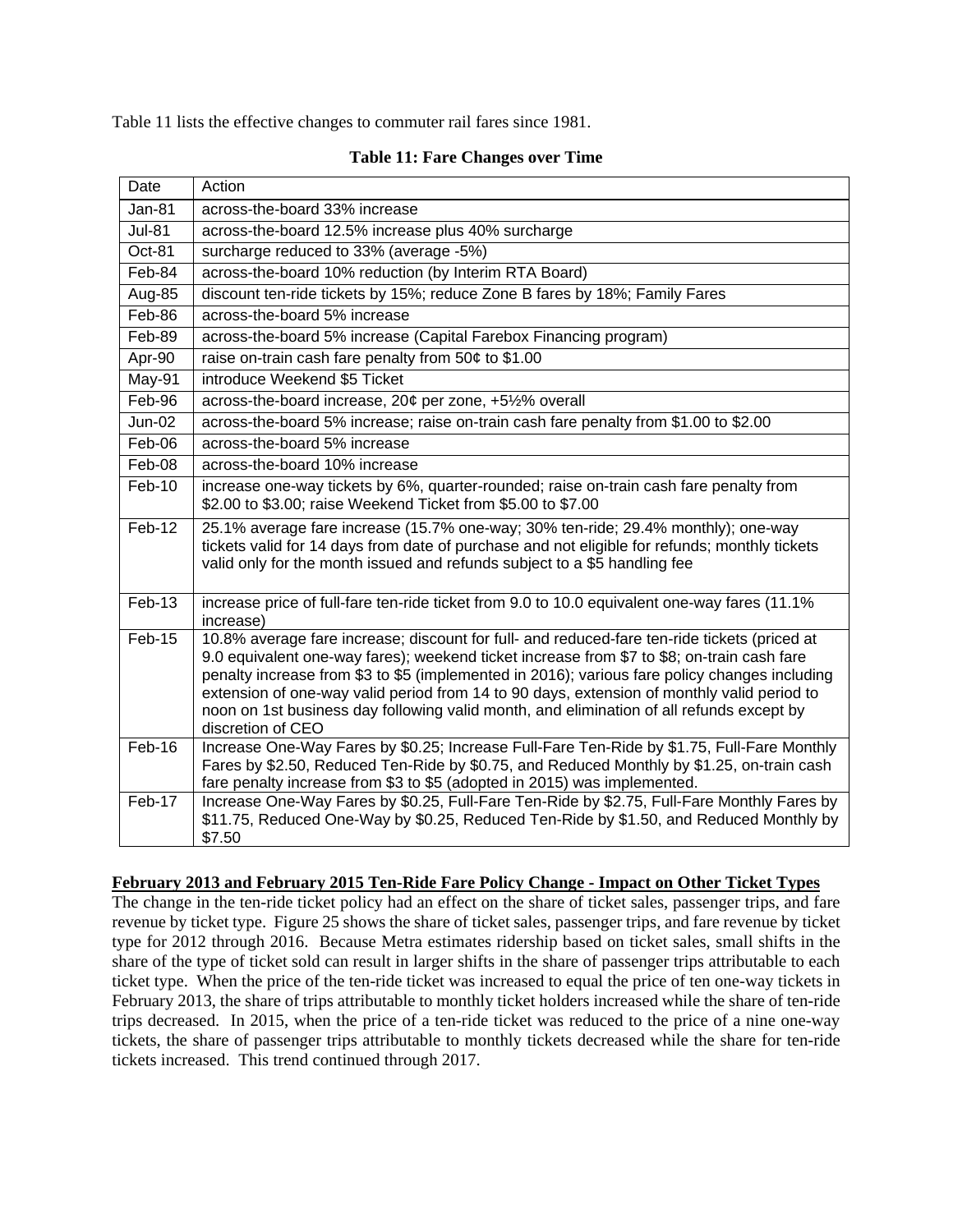

**Figure 25: Ticket Sales, Passenger Trips, and Fare Revenue Share by Ticket Type** 

## **Average Fare**

Each year, Metra calculates the average fare paid by fare-paying passengers. (The average fare calculation does not include free senior or RTA Ride Free Permit rides.) In 2017, the average fare increased 6.1% compared to 2016 (from \$4.34 to \$4.60) as a result of the fare increase approved in December 2016 and implemented in February 2017 (see Figure 26).



**Figure 26: Average Fare and Annual Paid Trips**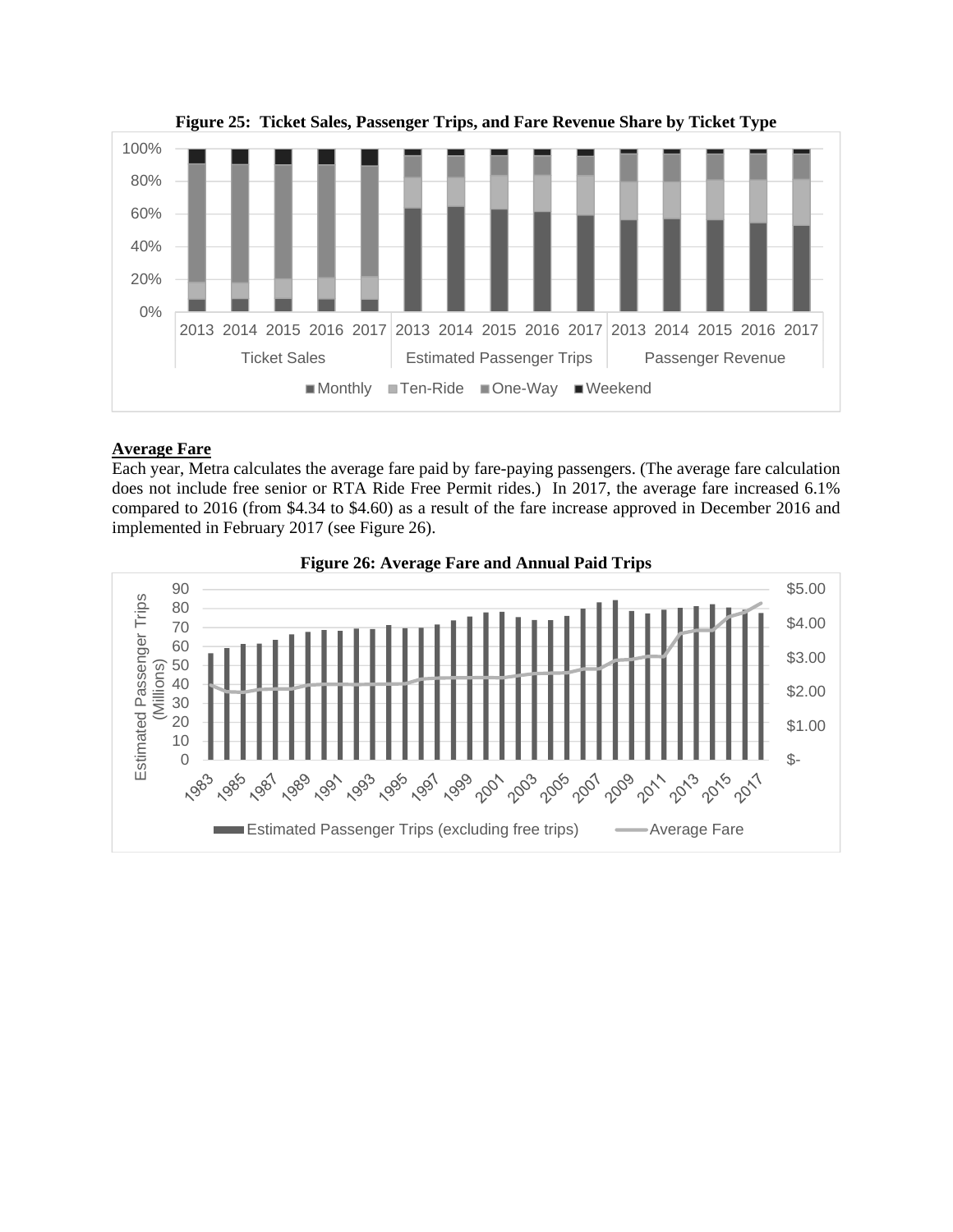Table 12 illustrates the change in average fare paid and average miles traveled in 2016 and 2017 for each rail line.

| Line         |            | 2016       |            | 2017       |      | % Change   |  |
|--------------|------------|------------|------------|------------|------|------------|--|
|              | Fare       | Avg. Miles | Fare       | Avg. Miles | Fare | Avg. Miles |  |
| <b>BNSF</b>  | \$<br>4.41 | 23.5       | \$<br>4.69 | 23.4       | 6.4% | $-0.1%$    |  |
| <b>ME</b>    | \$<br>4.02 | 19.6       | \$<br>4.28 | 19.8       | 6.6% | 1.2%       |  |
| HC           | \$<br>4.62 | 27.8       | \$<br>4.93 | 27.7       | 6.8% | $-0.1%$    |  |
| MD-N         | \$<br>4.47 | 23.1       | \$<br>4.74 | 23.1       | 6.0% | $-0.2%$    |  |
| MD-W         | \$<br>4.51 | 24.7       | \$<br>4.76 | 24.7       | 5.5% | $-0.3%$    |  |
| <b>NCS</b>   | \$<br>5.11 | 31.7       | \$<br>5.41 | 31.6       | 5.9% | $-0.3%$    |  |
| RI           | \$<br>4.17 | 21.2       | \$<br>4.43 | 21.3       | 6.3% | 0.2%       |  |
| SWS          | \$<br>4.12 | 19.1       | \$<br>4.41 | 19.1       | 7.0% | $-0.3%$    |  |
| UP-N         | \$<br>3.95 | 16.9       | \$<br>4.21 | 16.8       | 6.6% | $-0.4%$    |  |
| UP-NW        | \$<br>4.57 | 25.3       | \$<br>4.83 | 25.1       | 5.7% | $-0.6%$    |  |
| UP-W         | \$<br>4.39 | 22.5       | \$<br>4.65 | 22.4       | 5.9% | $-0.3%$    |  |
| <b>Total</b> | \$<br>4.34 | 22.4       | \$<br>4.60 | 22.4       | 6.1% | $-0.1%$    |  |

 **Table 12: Average Fare Paid and Miles Traveled by Line** 

## **Level of Service**

At the beginning of 2017, Metra operated 709 trains each weekday, 308 trains on Saturday, and 175 trains on Sunday. In September 2017, the level of service on weekdays was reduced from 709 trains to 691 and on Saturdays from 308 trains to 264. These changes were made on the Metra Electric and the Rock Island lines. On the Metra Electric Line, the number of weekday trains was reduced by 10 on the Blue Island branch and by 9 on the South Chicago branch and 5 weekday trains were added to the Main line. On Saturdays, the total number of trains operating on the Metra Electric Line was reduced from 124 to 80 trains. On the Rock Island Line, the number of off-peak weekday trains was reduced from 38 to 34.

As a result of these changes, the total number of peak service period trains (weekday a.m. and p.m. peak trains) operated by Metra each day in 2017 was reduced -2.1% from 336 to 329 and the total number of off-peak trains (weekday off-peak, Saturday and Sunday trains) was reduced -6.4% from 856 to 801. Figure 27 shows the number of peak and off-peak trains on an annual basis since 1984. Since 1984, service has increased +15% in the peak period and +30% in the off-peak period.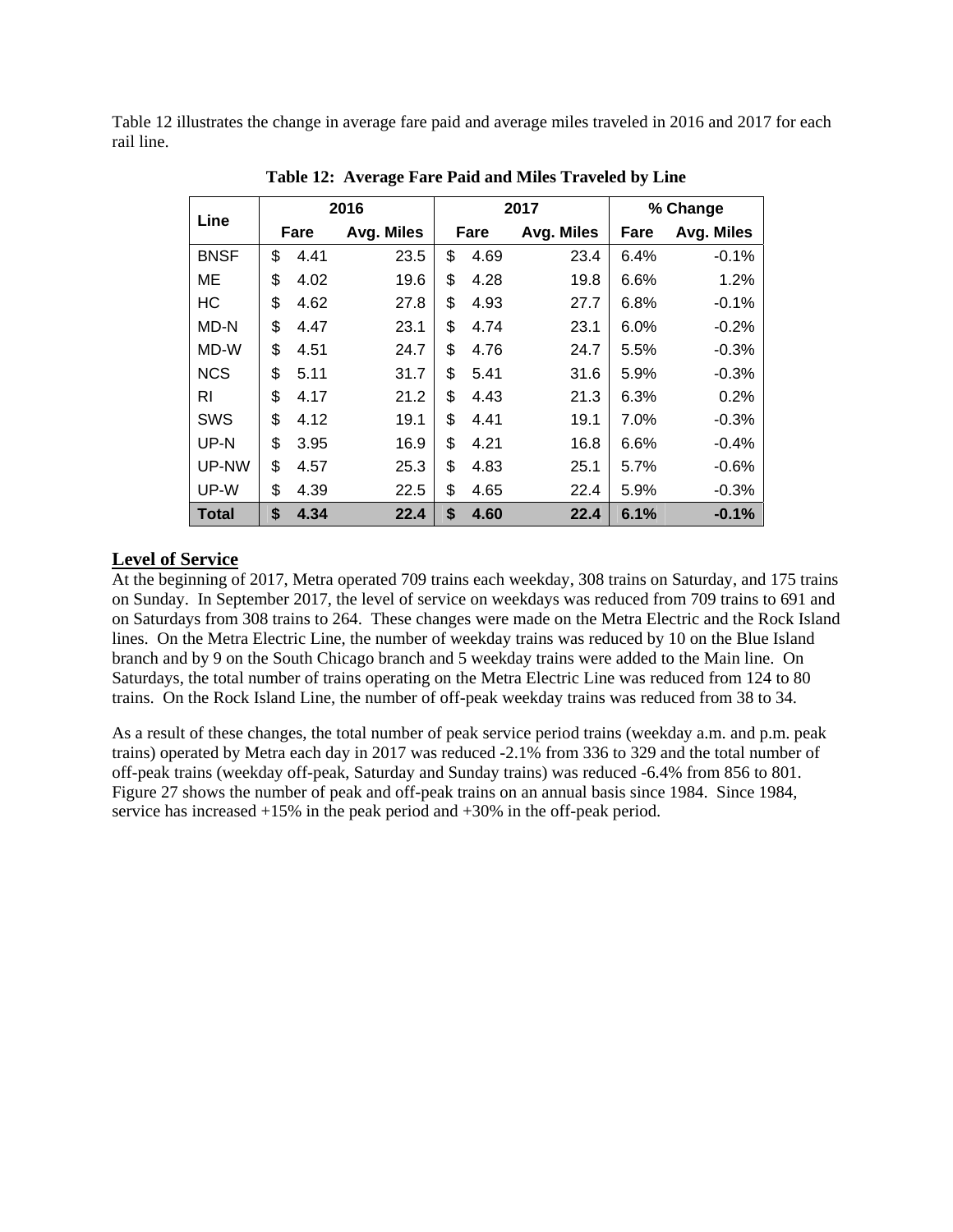

# **Total Train Miles**

Total train miles (revenue and non-revenue) are a useful measure of the quantity of service offered. Figure 28, combines annual train miles with ridership (including free trips) for the system, and illustrates the importance of service levels to the amount of passenger use. Compared to 2016, the number of total train miles declined 0.6%. Since 1984, train miles have increased 33.8%, while passenger trips have increased 33%.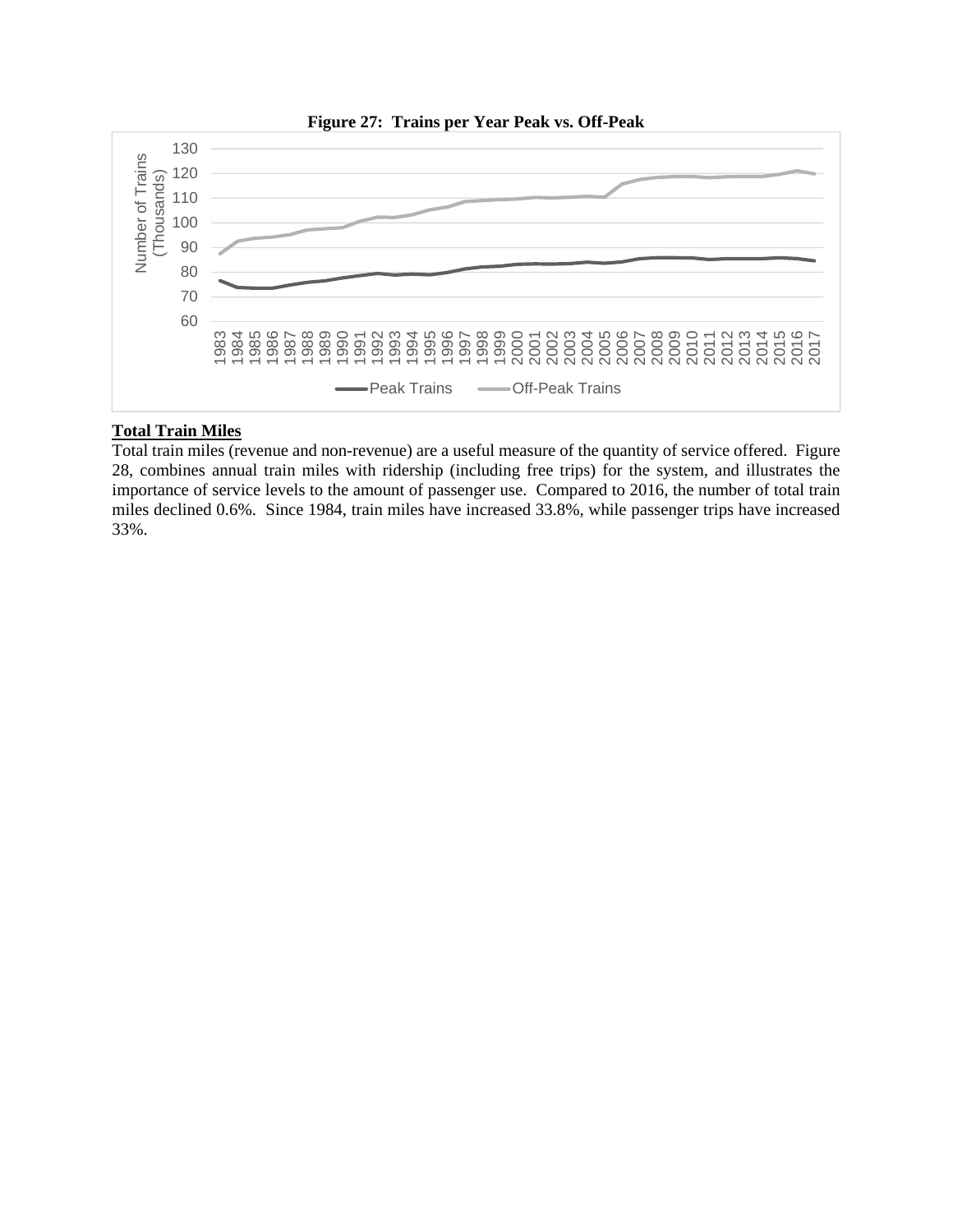

# **Stations**

Metra did not open or close any stations in 2017. Since Metra began in 1984, 31 stations have been opened and 15 stations have been closed (see Table 13 and Table 14). The opening of stations tends to have a positive impact on Metra ridership as Metra becomes more accessible to commuters. The last station to be opened was the 35<sup>th</sup> Street "Lou" Jones Station on the Rock Island District's Main Line in 2011.

| <b>Opened Station</b>         | Line        | Year | <b>Opened Station</b>         | Line       | Year |
|-------------------------------|-------------|------|-------------------------------|------------|------|
| <b>Big Timber</b>             | MD-N        | 1986 | Antioch                       | <b>NCS</b> | 1996 |
| Route 59                      | <b>BNSF</b> | 1989 | Glen/N. Glenview              | MD-N       | 2001 |
| Orland Park/153rd             | SWS         | 1990 | Prairie Crossing/Libertyville | MD-N       | 2004 |
| <b>Hickory Creek</b>          | RI          | 1993 | Palos Heights                 | <b>SWS</b> | 2004 |
| Orland Park/179th             | SWS         | 1995 | Pingree Road                  | UP-NW      | 2005 |
| Lake Cook Rd.                 | MD-N        | 1996 | Manhattan                     | <b>SWS</b> | 2006 |
| O'Hare Transfer               | <b>NCS</b>  | 1996 | La Fox                        | UP-W       | 2006 |
| <b>Prospect Heights</b>       | <b>NCS</b>  | 1996 | Elburn                        | UP-W       | 2006 |
| Wheeling                      | <b>NCS</b>  | 1996 | Franklin Park/Belmont Ave.    | <b>NCS</b> | 2006 |
| <b>Buffalo Grove</b>          | <b>NCS</b>  | 1996 | <b>Schiller Park</b>          | <b>NCS</b> | 2006 |
| <b>Prairie View</b>           | <b>NCS</b>  | 1996 | Rosemont                      | <b>NCS</b> | 2006 |
| <b>Vernon Hills</b>           | <b>NCS</b>  | 1996 | Grayslake/Washington St.      | <b>NCS</b> | 2006 |
| <b>Mundelein</b>              | <b>NCS</b>  | 1996 | New Lenox, Laraway Rd.        | <b>SWS</b> | 2006 |
| Prairie Crossing/Libertyville | <b>NCS</b>  | 1996 | Grand/Cicero                  | MD-N       | 2006 |
| Round Lake Beach              | <b>NCS</b>  | 1996 | 35th Street/"Lou" Jones       | <b>RI</b>  | 2011 |
| Lake Villa                    | <b>NCS</b>  | 1996 |                               |            |      |

|  |  |  | Table 13: Stations Opened Since 1984 |  |
|--|--|--|--------------------------------------|--|
|--|--|--|--------------------------------------|--|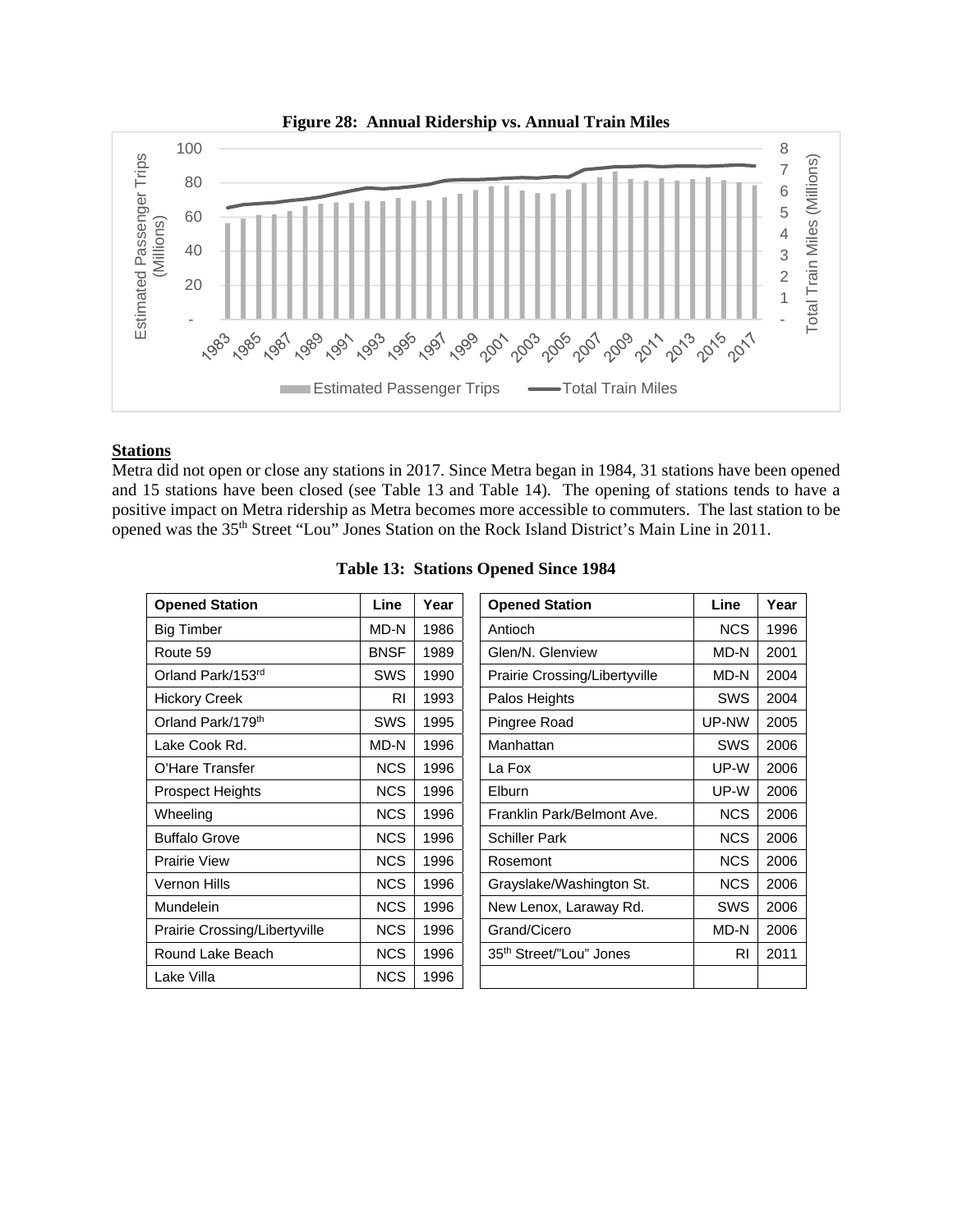| <b>Closed Station</b>   | Line      | Year | <b>Closed Station</b>     | Line        | Year |
|-------------------------|-----------|------|---------------------------|-------------|------|
| 67 <sup>th</sup> Street | <b>ME</b> | 1984 | Longwood/99 <sup>th</sup> | RI          | 1985 |
| Halsted                 | HC        | 1984 | Abbott Platform           | UP-N        | 1986 |
| <b>Brighton Park</b>    | HC        | 1984 | Lockport/5th              | НC          | 1988 |
| Rondout                 | MD-N      | 1984 | Glenn                     | HC          | 1989 |
| Wilson Road             | MD-N      | 1984 | Hermosa                   | MD-W        | 2006 |
| Western Ave.            | MD-N      | 1984 | Cragin                    | MD-W        | 2006 |
| Hartland                | UP-NW     | 1984 | Clyde                     | <b>BNSF</b> | 2007 |
| Givens                  | RI        | 1984 |                           |             |      |

| Table 14: Stations Closed Since 1984 |  |  |
|--------------------------------------|--|--|
|                                      |  |  |

| <b>Closed Station</b> | Line      | Year | <b>Closed Station</b>  | Line        | Year |
|-----------------------|-----------|------|------------------------|-------------|------|
| et                    | <b>ME</b> | 1984 | Longwood/99th          | RI          | 1985 |
|                       | НC        | 1984 | <b>Abbott Platform</b> | UP-N        | 1986 |
| Park                  | HC        | 1984 | Lockport/5th           | НC          | 1988 |
|                       | MD-N      | 1984 | Glenn                  | НC          | 1989 |
| रेoad                 | MD-N      | 1984 | Hermosa                | MD-W        | 2006 |
| ı Ave.                | MD-N      | 1984 | Cragin                 | MD-W        | 2006 |
|                       | UP-NW     | 1984 | Clyde                  | <b>BNSF</b> | 2007 |
|                       | RI        | 1984 |                        |             |      |

#### **Parking Utilization**

Since a majority of Metra riders drive to stations, parking utilization rates are usually consistent with changes in ridership. Knowing this, Metra has made a conscious effort to increase parking availability at stations. In 2017, the number of used parking spaces decreased by 1,320 or 2.0 percent (see Table 15).

Over 38,000 net parking spaces have been added to the system since 1987. In 2017, some commuter parking was lost due to either lot reconfigurations with spaces reduced or municipal conversion of some spaces to local short-term parking. The lost spaces were replaced in greater number, but not necessarily in the same locales, by either new lots built by Metra or the designation of existing parking for commuters by municipalities. Such annual gains and losses of commuter spaces is a normal occurrence. System-wide, 369 net spaces were lost from the total parking capacity.

| Year              | Capacity | Used   | Empty  | % Used |
|-------------------|----------|--------|--------|--------|
| 1987              | 52,602   | 46,138 | 6,464  | 87.7%  |
| 1991              | 61,952   | 54,175 | 7,777  | 87.4%  |
| 1994              | 67,480   | 58,233 | 9,247  | 86.3%  |
| 1997              | 72,104   | 60.887 | 11,217 | 84.4%  |
| 1999              | 72,265   | 63,826 | 8.439  | 88.3%  |
| 2001              | 75,724   | 67.038 | 8.686  | 88.5%  |
| 2003              | 78,086   | 67,405 | 10,681 | 86.3%  |
| 2005              | 81,996   | 68,212 | 13,784 | 83.2%  |
| 2006              | 85,956   | 70,499 | 15,457 | 82.0%  |
| 2007              | 88,675   | 71,368 | 17,307 | 80.5%  |
| 2008              | 88.628   | 71,860 | 16,768 | 81.1%  |
| 2009              | 89,090   | 67,852 | 21,238 | 76.2%  |
| 2010              | 90,238   | 67,183 | 23,055 | 74.5%  |
| 2011              | 89.982   | 68,341 | 21,641 | 75.9%  |
| 2012              | 90,020   | 66,513 | 23,507 | 73.9%  |
| 2013              | 90,257   | 67,200 | 23,057 | 74.5%  |
| 2014              | 90,634   | 68,450 | 22,184 | 75.5%  |
| 2015              | 90,776   | 67,588 | 23,191 | 74.5%  |
| 2016              | 91,175   | 67,980 | 23,195 | 74.6%  |
| 2017              | 90,806   | 66,660 | 24,146 | 73.5%  |
| <b>Difference</b> | (net)    |        |        |        |
| '87-'17           | 38,204   | 20,522 | 17,682 | 46.3%  |

**Table 15: Metra Commuter Parking**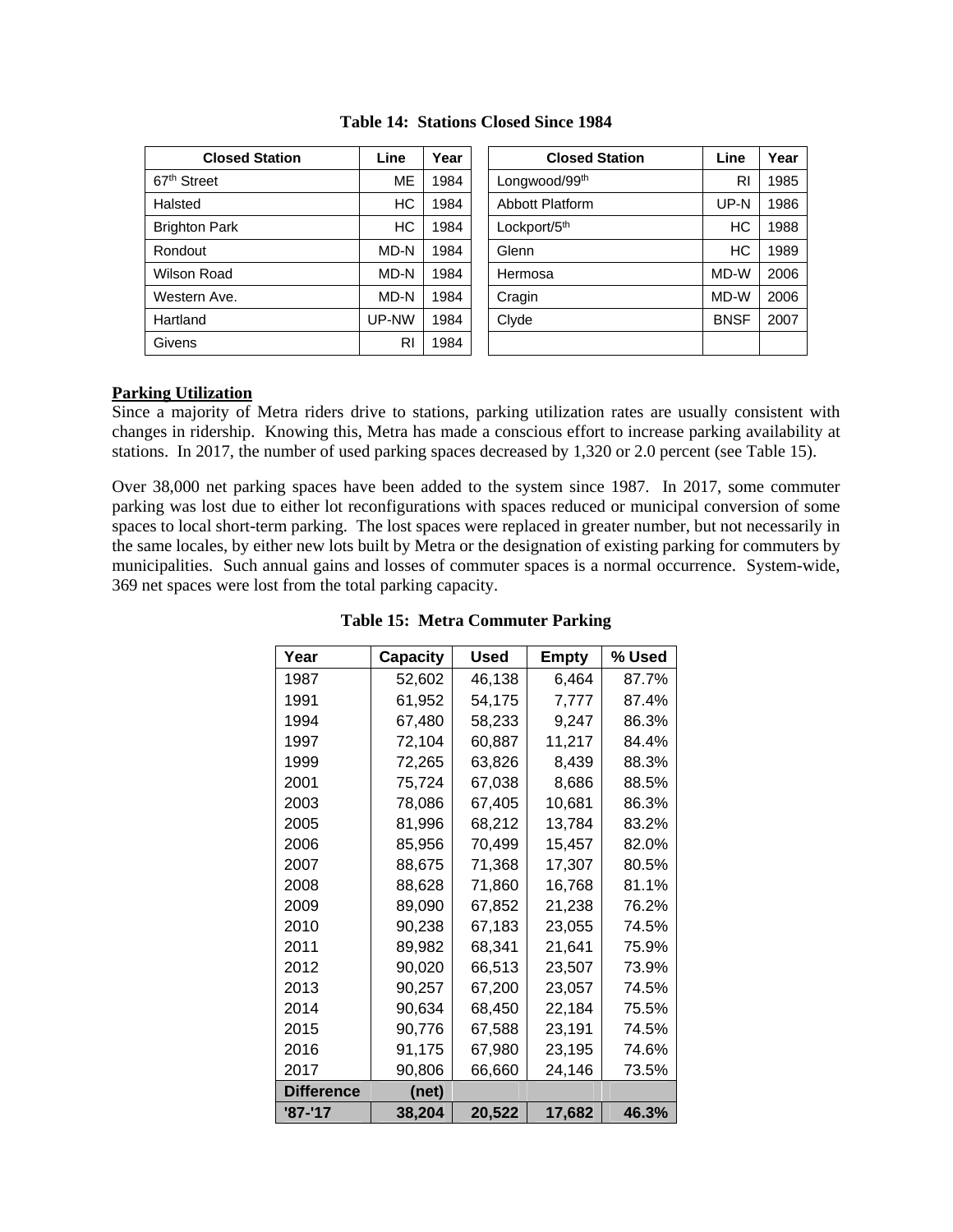## **Telecommuting, Flextime, and Compressed or Alternate Work Schedules**

Human resources practices such as telecommuting, flextime, and compressed or alternate work schedules have gained momentum at many Chicago area employers. According to the 2006-2010 American Community Survey, Chicago ranked  $11<sup>th</sup>$  in telecommuting among major metro areas with 3.99% of employees working primarily from home.

These changes in traditional five-day workdays have several potential implications for Metra ridership. First, riders commuting to work less than five days a week may opt to use ten-ride tickets instead of monthly passes. Second, Metra's service is heavily concentrated during peak periods. Riders commuting to work on flexible hours outside of the peak period may find Metra's off-peak service inconvenient, and therefore may opt to commute using an alternate mode.

According to the RTA's 2016 Customer Satisfaction Study, over half of Metra's respondents (56%) reported telecommuting at least one day per month. Of those, they telecommuted on average 9 days per month.

## **Calendar Differences**

Since Metra's heaviest passenger loads are during the weekday commute hours, ridership is impacted by the number of weekdays in the year. As shown in Table 16, 2017 had one less weekday, one less Saturday, and one more Sunday/Holidays as 2016. Metra operates Sunday schedules on major holidays. Having one less weekday in 2017 likely had a slight negative effect on total annual ridership.

|              |      | Weekday        |        |      | <b>Saturday</b> |                |  |  |  |
|--------------|------|----------------|--------|------|-----------------|----------------|--|--|--|
|              | 2016 | 2017           | Change | 2016 | 2017            | Change         |  |  |  |
| Jan          | 20   | 21             | 1      | 5    | 4               | -1             |  |  |  |
| Feb          | 21   | 20             | -1     | 4    | 4               | 0              |  |  |  |
| Mar          | 23   | 23             | 0      | 4    | 4               | 0              |  |  |  |
| Apr          | 21   | 20             | $-1$   | 5    | 5               | 0              |  |  |  |
| May          | 21   | 22             | 1      | 4    | 4               | $\overline{0}$ |  |  |  |
| Jun          | 22   | 22             | 0      | 4    | 4               | 0              |  |  |  |
| Jul          | 20   | 20             | 0      | 5    | 5               | 0              |  |  |  |
| Aug          | 23   | 23             | 0      | 4    | 4               | 0              |  |  |  |
| Sep          | 21   | 20             | $-1$   | 4    | 5               | 1              |  |  |  |
| Oct          | 21   | 22             | 1      | 5    | 4               | $-1$           |  |  |  |
| Nov          | 21   | 21             | 0      | 4    | 4               | 0              |  |  |  |
| Dec          | 21   | 20             | -1     | 5    | 5               | 0              |  |  |  |
| <b>Total</b> | 255  | 254            | $-1$   | 53   | 52              | $-1$           |  |  |  |
|              |      |                |        |      |                 |                |  |  |  |
|              |      | Sunday/Holiday |        |      | <b>All Days</b> |                |  |  |  |
|              | 2016 | 2017           | Change | 2016 | 2017            | Change         |  |  |  |
| Jan          | 6    | 6              | 0      | 31   | 31              | 0              |  |  |  |
| Feb          | 4    | 4              | 0      | 29   | 28              | $-1$           |  |  |  |
| Mar          | 4    | 4              | 0      | 31   | 31              | 0              |  |  |  |
| Apr          | 4    | 5              | 1      | 30   | 30              | 0              |  |  |  |
| May          | 6    | 5              | -1     | 31   | 31              | 0              |  |  |  |
| Jun          | 4    | $\overline{4}$ | 0      | 30   | 30              | 0              |  |  |  |
| Jul          | 6    | 6              | 0      | 31   | 31              | $\overline{0}$ |  |  |  |
| Aug          | 4    | 4              | 0      | 31   | 31              | 0              |  |  |  |
| Sep          | 5    | 5              | 0      | 30   | 30              | 0              |  |  |  |
| Oct          | 5    | 5              | 0      | 31   | 31              | 0              |  |  |  |
| Nov          | 5    | 5              | 0      | 30   | 30              | 0              |  |  |  |
| Dec          | 5    | 6              | 1      | 31   | 31              | 0              |  |  |  |

## **Table 16: Calendar Differences between 2016 and 2017**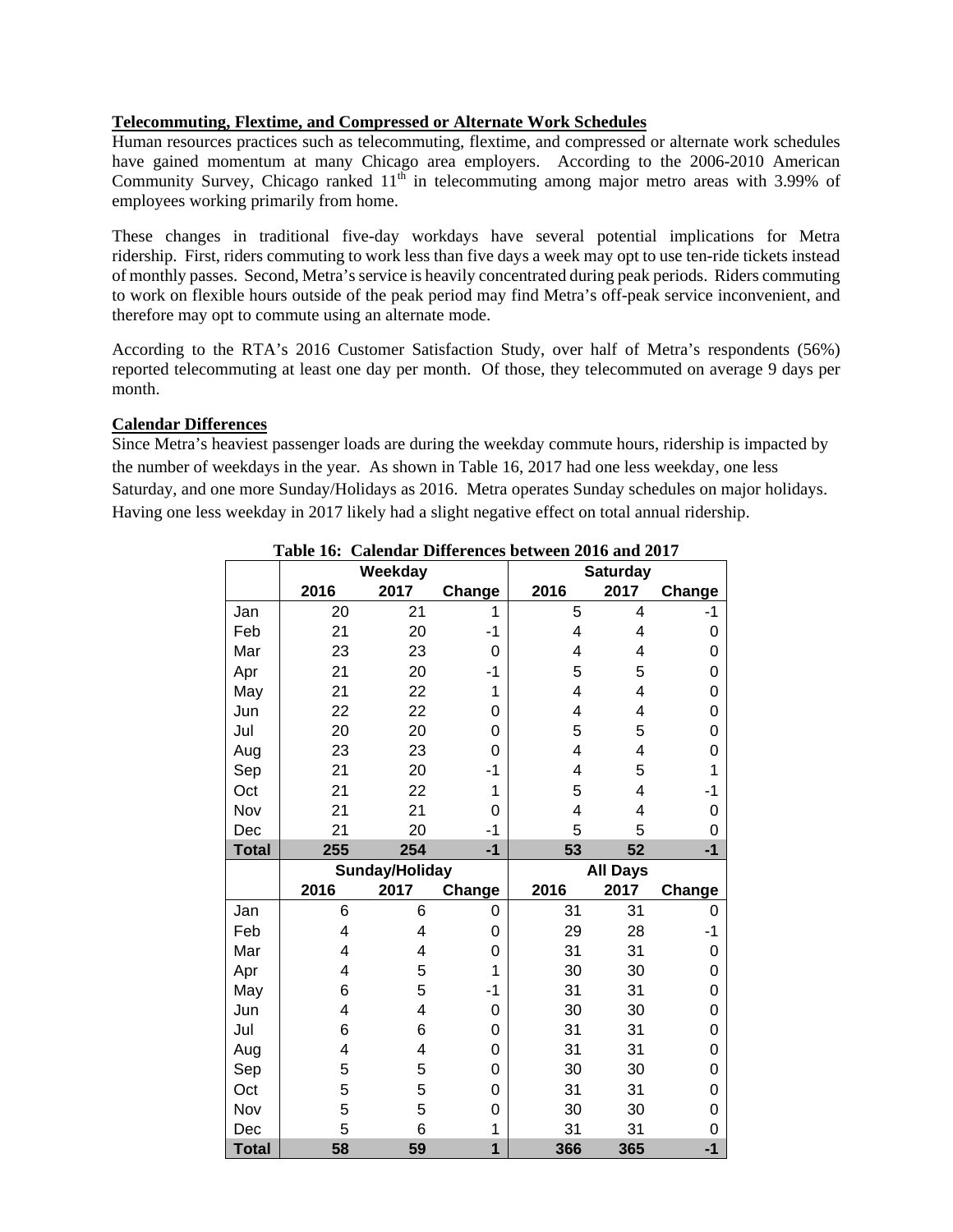## **IV. 2016 TICKET SALES**

Metra offers a wide array of ticket types including monthly, ten-ride, one-way, and weekend tickets. Oneway tickets can be purchased on-board the train from the conductor or at a station with a ticket agent. The total number of tickets bought in 2017 declined by 1.6% compared to 2016 (see Table 17).

In 2017, ten-ride ticket sales increased 6.5%, monthly tickets sales decreased 5.3%, one-way tickets decreased 2.6%, and weekend and special event passes decreased 1.7%. The continued shift between tenride ticket and other sales in 2017 was attributable to the ten-ride ticket price change from ten to nine equivalent one-way fares, effective February 1, 2015 and mobile ticket adoption.

In 2017, station one-way ticket and weekend and special event sales were down while mobile one-way ticket and weekend and special event ticket sales were up. Together, station and mobile one-way ticket sales increased by 3.8% and weekend and special event ticket sales were up 15.1%. Conductor one-way sales decreased 17.2%, and conductor weekend and special event ticket sales decreased by 13%. Weekend ticket sales are down, in part, due to 2016 Cubs Rally special event pass sales.

| <b>Ticket Type</b>                       | 2013       | 2014       | 2015       | 2016       | 2017       | Change<br>$2013 -$<br>2017 | Change<br>2016-<br>2017 |
|------------------------------------------|------------|------------|------------|------------|------------|----------------------------|-------------------------|
| <b>Monthly Pass</b>                      | 1,209,844  | 1,242,471  | 1,179,231  | 1,133,464  | 1,072,941  | $-11.3%$                   | $-5.3%$                 |
| 10-Ride Ticket                           | 1,504,105  | 1,444,553  | 1,656,461  | 1,753,264  | 1,866,371  | 24.1%                      | 6.5%                    |
| One-Way Ticket                           | 10,841,841 | 10,866,998 | 9,706,366  | 9,457,638  | 9,209,144  | $-15.1%$                   | $-2.6%$                 |
| <b>Station &amp; Mobile</b>              | 6,479,673  | 6,514,736  | 5,771,648  | 6,568,058  | 6,817,656  | 5.2%                       | 3.8%                    |
| Conductor                                | 4,362,168  | 4,352,262  | 3,934,718  | 2,889,580  | 2,391,488  | $-45.2%$                   | $-17.2%$                |
| Weekend and<br><b>Special Event Pass</b> | 1,480,005  | 1,470,595  | 1,484,020  | 1,495,940  | 1,470,765  | $-0.6%$                    | $-1.7%$                 |
| <b>Station &amp; Mobile</b>              | 410.165    | 389.018    | 442.366    | 602.702    | 693,550    | 69.1%                      | 15.1%                   |
| Conductor                                | 1,069,840  | 1,081,577  | 1,041,654  | 893,238    | 777,215    | $-27.4%$                   | $-13.0\%$               |
| Total                                    | 15,035,795 | 15,024,617 | 14,026,078 | 13,840,306 | 13,619,221 | $-9.4%$                    | $-1.6%$                 |

**Table 17: Ticket Sales by Type**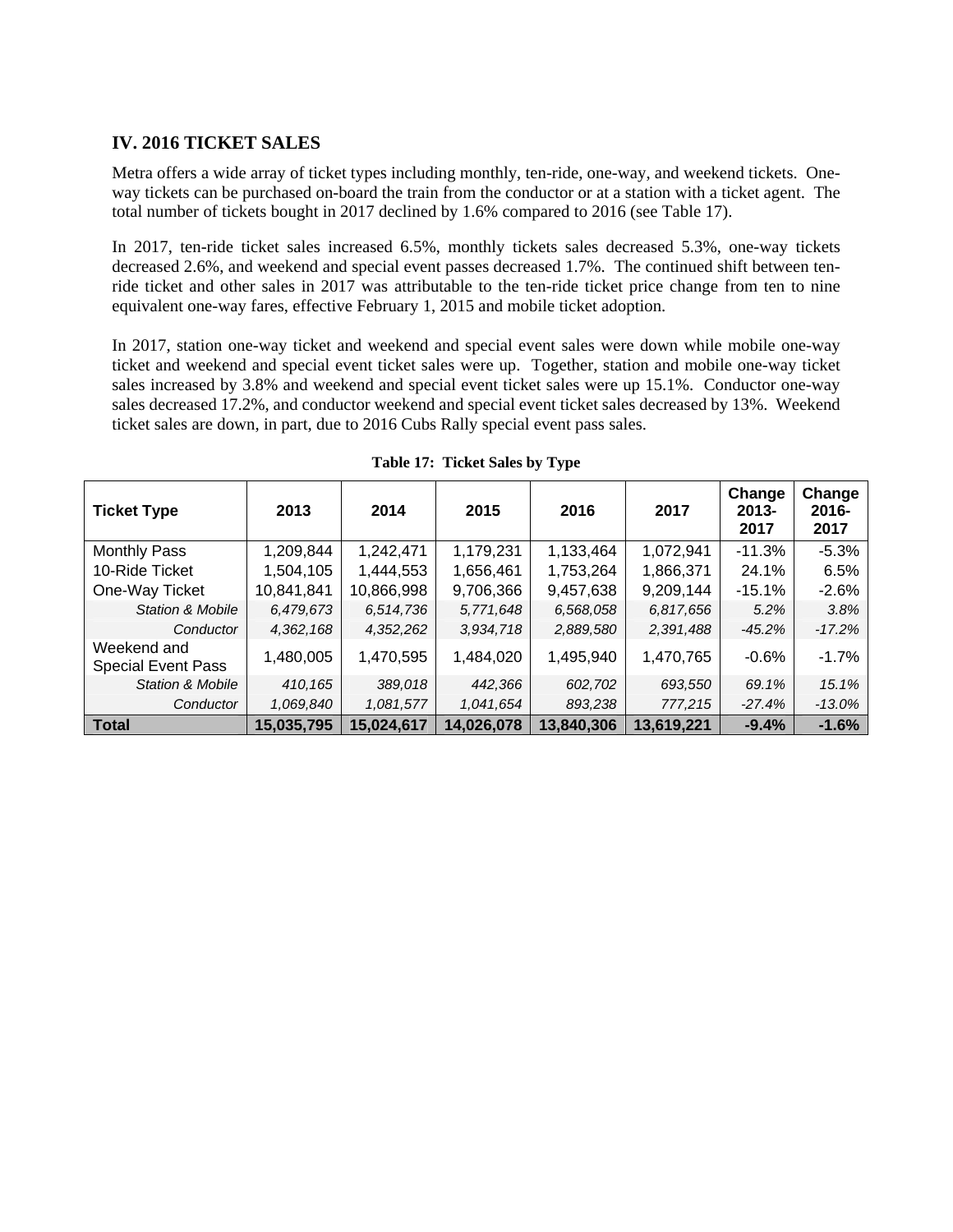Table 18 shows the percent share of tickets, passenger trips, and revenue by ticket type for the last five years. As a result of the price of the ten-ride ticket being decreased to the cost of nine one-way tickets in 2015, the percentage of ten-ride tickets has increased from 10.1% to 13.8%. This percentage shift in ticket sales by type translates into ten-ride ticket trips now making up 24.1% of the passenger trips, up from 18.5% in 2013.

|                     |       |       | <b>Ticket Sales</b>      |       |         | <b>Estimated Passenger Trips</b> |       |       |       |       |
|---------------------|-------|-------|--------------------------|-------|---------|----------------------------------|-------|-------|-------|-------|
| <b>Ticket Type</b>  | 2013  | 2014  | 2015                     | 2016  | 2017    | 2013                             | 2014  | 2015  | 2016  | 2017  |
| <b>Monthly Pass</b> | 8.1%  | 8.3%  | 8.5%                     | 8.3%  | 7.9%    | 63.9%                            | 64.9% | 63.1% | 61.6% | 59.5% |
| 10-Ride Ticket      | 10.1% | 9.6%  | 11.9%                    | 12.8% | 13.8%   | 18.5%                            | 17.5% | 20.6% | 22.2% | 24.1% |
| One-Way Ticket      | 72.6% | 72.5% | 69.8%                    | 69.0% | 67.9%   | 13.3%                            | 13.2% | 12.1% | 12.0% | 11.9% |
| Weekend Pass        | 9.3%  | 9.6%  | 9.8%                     | 9.9%  | 10.4%   | 4.3%                             | 4.4%  | 4.2%  | 4.3%  | 4.6%  |
|                     |       |       | <b>Passenger Revenue</b> |       |         |                                  |       |       |       |       |
|                     | 2013  | 2014  | 2015                     | 2016  | 2017    |                                  |       |       |       |       |
| <b>Monthly Pass</b> | 56.6% | 57.4% | 56.7%                    | 54.9% | 53.2%   |                                  |       |       |       |       |
| 10-Ride Ticket      | 23.2% | 22.3% | 24.3%                    | 26.1% | 28.1%   |                                  |       |       |       |       |
| One-Way Ticket      | 17.1% | 17.1% | 15.9%                    | 15.9% | 15.5%   |                                  |       |       |       |       |
| Weekend Pass        | 3.1%  | 3.2%  | 3.2%                     | 3.1%  | $3.2\%$ |                                  |       |       |       |       |

**Table 18: Percent Share by Ticket Type** 

Figure 29 shows the total numbers of tickets by ticket type sold since 1984. A large decrease in the number of monthly tickets sold corresponds with a large increase in the number of ten-rides sold in 2015 compared to 2014. This continued in 2016 and 2017 to a much smaller degree. The number of one-way tickets sold by conductors dropped 17.2 percent in 2017 compared to 2016 as mobile ticketing was adopted.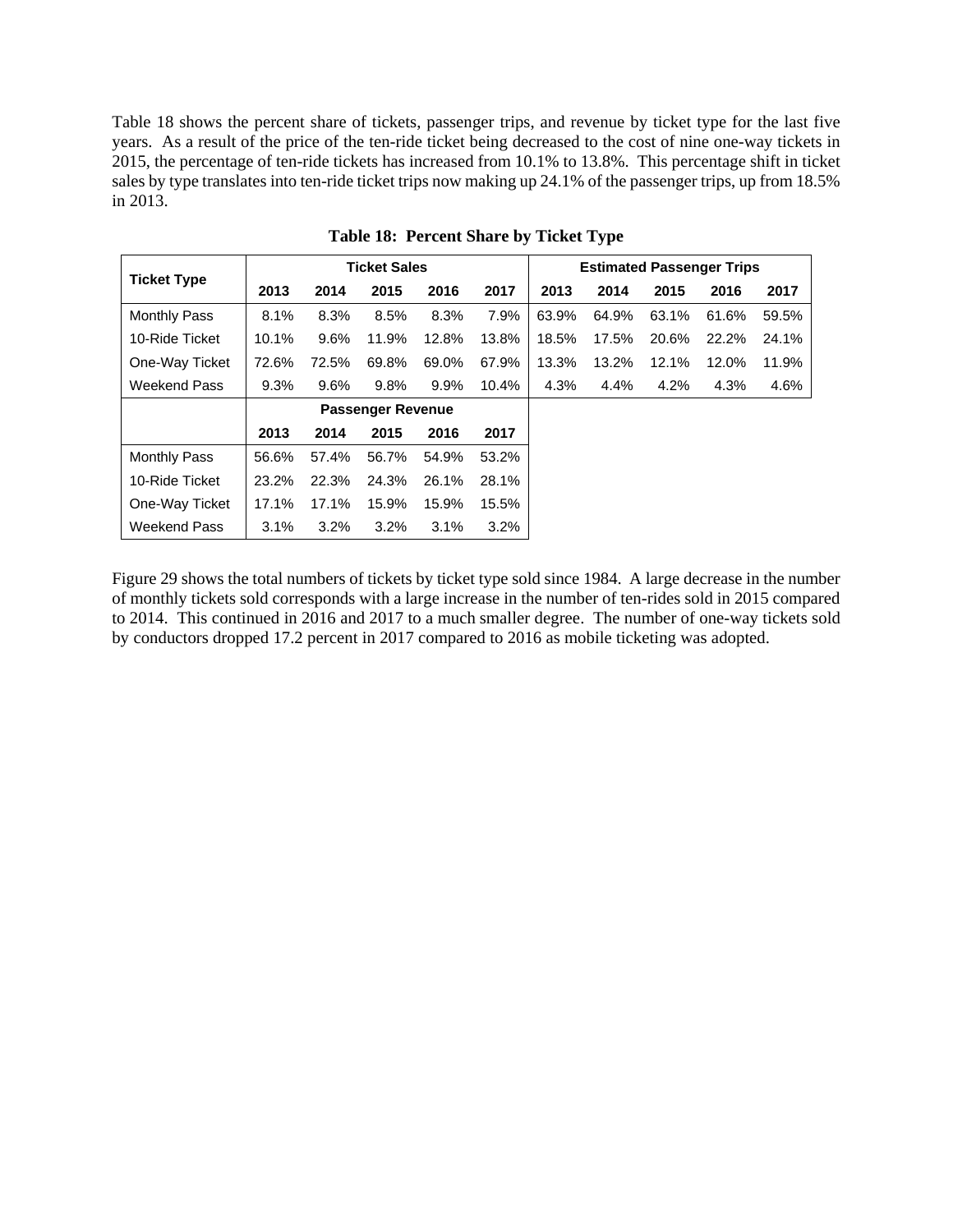

**Figure 29: Total Ticket Sales by Type**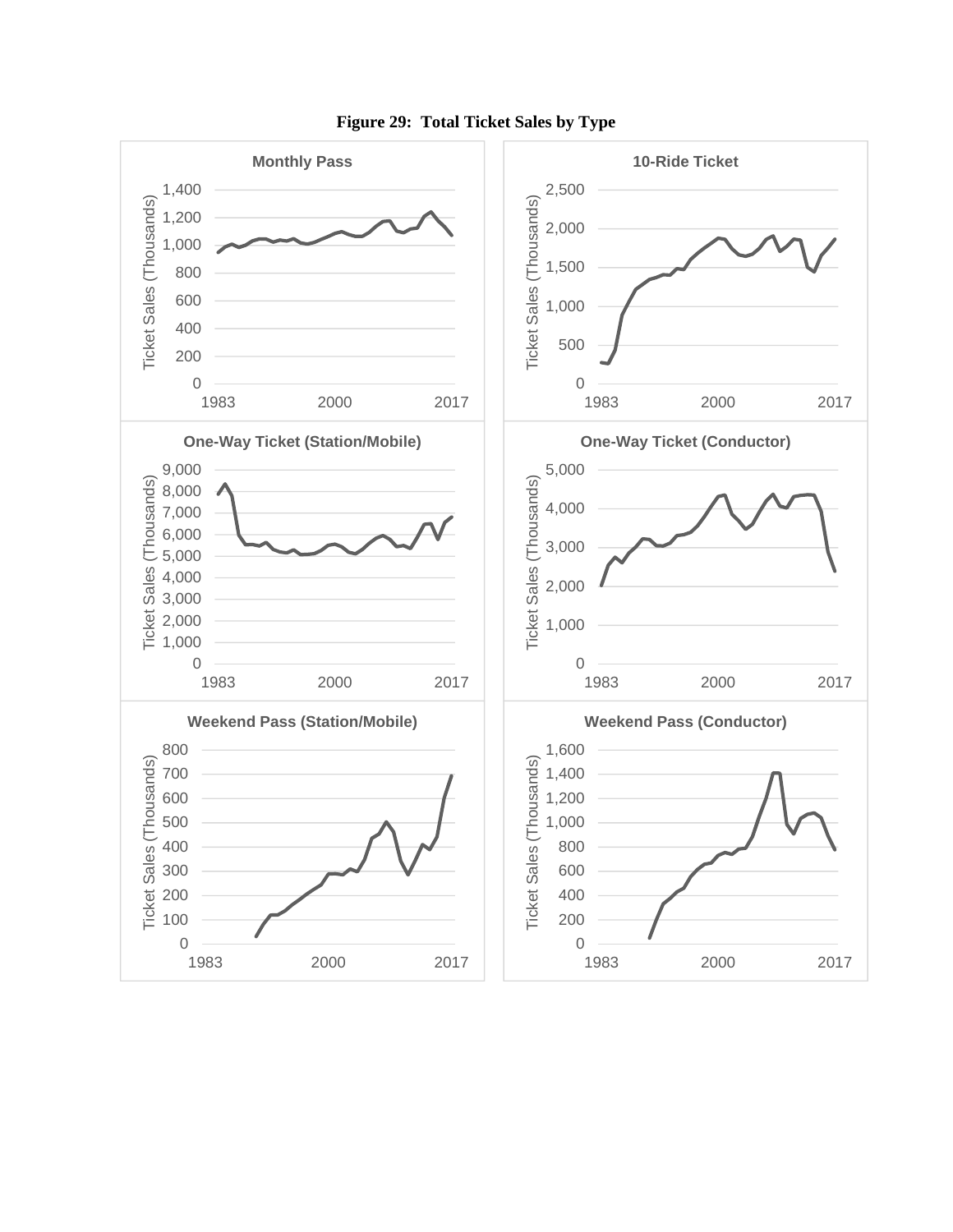#### **Full Fare Sales**

Figure 30 shows the total number of full fare tickets by ticket type since 2008.



**Figure 30: Full Fare Ticket Sales by Type** 

\*Does not include conductor or group sales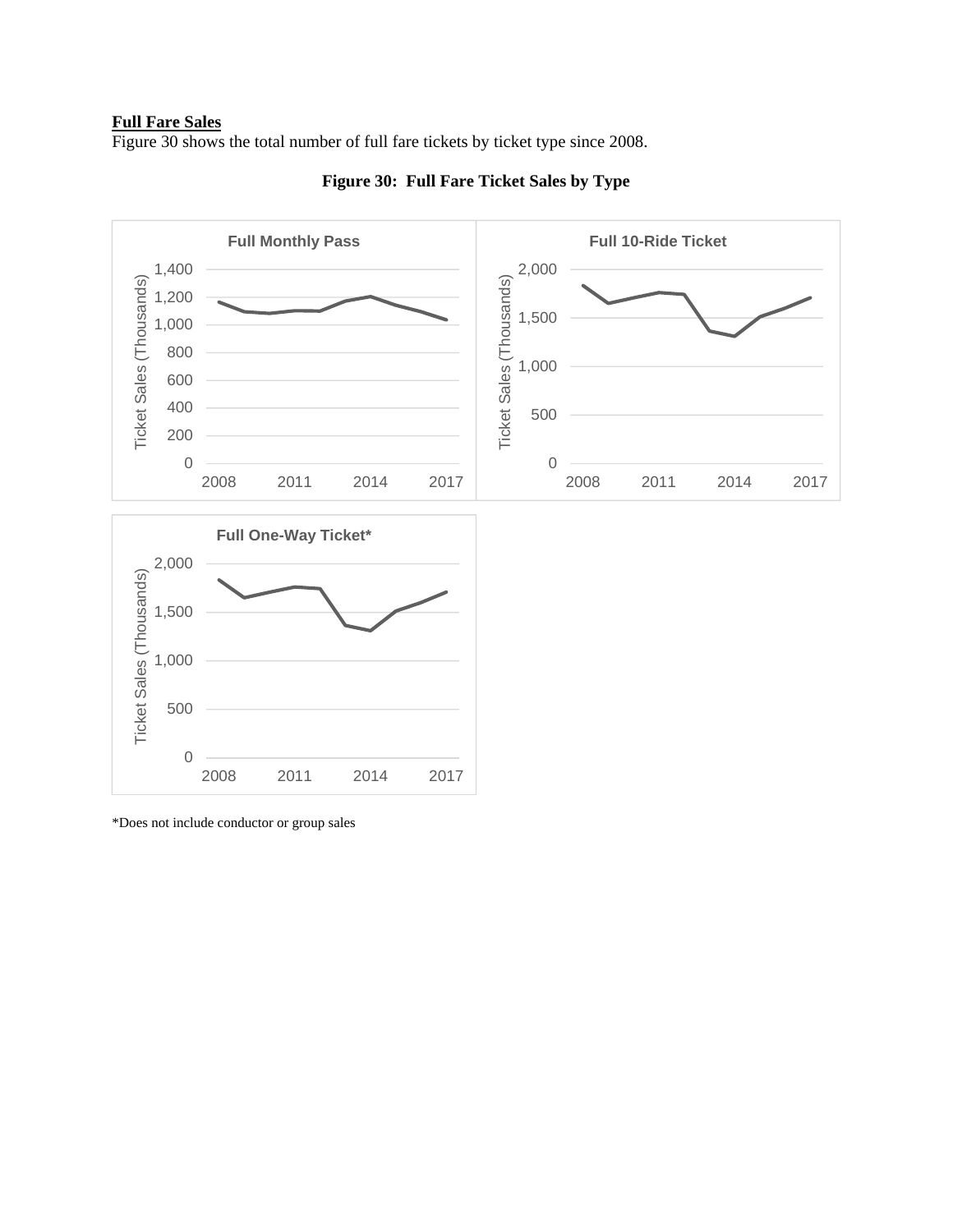# **Reduced-Fare Sales**

In 2017, reduced-fare one-way and 10-ride tickets increased while reduced-fare monthly, and conductor ticket sales decreased compared to 2016. Table 19 shows all reduced-fare ticket sales by month for 2016 and 2017. Reduced-fare one-way ticket sales increased 7.3%, reduced-fare ten-ride tickets increased 3.8%, reduced-fare monthly pass sales decreased 4.8%, and reduced-fare conductor ticket sales decreased 15.3% from 2016 to 2017. The reduction in reduced-fare conductor ticket sales is due to mobile ticket adoption.

|              |                |         | 2016    |                  | 2017           |         |             |                  |
|--------------|----------------|---------|---------|------------------|----------------|---------|-------------|------------------|
|              | <b>Monthly</b> | 10-Ride | One-Way | <b>Conductor</b> | <b>Monthly</b> | 10-Ride | One-<br>Way | <b>Conductor</b> |
| Jan          | 3,227          | 13,652  | 29,830  | 27,709           | 3,057          | 16.713  | 40,985      | 24,673           |
| Feb          | 3,229          | 10,806  | 32,860  | 28,032           | 3,125          | 9,763   | 39,437      | 23,774           |
| Mar          | 3,328          | 12,215  | 56,952  | 34,402           | 3,215          | 12.430  | 55,605      | 26,124           |
| Apr          | 3,286          | 12,109  | 43.836  | 29,853           | 3,121          | 11,599  | 47,172      | 26,185           |
| May          | 3,223          | 12,472  | 51,834  | 36,428           | 3,161          | 13,217  | 53,480      | 27,866           |
| Jun          | 3,064          | 13,604  | 75,390  | 45,745           | 2,927          | 13.494  | 83,163      | 39,002           |
| Jul          | 3.104          | 12.094  | 86.271  | 41,886           | 2,730          | 12.535  | 86,162      | 36,050           |
| Aug          | 2,803          | 12,941  | 67,737  | 38,311           | 2,691          | 13,792  | 83,668      | 36,566           |
| Sep          | 3,389          | 13.287  | 42,399  | 29,616           | 3,200          | 13,249  | 46,153      | 25,357           |
| Oct          | 3.439          | 13.521  | 47.203  | 31,237           | 3.406          | 14,498  | 50.164      | 26,729           |
| Nov          | 3,308          | 13,559  | 51,255  | 28,764           | 3,139          | 14,168  | 50,670      | 24,346           |
| <b>Dec</b>   | 2,851          | 11,693  | 59,212  | 31,034           | 2,645          | 12,291  | 54,938      | 24,845           |
| <b>Total</b> | 38,251         | 151,953 | 644,779 | 403,017          | 36,417         | 157,749 | 691,597     | 341,517          |

**Table 19: Reduced-Fare Tickets Sales (2016-2017)** 

Figure 31 shows the total number of reduced-fare tickets by ticket type (monthly, ten-ride, and one-way only) sold since 2007.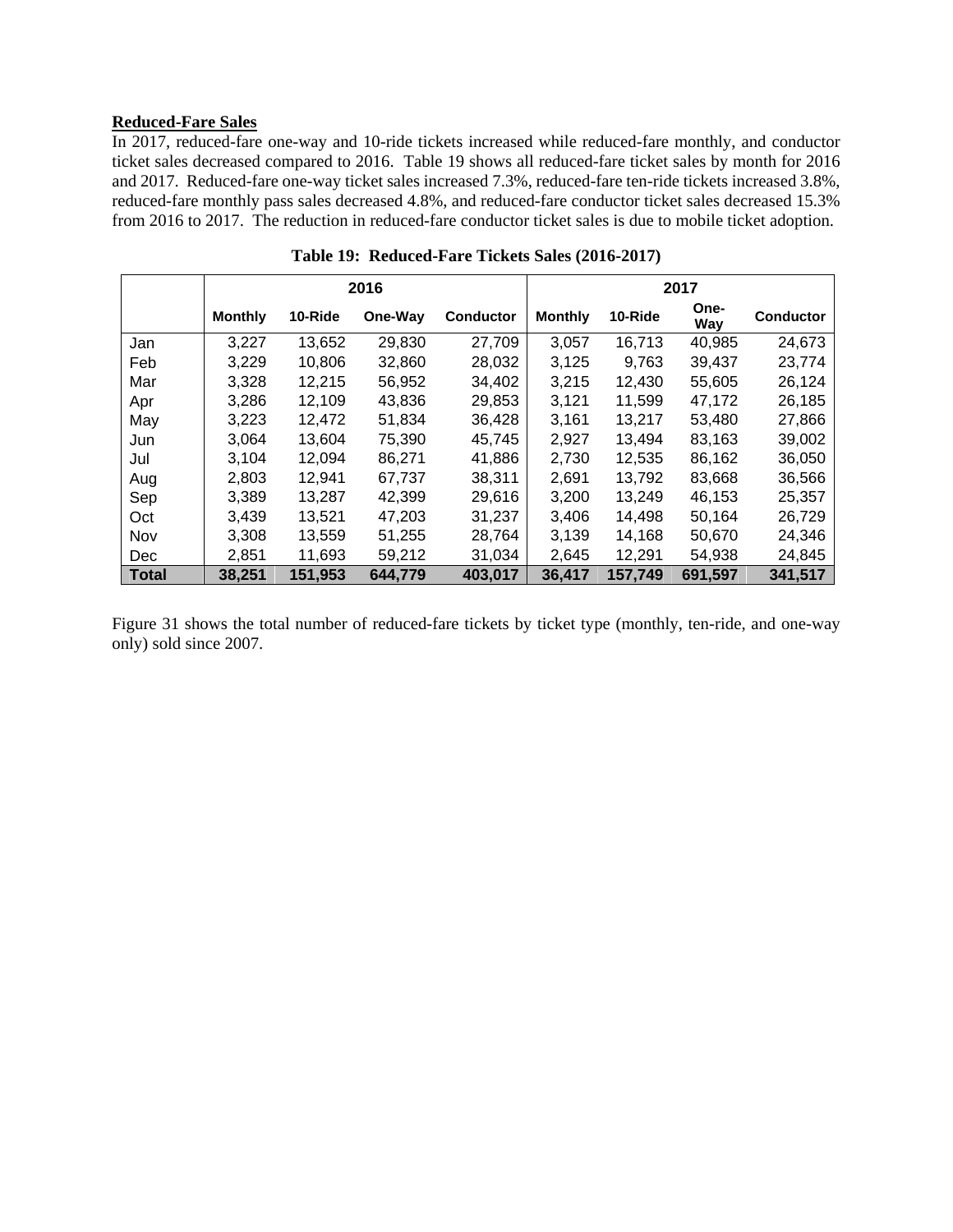

**Figure 31: Reduced-Fare Ticket Sales by Type** 

\*Includes all eligible and ineligible reduced-fare rides for reimbursement and does not include conductor or group sales

#### **Mobile Ticketing Adoption**

The Ventra App was launched in November 2015. Figure 32 shows the percentage of total tickets purchased using the app. Table 20 shows mobile ticketing adoption by ticket type.



**Figure 32: Mobile Ticketing Adoption (% of total ticket sales)**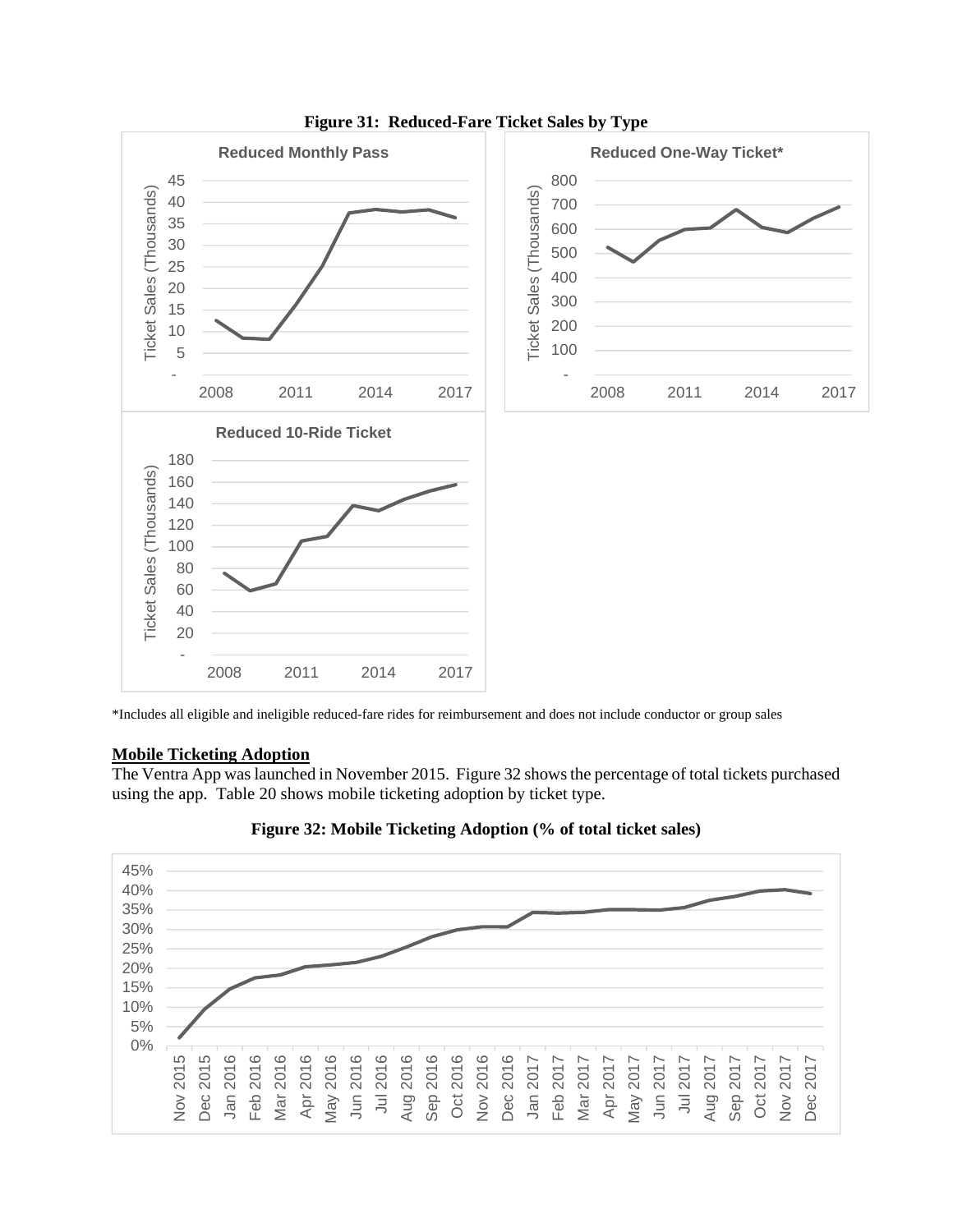| <b>Month</b> | <b>Monthly</b><br><b>Pass</b> | 10-Ride<br><b>Ticket</b> | One-Way<br><b>Ticket</b> | <b>Weekend/Special</b><br><b>Event Pass</b> |
|--------------|-------------------------------|--------------------------|--------------------------|---------------------------------------------|
| Jan          | 22,350                        | 87,133                   | 215,115                  | 19,369                                      |
| Feb          | 22,495                        | 57,625                   | 193,901                  | 19,737                                      |
| Mar          | 23,507                        | 70,300                   | 239,871                  | 21,881                                      |
| Apr          | 23,744                        | 67,331                   | 227,453                  | 28,523                                      |
| May          | 24,410                        | 77,007                   | 271,448                  | 22,505                                      |
| Jun          | 24,898                        | 81,053                   | 332,046                  | 38,007                                      |
| Jul          | 21,738                        | 87,579                   | 344,705                  | 47,857                                      |
| Aug          | 24,328                        | 93,450                   | 386,502                  | 40,667                                      |
| Sep          | 25,069                        | 82,909                   | 286,994                  | 35,797                                      |
| Oct          | 27,669                        | 88,192                   | 298,141                  | 27,806                                      |
| Nov          | 26,002                        | 84,710                   | 289,135                  | 26,087                                      |
| Dec          | 21,102                        | 78,218                   | 298,579                  | 32,397                                      |
| Total        | 287,312                       | 955,507                  | 3,383,890                | 360,633                                     |

**Table 20: Mobile Ticket Sales by Ticket Type (2017)** 

**Table 21: Mobile Adoption by Ticket Type (2017)** 

| <b>Month</b>    | <b>Monthly</b> | 10-Ride | One-Way | Weekend/<br><b>Special</b><br><b>Event</b> | <b>All Tickets</b> | <b>All Rides</b> |
|-----------------|----------------|---------|---------|--------------------------------------------|--------------------|------------------|
| Jan             | 24.1%          | 46.7%   | 33.9%   | 22.5%                                      | 34.4%              | 31.3%            |
| Feb             | 24.6%          | 47.3%   | 34.3%   | 24.6%                                      | 34.2%              | 30.2%            |
| Mar             | 25.3%          | 48.1%   | 34.1%   | 23.8%                                      | 34.4%              | 31.4%            |
| Apr             | 25.8%          | 49.2%   | 34.6%   | 27.7%                                      | 35.1%              | 31.9%            |
| May             | 26.7%          | 49.7%   | 35.2%   | 20.3%                                      | 35.1%              | 32.9%            |
| Jun             | 27.3%          | 50.1%   | 34.4%   | 26.8%                                      | 35.0%              | 33.6%            |
| Jul             | 25.8%          | 53.8%   | 35.3%   | 25.8%                                      | 35.6%              | 34.0%            |
| Aug             | 27.7%          | 54.3%   | 38.7%   | 20.9%                                      | 37.5%              | 35.4%            |
| Sep             | 28.1%          | 53.9%   | 38.8%   | 26.3%                                      | 38.5%              | 35.4%            |
| Oct             | 29.6%          | 53.7%   | 39.6%   | 28.7%                                      | 39.9%              | 36.7%            |
| Nov             | 29.2%          | 53.0%   | 41.5%   | 23.0%                                      | 40.2%              | 36.2%            |
| Dec             | 27.2%          | 53.6%   | 40.1%   | 25.1%                                      | 39.2%              | 35.3%            |
| 2017<br>Average | 26.8%          | 51.2%   | 36.7%   | 24.5%                                      | 36.6%              | 33.7%            |